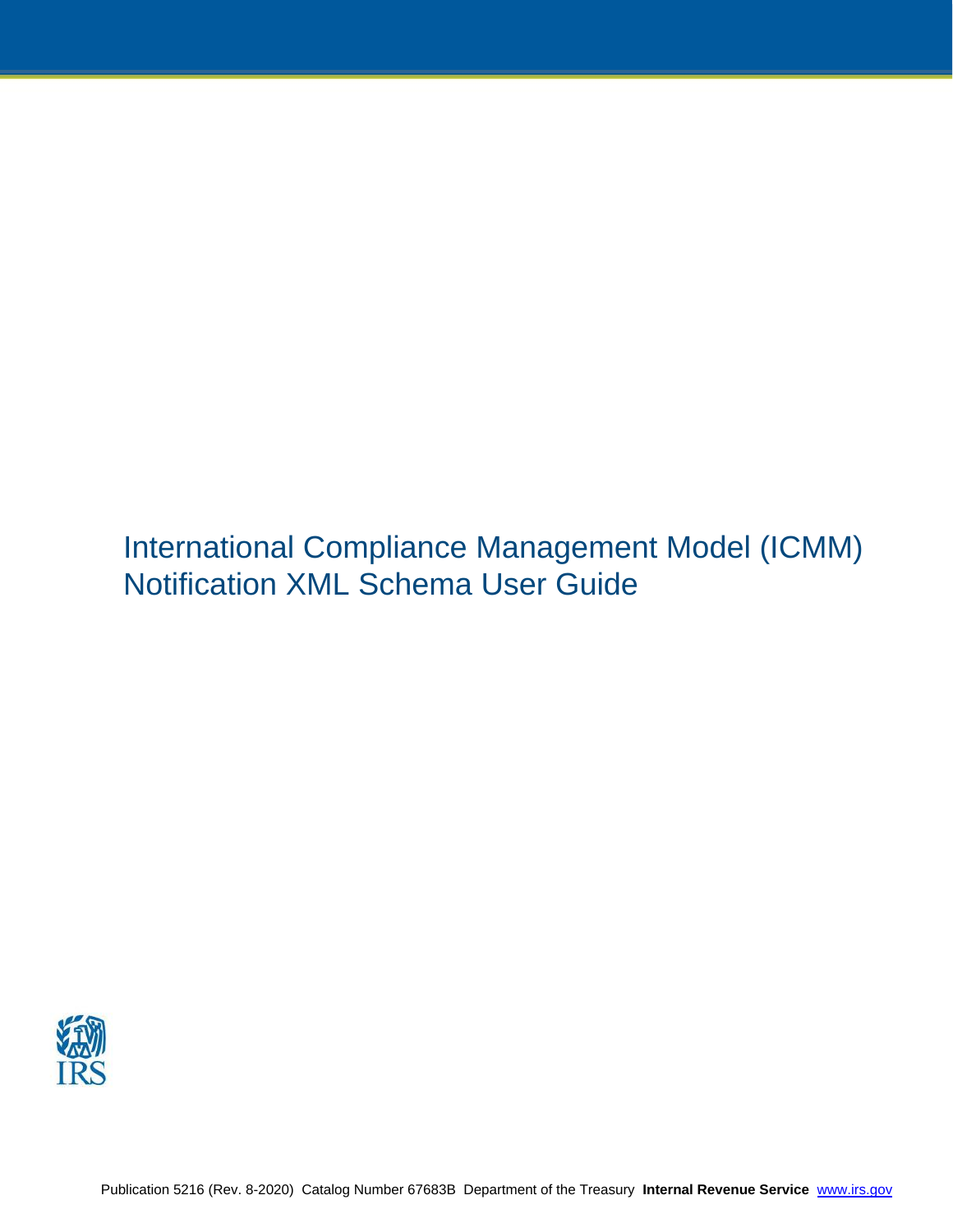# **Table of Contents**

| 1.     |  |
|--------|--|
| 1.1.   |  |
| 1.2.   |  |
| 1.3.   |  |
| 1.4.   |  |
| 1.5.   |  |
| 1.6.   |  |
| 1.7.   |  |
| 1.8.   |  |
| 2.     |  |
| 2.1.   |  |
| 2.1.1. |  |
| 2.1.2. |  |
| 2.1.3. |  |
| 2.1.4. |  |
| 2.1.5. |  |
| 2.1.6. |  |
| 2.1.7. |  |
| 2.2.   |  |
| 2.2.1. |  |
| 2.2.2. |  |
| 2.2.3. |  |
| 2.2.4. |  |
| 2.3.   |  |
| 2.4.   |  |
| 2.4.1. |  |
| 2.4.2. |  |
| 2.5.   |  |
| 3.     |  |
| 3.1.   |  |
| 3.2.   |  |
| 3.3.   |  |
| 3.3.1. |  |
| 3.3.2. |  |
| 3.3.3. |  |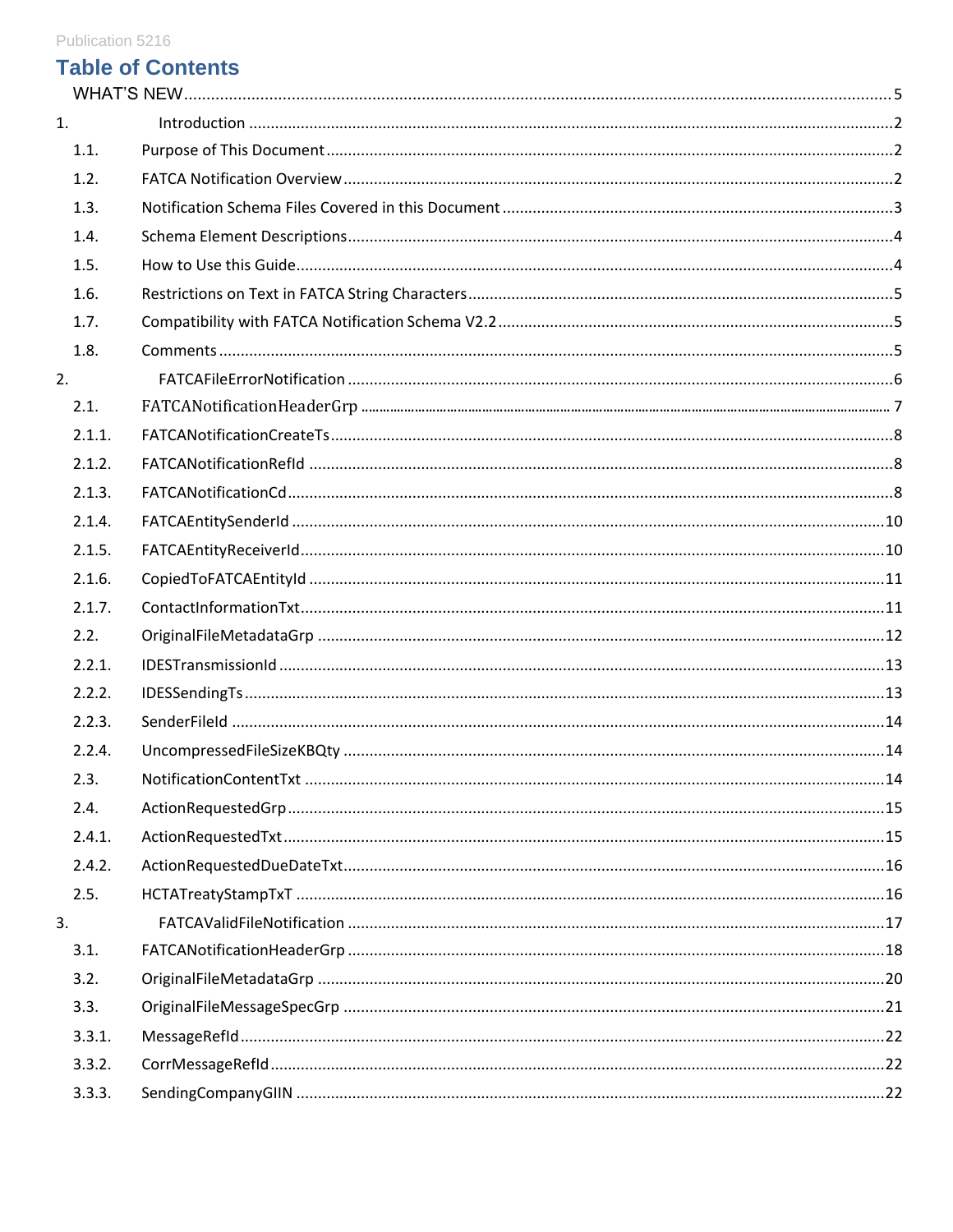| 3.3.4.       |  |
|--------------|--|
| 3.3.5.       |  |
| 3.3.6.       |  |
| 3.3.7.       |  |
| 3.4.         |  |
| 3.5.         |  |
| 3.5.1.       |  |
| 3.5.2.       |  |
| 3.5.3.       |  |
| 3.5.4.       |  |
| 3.5.5.       |  |
| 3.6.         |  |
| 3.7.         |  |
| 3.7.1.       |  |
| 3.7.2.       |  |
| 3.7.2.1.     |  |
| 3.7.2.2.     |  |
| 3.7.2.3.     |  |
| 3.7.2.4.     |  |
| 3.7.2.5.     |  |
|              |  |
|              |  |
|              |  |
|              |  |
|              |  |
|              |  |
|              |  |
| 3.7.2.5.7.1. |  |
| 3.7.2.5.7.2. |  |
| 3.7.2.5.7.3. |  |
| 3.7.2.5.7.4. |  |
| 3.7.2.5.7.5. |  |
|              |  |
| 3.7.3.       |  |
| Appendix A:  |  |
| Appendix B:  |  |
| Appendix C:  |  |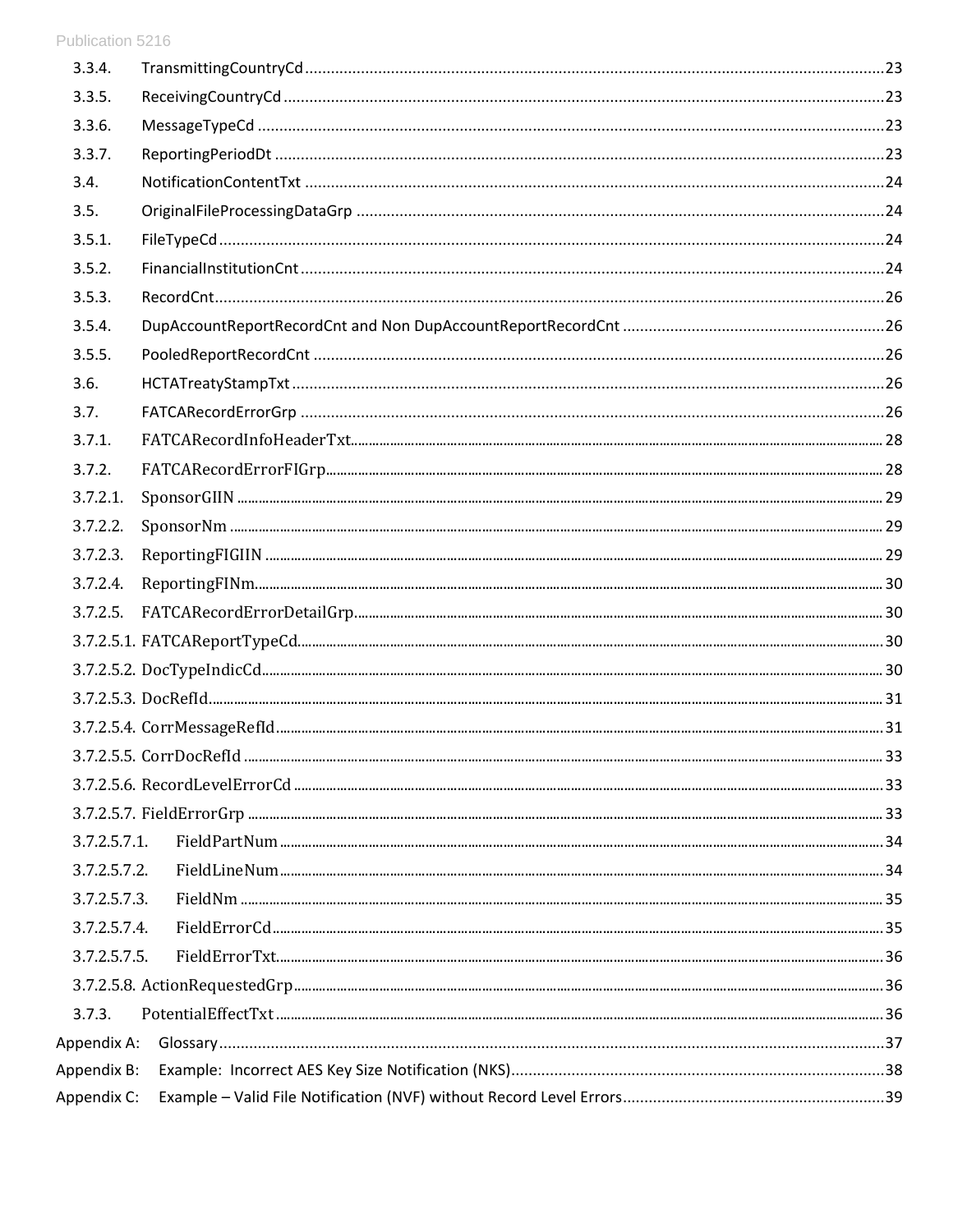| Publication 5216 |  |
|------------------|--|
|                  |  |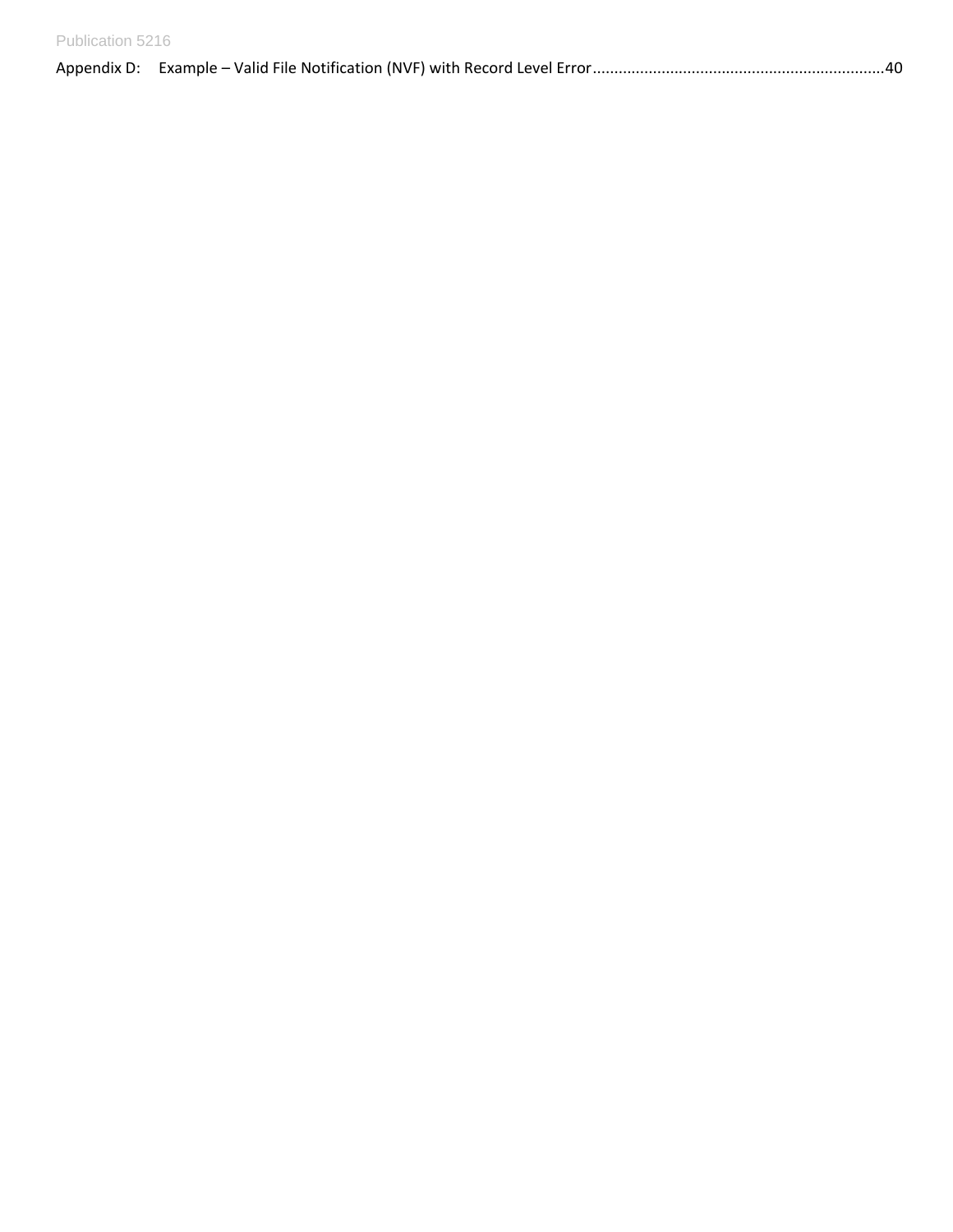# <span id="page-4-0"></span>**WHAT'S NEW**

This section summarizes updates since the last publication of the XML Schema Guide (March 2018):

| <b>Section</b>           | <b>Description</b>                                                                                                                                                                 |
|--------------------------|------------------------------------------------------------------------------------------------------------------------------------------------------------------------------------|
| <b>Numerous Sections</b> | Updated to reference version 2.5 schema.                                                                                                                                           |
| Section 3.7.2.5.6        | Updated Datatype and Size/Pattern to reflect change to 5-<br>character maximum string instead of enumeration code.<br>Updated Description to remove specified list of error codes. |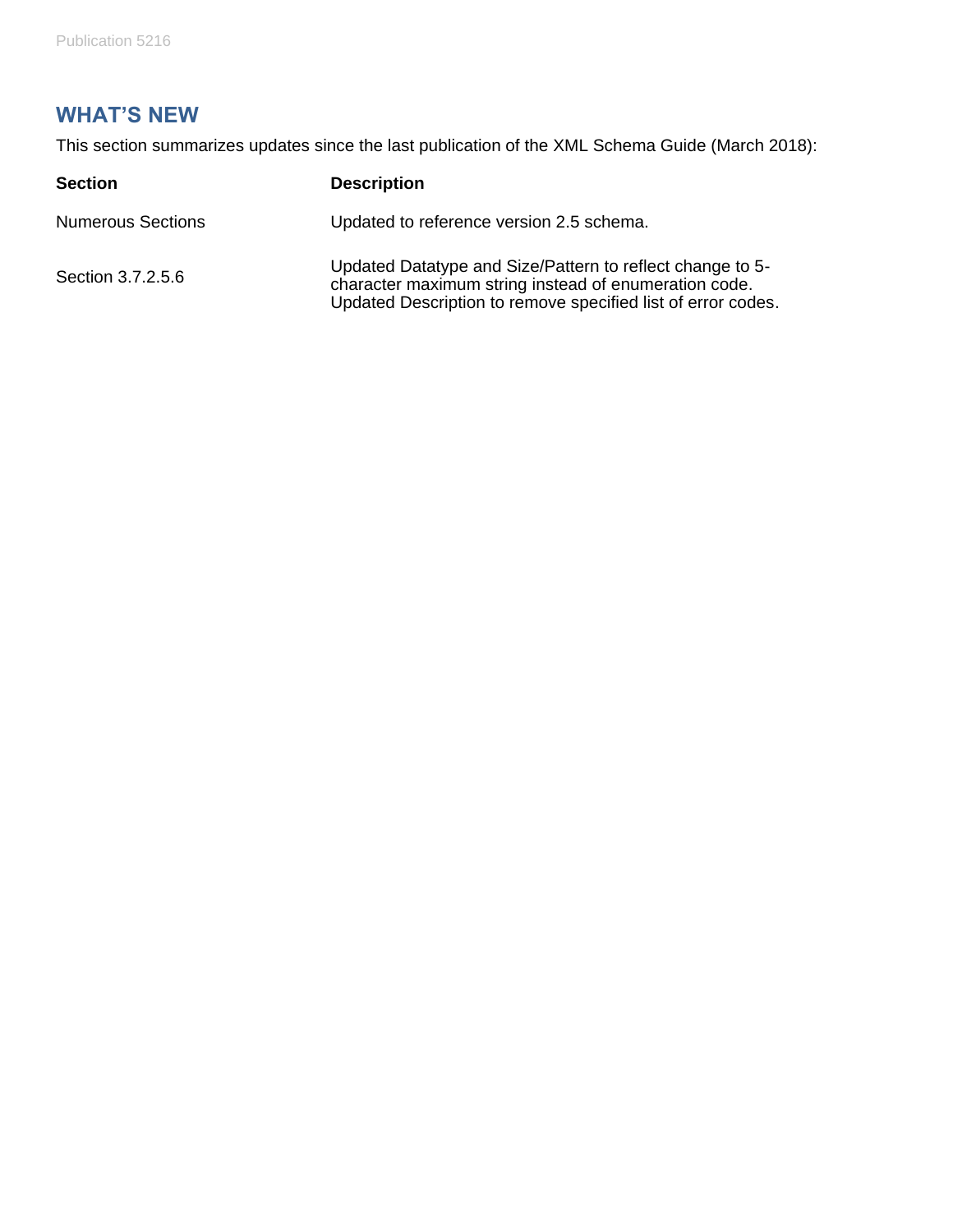# <span id="page-5-0"></span>**1. Introduction**

### <span id="page-5-1"></span>**1.1. Purpose of This Document**

The purpose of this document is to provide a general description of the FATCA Notification Schema V2.5 that will be the basis for all electronic notifications from the Internal Revenue Service (IRS) to FATCA filers – Foreign Financial Institutions (FFIs), direct reporting non-financial foreign entities (direct reporting NFFEs), sponsoring entities, trustees of trustee-documented trusts, non-GIIN filers<sup>1</sup>, and Host Country Tax Authorities (HCTAs) -- using the International Data Exchange Service (IDES). Throughout this user guide, the term "FFI" is used to refer to FFIs, sponsoring entities, trustees of trustee-documented trusts, and non-GIIN filers. FATCA XML files based on the FATCA Notification Schema V2.5 will only be generated by the IRS; FFIs, direct reporting NFFEs, and HCTAs can use this guide to interpret notifications received from the IRS, and to program their systems to receive and manage these files. [Note: HCTAs receiving reciprocal data from the IRS are free to use the FATCA Notification Schema to format their notifications. However, this guide only addresses the use of the notification schema from the IRS's perspective.]

## <span id="page-5-2"></span>**1.2. FATCA Notification Overview**

A FATCA Notification is a message from the IRS to a sender of a FATCA Report file concerning the outcome of processing the file as received by the IRS. A FATCA Notification is contained in a "transmission" file archive through IDES to an international partner, either an FFI, direct reporting NFFE, or HCTA, in response to the transmission and processing of a FATCA Report from that partner.

Transmissions containing notifications are prepared using the same process and components used to prepare the FATCA Report transmission. When the IRS sends a notification, IDES will send an email to the FFI, direct reporting NFFE, or HCTA that a file is ready for download. The email correspondence will reference the "TransmissionID" of the original transmission from the FFI, direct reporting NFFE, or HCTA and the recipient must access IDES to download the notification package. The FATCA IDES User Guide, Publication 5190, provides detailed instructions on how to download notifications.

There are two types of notifications that the IRS will send in response to FATCA Report transmissions:

- File Error Notification If there is an error encountered in attempting to access file contents, the notification email provides a summary of the transmission, the error code, and the instructions to correct the error and resubmit the file.
- Valid File Notification This notification confirms that your file was received and processed successfully and will document any record-level errors identified within the file.

File-level error conditions prevent the IRS from accessing and prpocessing the XML data within the FATCA Report submission, and will trigger FATCA File Error Notifications. File level errors include the following:

- Failed download, due to a file transfer interruption or other fault condition preventing file access on IDES;
- Decryption failure involving the encrypted payload file;
- Decryption failure involving the sender's encrypted AES key;
- Failed decompression of decrypted payload files;
- Invalid digital signature;
- Invalid sender digital certificate;
- Detection of one or more virus or non-virus security threats at any stage of processing of received

<sup>1</sup>A non-GIIN filer is an entity that is required to file Form 8966 but is not required to get a GIIN. A non-GIIN filer, such as a withholding agent, territory financial institution, third party preparer, or commercial software vendor, will be issued a FATCA Identification Number (FIN) to enroll in IDES and submit FATCA reports.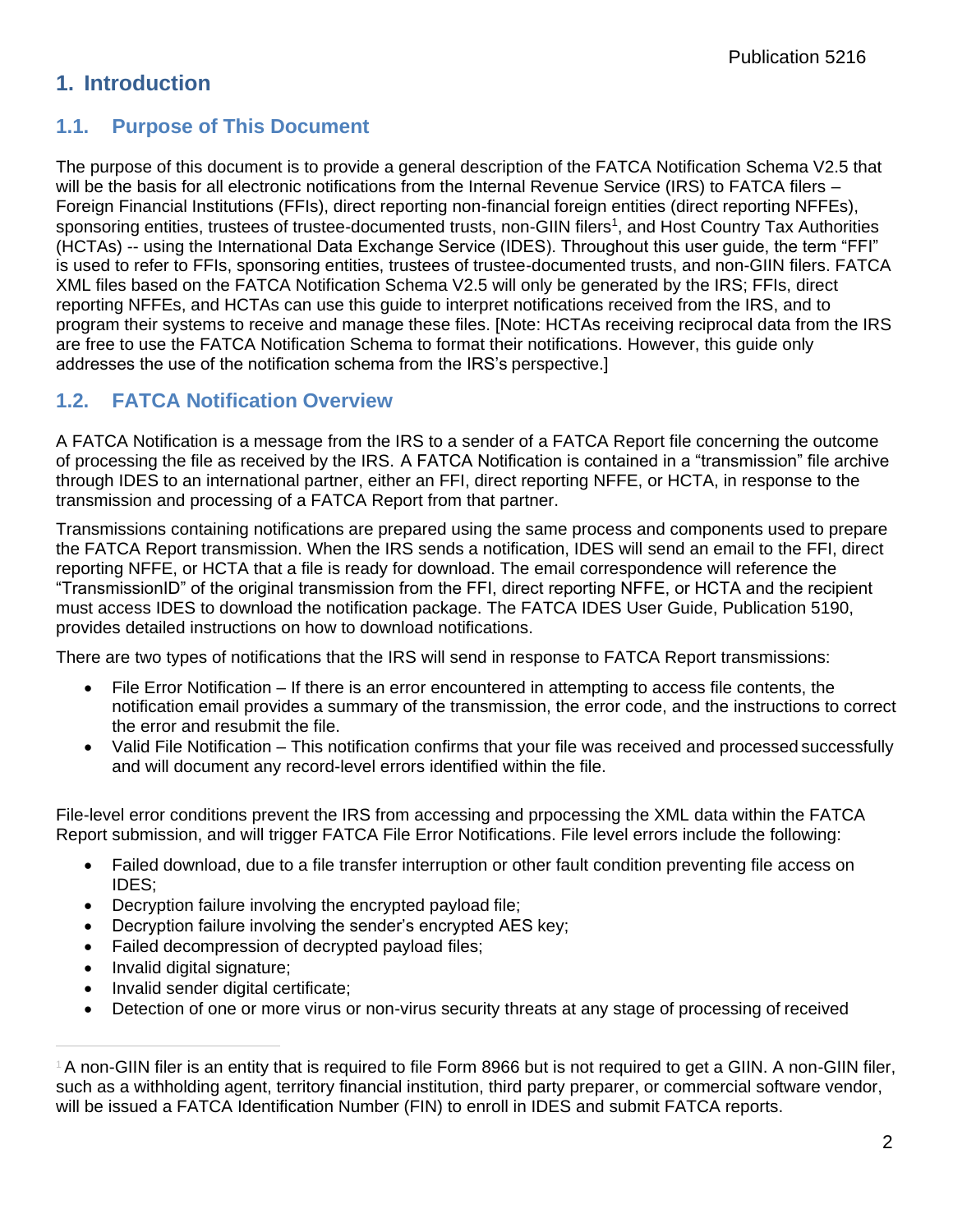transmission from IDES in which a file's state is changed (initial download, unzipping the transmission archive, decryption of AES key and payload files, payload decompression);

- Detection of restricted characters or character combinations (https:/[/www.irs.gov/businesses/corporations/fatca-xml-schema-best-practices-for-form-8966\)](http://www.irs.gov/businesses/corporations/fatca-xml-schema-best-practices-for-form-8966)) ;
- FATCA Report payload file that cannot be validated against the FATCA XML Schema;
- MessageRefId value consisting solely of one or more blank characters;
- DocRefId value consisting solely of one or more blank characters;
- Duplicate MessageRefId value (MessageRefId value received on a prior valid file).

Error Notifications will provide the FATCA Filer a 3-character code for the type of error; pre-defined text describing the error, recovery actions, and due dates; and a hyperlink the sender can use to find additional information and resources to resolve the error.

A Valid File Notification informs the filer of the following:

- The specified FATCA Report file has been received;
- No file errors were found;
- Individual account, pooled, and nil reports contained with the specified file have been processed;
- The number of total account, pooled, and nil reports received, and the number of FFIs including reports (as Reporting FIs) in the file;
- Error codes and descriptions of record-level errors detected in the file, including data elements and error descriptions for field-level errors.

Additional information around interpretation of FATCA notification contents can be found on the FATCA Report Notifications website at [http://www.irs.gov/Businesses/Corporations/IRS-FATCA-Report-Notifications.](http://www.irs.gov/Businesses/Corporations/IRS-FATCA-Report-Notifications)

#### <span id="page-6-0"></span>**1.3. Notification Schema Files Covered in this Document**

The FATCA Error and Valid File Notification types each have their own schema structure and data elements, which are described in this guide. All schema files used for FATCA data exchange are available at [http://www.irs.gov/Businesses/Corporations/FATCA-XML-Schemas-and-Business-Rules-for-Form-8966.](http://www.irs.gov/Businesses/Corporations/FATCA-XML-Schemas-and-Business-Rules-for-Form-8966)

The FATCA Notification Schema consists of three schema (.xsd) files:

- BASE-FATCA-NOTIFICATION-2.5 Base schema for common data elements and data types related to FATCA notifications. Referenced by all main notifications schemas.
- FATCA-FILE-ERROR-NOTIFICATION-2.5 (3 KB) Main schema describing file level error notifications.
- FATCA -VALID-FILE-NOTIFICATION-2.5 (8 KB) Main schema for the valid file notifications.

The structure and data elements for FATCA Filer Error and Valid File Notification schemas are discussed in this document.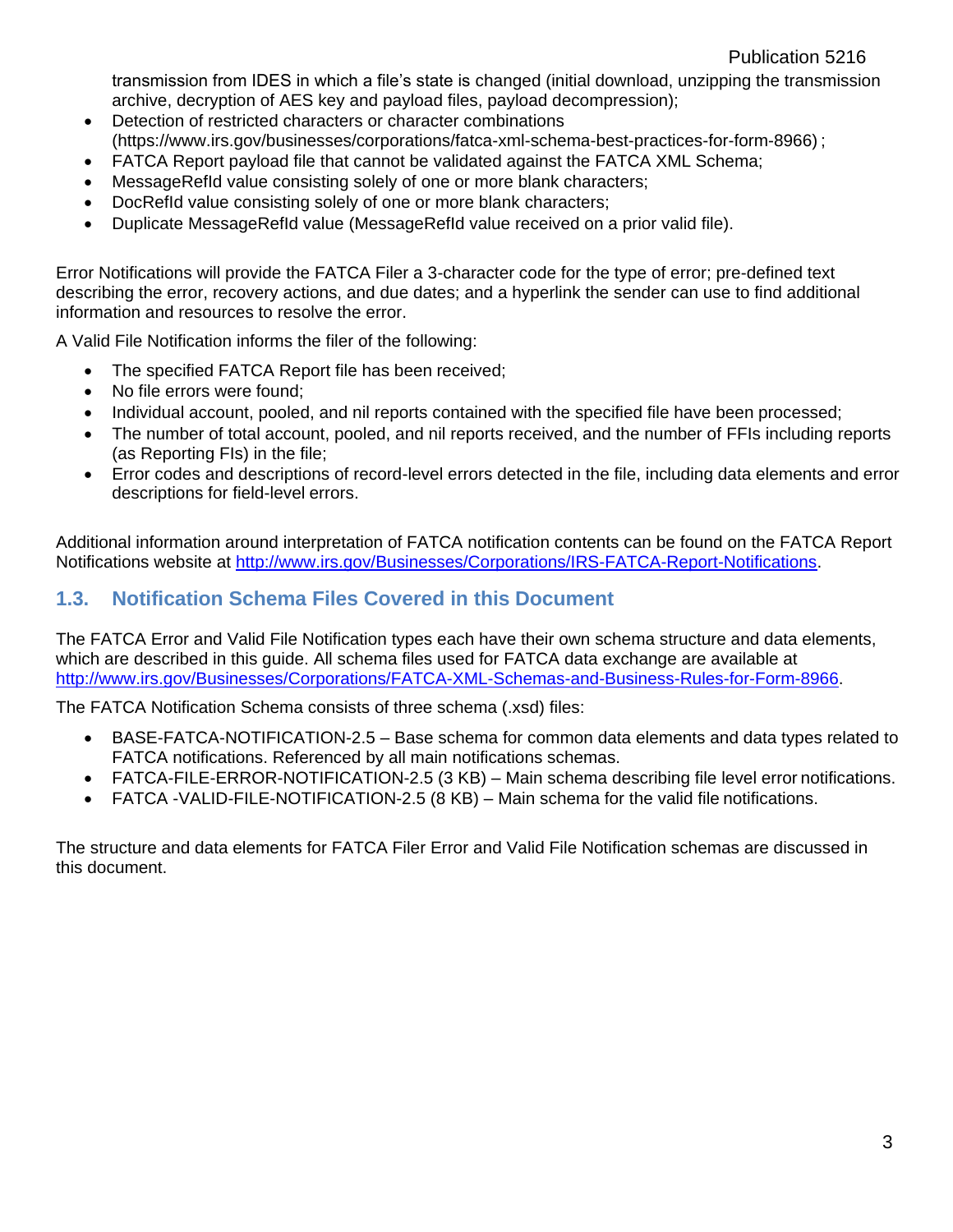#### <span id="page-7-0"></span>**1.4. Schema Element Descriptions**

Each schema element is presented in terms of the characteristics in Table 1 below.

| <b>Characteristic</b> | <b>Description</b>                                                                                                                                                                                                                                                                                                                                                                                                             |
|-----------------------|--------------------------------------------------------------------------------------------------------------------------------------------------------------------------------------------------------------------------------------------------------------------------------------------------------------------------------------------------------------------------------------------------------------------------------|
| <b>Element</b>        | The name of the schema element. Elements not described in<br>$\bullet$<br>the guide are not supported.                                                                                                                                                                                                                                                                                                                         |
| <b>Size</b>           | The minimum and/or maximum size in characters of the<br>$\bullet$<br>element value.                                                                                                                                                                                                                                                                                                                                            |
| <b>Cardinality</b>    | The number of times an element occurs in an XML file.<br>$\bullet$<br>If cardinality is not defined, then one and only one instance<br>$\bullet$<br>should be included (minOccurs=1 and maxOccurs=1).<br>Where a data element is not used, then the associated<br>$\bullet$<br>attribute(s) are not used.                                                                                                                      |
| Data type             | The data type for a data element value, such as numeric, string,<br>$\bullet$<br>Boolean, date, time, etc.<br>XML supports custom data types and inheritance.<br>$\bullet$                                                                                                                                                                                                                                                     |
| <b>Requirement</b>    | The requirement field for each data element and its attribute<br>$\bullet$<br>indicates whether the element must be included in the XML<br>document.<br><b>Required:</b> The data element is required for schema<br>validation and must be included in the Notification.<br><b>Optional:</b> The data element is not always needed in the<br>Notification. Refer to the user guide to determine when it<br>should be included. |
| <b>Description</b>    | This contains the business definition for the element.                                                                                                                                                                                                                                                                                                                                                                         |

#### **Table 1: Element Description**

#### <span id="page-7-1"></span>**1.5. How to Use this Guide**

The notification schema files define how valid FATCA Notification XML files will be structured. This guide contains additional information on how the IRS will use the notification schema to generate FATCA notifications. This guide explains how the IRS will augment valid XML notification files to convey error and valid file processing outcomes.

Each data element described in the FATCA XML Schema supports metadata, notifications and the FATCA Report (Form 8966). The schema definition files provide the framework for discussion of data elements presented within the guide. The FATCA XML schema definition files or .xsd files may be downloaded from the [IDES s](http://www.irs.gov/Businesses/Corporations/FATCA-XML-Schemas-and-Business-Rules-for-Form-8966)ite on IRS.gov.

The diagrams included in this document illustrate the message structure and hierarchy relationship of notification schema elements. These diagrams were developed using XMLSpy®, but the schema and sample files can be viewed with other XML tools, such as XML Notepad. The table in Figure 1 describes the XMLSpy® legend to interpret the diagrams in the text. If you are using a different XML tool, the icons and images may vary.

Other organizations, such as HCTAs, receiving data from the IRS through IDES using the FATCA XML Schema are free to use the FATCA Notification Schema to format their notifications to the IRS. However, the perspective within this guide is restricted to IRS usage of this notification schema when responding to FATCA XML files received through IDES.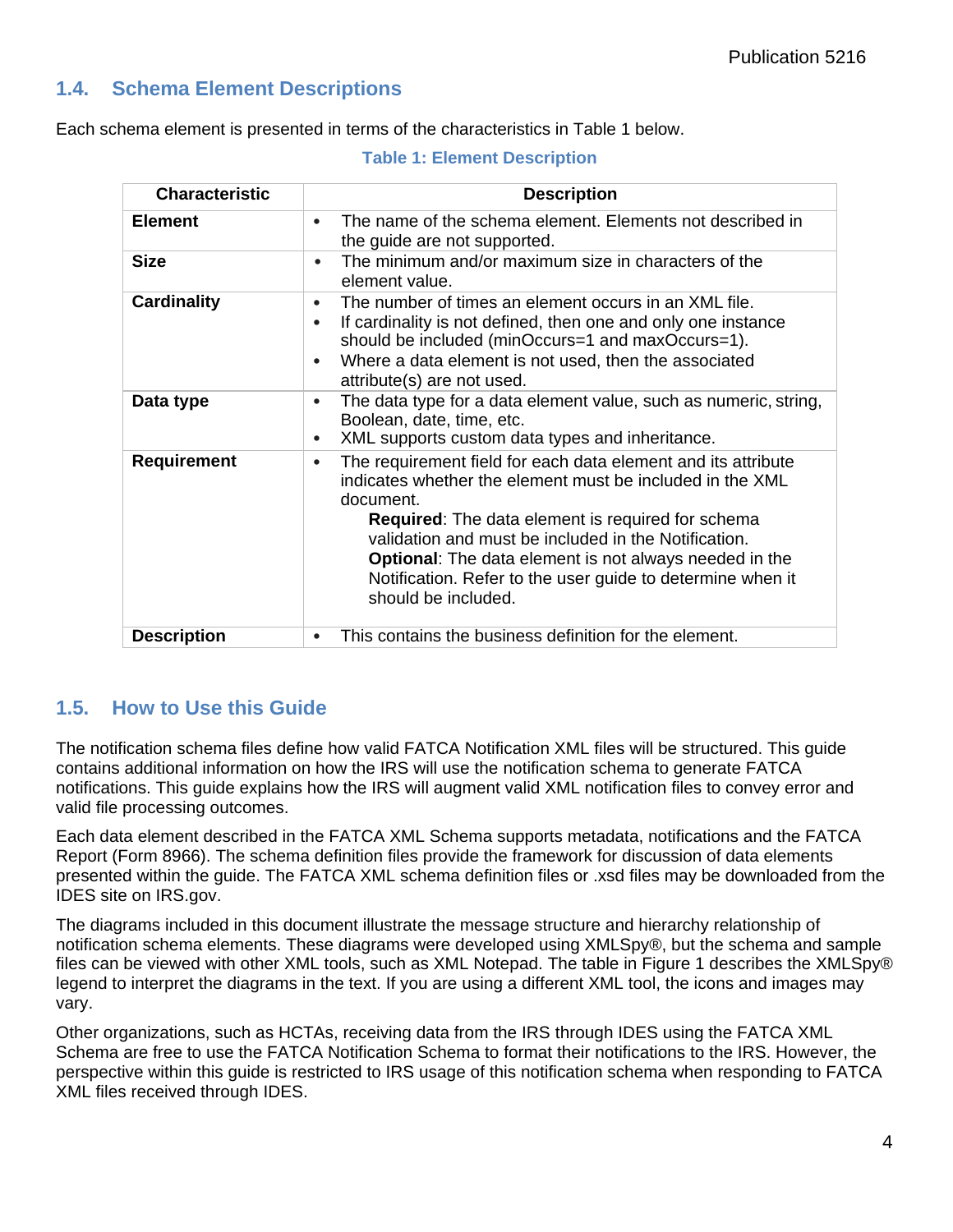#### **Figure 1: Schema Legend**

| <b>Schema Icon</b> | <b>Description</b>                                         |
|--------------------|------------------------------------------------------------|
| Msgld              | Box with full-line is a required report element.           |
| InitgPty           | Box with dotted line is an <b>optional</b> report element. |
|                    | The child elements must appear in the sequence mentioned.  |
|                    | Only one of the possible child elements may be present.    |

Element descriptions are annotated with graphics generated using XML Spy ® which is provided by Altova [\(www.altova.com\)](http://www.altova.com/). A tutorial for XMLSpy can be found [here.](http://www.altova.com/documents/XMLSpyTutorial.pdf)

#### <span id="page-8-0"></span>**1.6. Restrictions on Text in FATCA String Characters**

The UTF-8 encoding standard must be used in all FATCA XML reports. In addition, there are important [restrictions on the use of certain characters and character combinations](http://www.irs.gov/Businesses/Corporations/FATCA-XML-Schema-Best-Practices-for-Form-8966) in FATCA Report files to which filers should adhere to in order to avoid a File-Level Error.

#### <span id="page-8-1"></span>**1.7. Compatibility with FATCA Notification Schema V2.2**

The changes from FATCA Notification Schema V2.2 to 2.5 include:

- New enumeration code "NIL\_REPORT" for FATCAReportTypeCdType;
- New enumeration codes (8013-8018) for nil report record level errors in RecordLevelErrorCdType; and
- Updated enumerations in ISO3166Alpha2CountryCodeType according to CountryCode\_Type in isofatcatypes\_v1.1.xsd in FATCA XML 2.0.

In addition, the "version" attribute on the "FATCAFileErrorNotification" schema element is now set to "2.5".

#### <span id="page-8-2"></span>**1.8. Comments**

We appreciate your comments on the quality and usefulness of this publication. If you find any errors or have suggestions, please indicate the chapter, section and page. Send your comments to the following email address: [lbi.fatca.ides@irs.gov.](mailto:lbi.fatca.ides@irs.gov)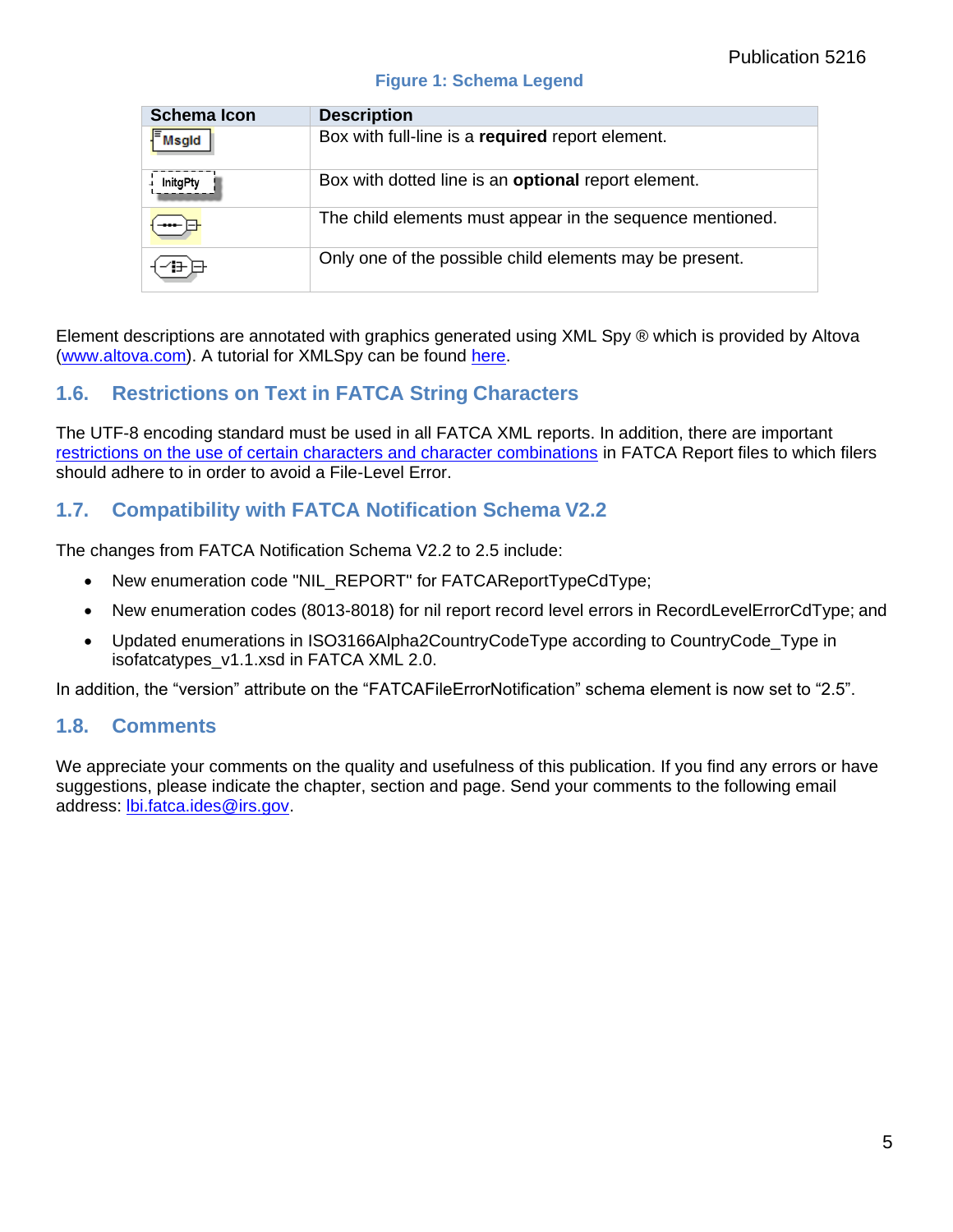# <span id="page-9-0"></span>**2. FATCAFileErrorNotification**

This section discusses the data elements of FATCA-FILE-ERROR-NOTIFICATION-2.5.xsd schema file, which will be used to transmit error notifications when the conditions outlined in Section 1.2 above are detected by the IRS on FATCA Report files received through IDES. The structure of a FATCA error notification is shown in Figure 2 below.



**Figure 2: FATCAFileErrorNotification Type Layout**

An example FATCA File Error Notification in XML format for the "NDC" (failed decryption) case is shown in Appendix B.

**"FATCAFileErrorNotification" Attribute:** The "FATCAFileErrorNotification" element is currently the only element in the FATCA-FILE-ERROR-NOTIFICATION-2.5.xsd schema with an attribute. The Attribute name is "version", the type is "string", and the value is fixed at "2.5".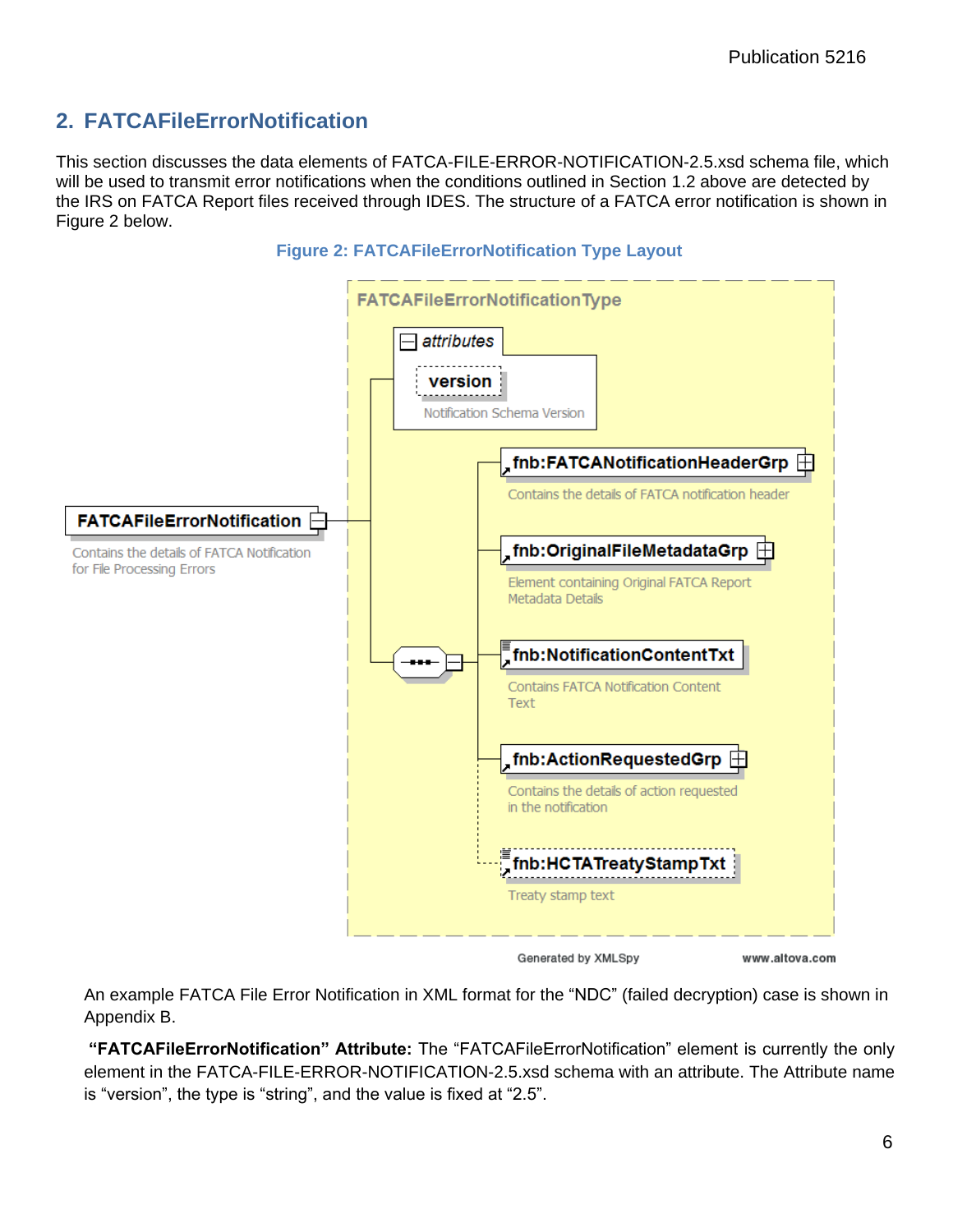Each of the sub-elements for the FATCAFileErrorNotification data elements are discussed in more detail in the following sections, per the table below.

| <b>Ref</b> | <b>Element</b>             | <b>Datatype</b>     | <b>Cardinality</b> | <b>Requirement</b> |
|------------|----------------------------|---------------------|--------------------|--------------------|
| 2.1        | FATCANotificationHeaderGrp | <b>Complex Type</b> |                    | Required           |
| 2.2        | OriginalFileMetadataGrp    | <b>Complex Type</b> |                    | Required           |
| 2.3        | NotificationContentTxt     | String              |                    | Required           |
| 2.4        | ActionRequestedGrp         | <b>Complex Type</b> |                    | Required           |
| 2.5        | <b>HCTATreatyStampTxt</b>  | String              | 0.1                | Optional           |

#### <span id="page-10-0"></span>**2.1. FATCANotificationHeaderGrp**

The FATCANotificationHeaderGrp is a required complex data element which contains information about the sender, receiver, and identity of the notification, time and date of notification creation, and the type of error triggering the notification. The FATCANotificationHeaderGrp type and sub-elements are depicted in Figure 3 below.



**Figure 3: FATCANotificationHeaderGrp Type Layout**

The sub-elements of FATCANotificationHeaderGrp are described below.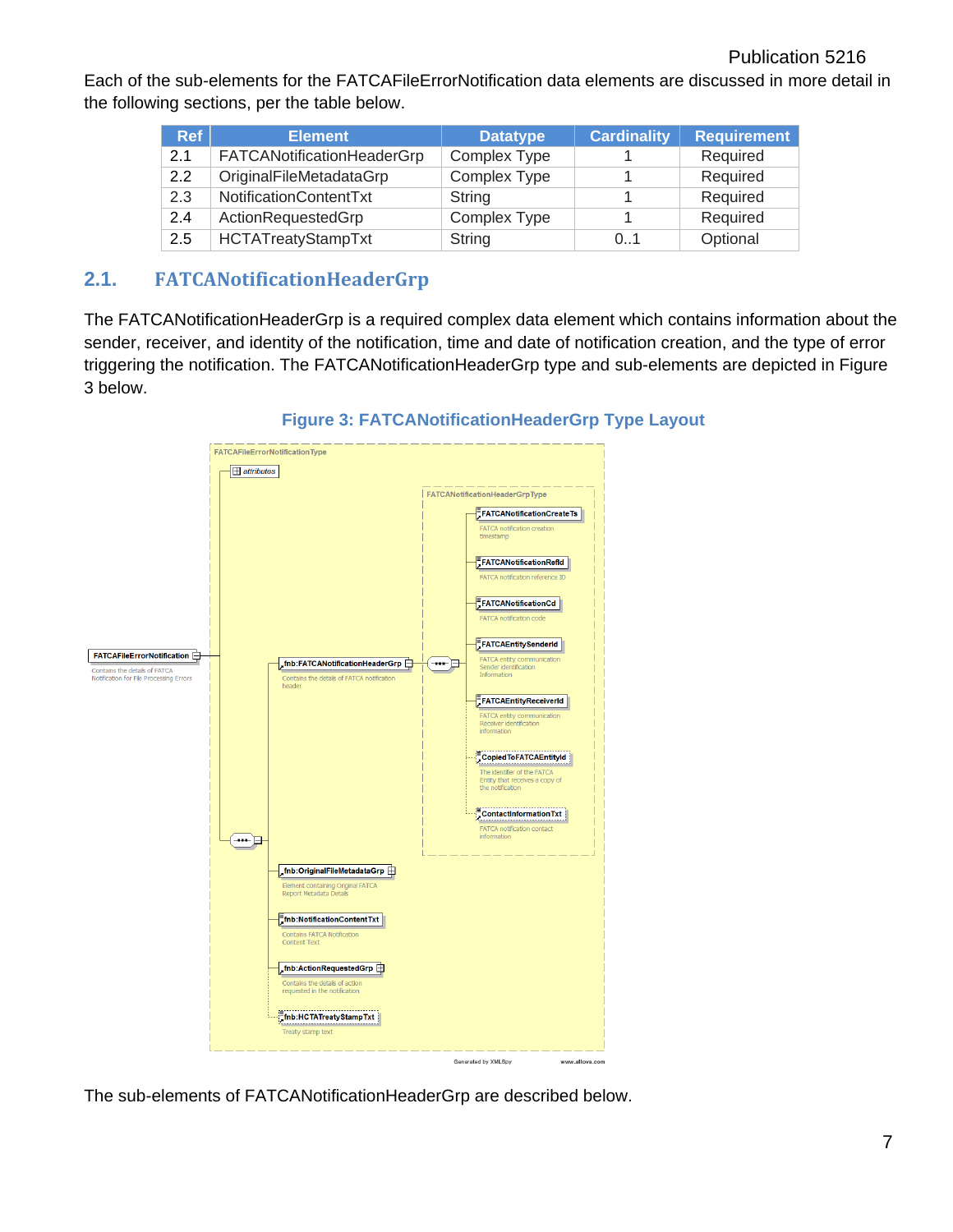# <span id="page-11-0"></span>**2.1.1. FATCANotificationCreateTs**

The "FATCANotificationCreateTs" data element provides the date and time at which the FATCA error notification was created by the IRS.

| Size/Pattern | String type<br>$\bullet$<br>ISO-8601 format<br>Typically 22 characters (fractional seconds are not used)                                                                                                                                                                                                                                                                             |
|--------------|--------------------------------------------------------------------------------------------------------------------------------------------------------------------------------------------------------------------------------------------------------------------------------------------------------------------------------------------------------------------------------------|
| Datatype     | TimestampWithMillisecondsType                                                                                                                                                                                                                                                                                                                                                        |
| Requirement  | Required                                                                                                                                                                                                                                                                                                                                                                             |
| Description: | <b>FATCA Notification Create Timestamp.</b><br>$\bullet$<br>Element identifies the timestamp for the notification payload that is<br>created by the IRS. The element will be automatically populated by<br>the IRS.<br>The ISO-8601 compatible format is YYYY-MM-DD'T'hh:mm:ss, with<br>time zone indicator. Fractions of seconds are not used.<br>Example: 2016-03-15T09:45:30Z+04. |

## <span id="page-11-1"></span>**2.1.2. FATCANotificationRefId**

The "FATCANotificationRefId" sub-element contains the unique reference number created by the IRS for the error notification. The notification identity in this sub-element must be used by the sending FFI, NFFE, and/or HCTA in communications with the IRS about this notification.

| Size/Pattern | String type<br>Maximum length 200 characters                                                                                                                                                                    |
|--------------|-----------------------------------------------------------------------------------------------------------------------------------------------------------------------------------------------------------------|
| Datatype     | String                                                                                                                                                                                                          |
| Requirement  | Required                                                                                                                                                                                                        |
| Description: | Free text field to capture the IRS's unique identification number for<br>$\bullet$<br>each generated notification. The identifier allows both the IRS and<br>receiving entity to identify the specific message. |

#### <span id="page-11-2"></span>**2.1.3. FATCANotificationCd**

The "FATCANotificationCd" sub-element will be a 3 character string on the form "Nxx", where "xx" will depend on the type of error triggering the notification. The notification codes and related error conditions are outlined in Table 2 below.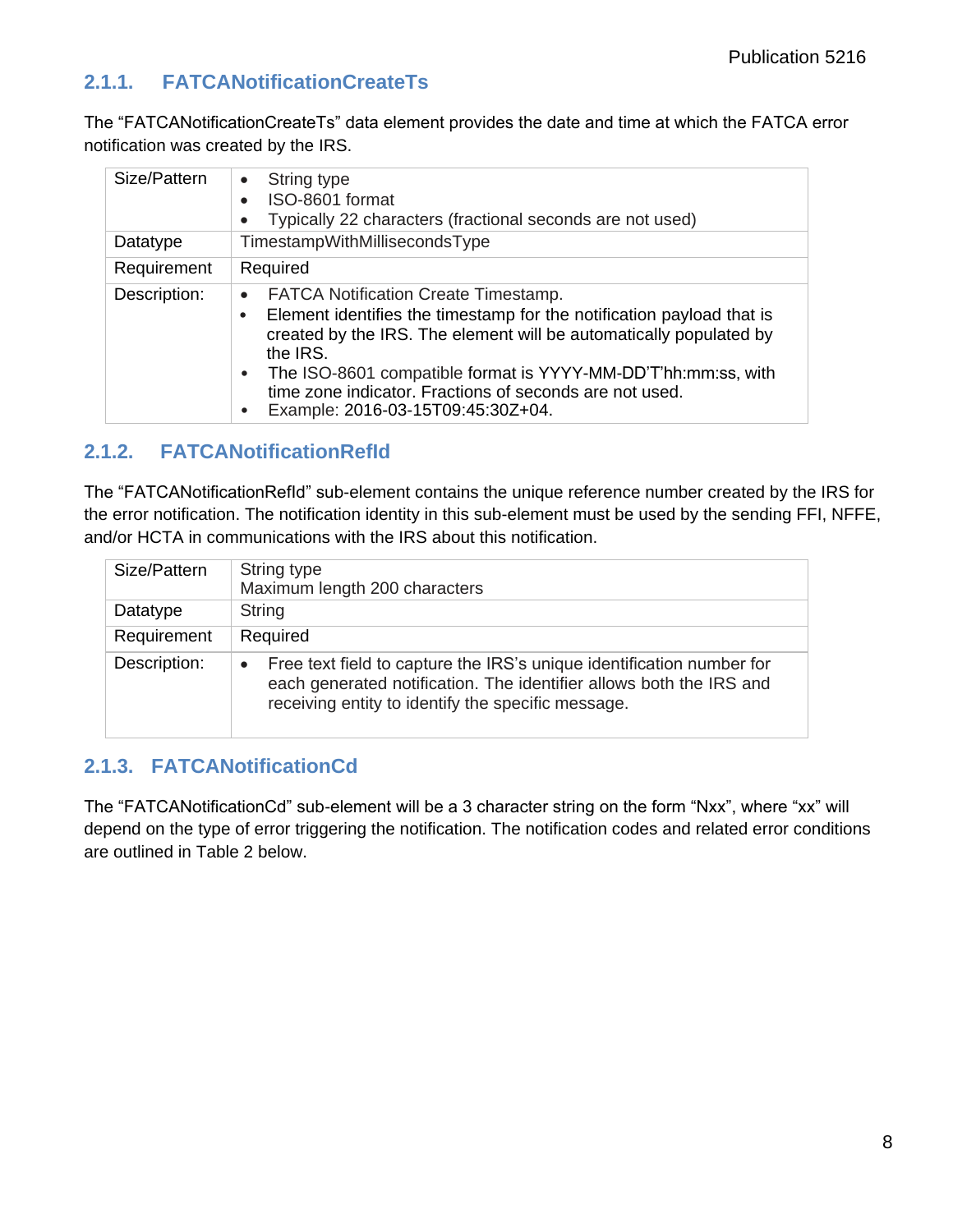|  |  | <b>Table 2: FATCA Error Notification Codes and Triggers</b> |
|--|--|-------------------------------------------------------------|
|--|--|-------------------------------------------------------------|

| Code       | <b>Notifications</b>                               | <b>Error Conditions Triggering Notifications</b>                                                                                                                                                                                                                                          |
|------------|----------------------------------------------------|-------------------------------------------------------------------------------------------------------------------------------------------------------------------------------------------------------------------------------------------------------------------------------------------|
| <b>NDW</b> | <b>Failed Download</b><br>Notification             | • Failed download, due to a file transfer interruption or other<br>fault condition preventing file access on IDES                                                                                                                                                                         |
| <b>NDC</b> | <b>Failed Decryption</b>                           | • Decryption failure involving the encrypted payload file                                                                                                                                                                                                                                 |
|            | Notification                                       | • Decryption failure involving the sender's encrypted AES<br>key file other than incorrect size                                                                                                                                                                                           |
| <b>NDP</b> | <b>Failed Decompression</b><br>Notification        | • Failed decompression of decrypted payload files                                                                                                                                                                                                                                         |
| <b>NSC</b> | <b>Failed Signature Check</b><br>Notification      | • Invalid digital signature                                                                                                                                                                                                                                                               |
|            |                                                    | • Invalid sender digital certificate                                                                                                                                                                                                                                                      |
| <b>NKS</b> | <b>Incorrect AES Key Size</b><br>Notification      | • Decryption failure due to the sender's encrypted AES key<br>having an incorrect size                                                                                                                                                                                                    |
|            |                                                    | • Intended to alert filer of possible use of EBC versus CBC<br>ciphering for AES encryption                                                                                                                                                                                               |
| <b>NTD</b> | <b>Failed Threat Detection</b><br>Notification     | • Detection of restricted characters, including apostrophe ('),<br>double dash $(-)$ , and hash key $(\#)$                                                                                                                                                                                |
|            |                                                    | • Detection of one or more non-virus security threats at any<br>stage of processing of received transmission from IDES in<br>which a file's state is changed (initial download, unzipping<br>the transmission archive, decryption of AES key and<br>payload files, payload decompression) |
| <b>NVS</b> | <b>Failed Virus Scan</b><br>Notification           | • Detection of one or more viruses at any stage of<br>processing of received transmission from IDES in which a<br>file's state is changed (initial download, unzipping the<br>transmission archive, decryption of AES key and payload<br>files, payload decompression)                    |
| <b>NSV</b> | <b>Failed Schema Check</b><br>Notification         | • FATCA Report payload file cannot be validated against<br>the FATCA XML Schema                                                                                                                                                                                                           |
| <b>NMR</b> | Invalid MessageRefld<br>Notification               | • MessageRefld value consisting solely of one or more<br>blank characters                                                                                                                                                                                                                 |
| <b>NDM</b> | Duplicate<br>MessageRefld<br>Notification          | • Duplicate MessageRefld value (MessageRefld value<br>received on a prior valid file).                                                                                                                                                                                                    |
| <b>NTP</b> | Test data has been<br>submitted into<br>production | • Records with DocTypeIndic values for test data were<br>present in the file submitted to the IRS live filing<br>environment                                                                                                                                                              |
| <b>NPT</b> | Production data has<br>been submitted into test    | • Records with DocTypeIndic values for production data<br>were present in the file submitted to an IRS test<br>environment                                                                                                                                                                |
| <b>NCF</b> | <b>Certificate Failure</b>                         | • Invalid certificate                                                                                                                                                                                                                                                                     |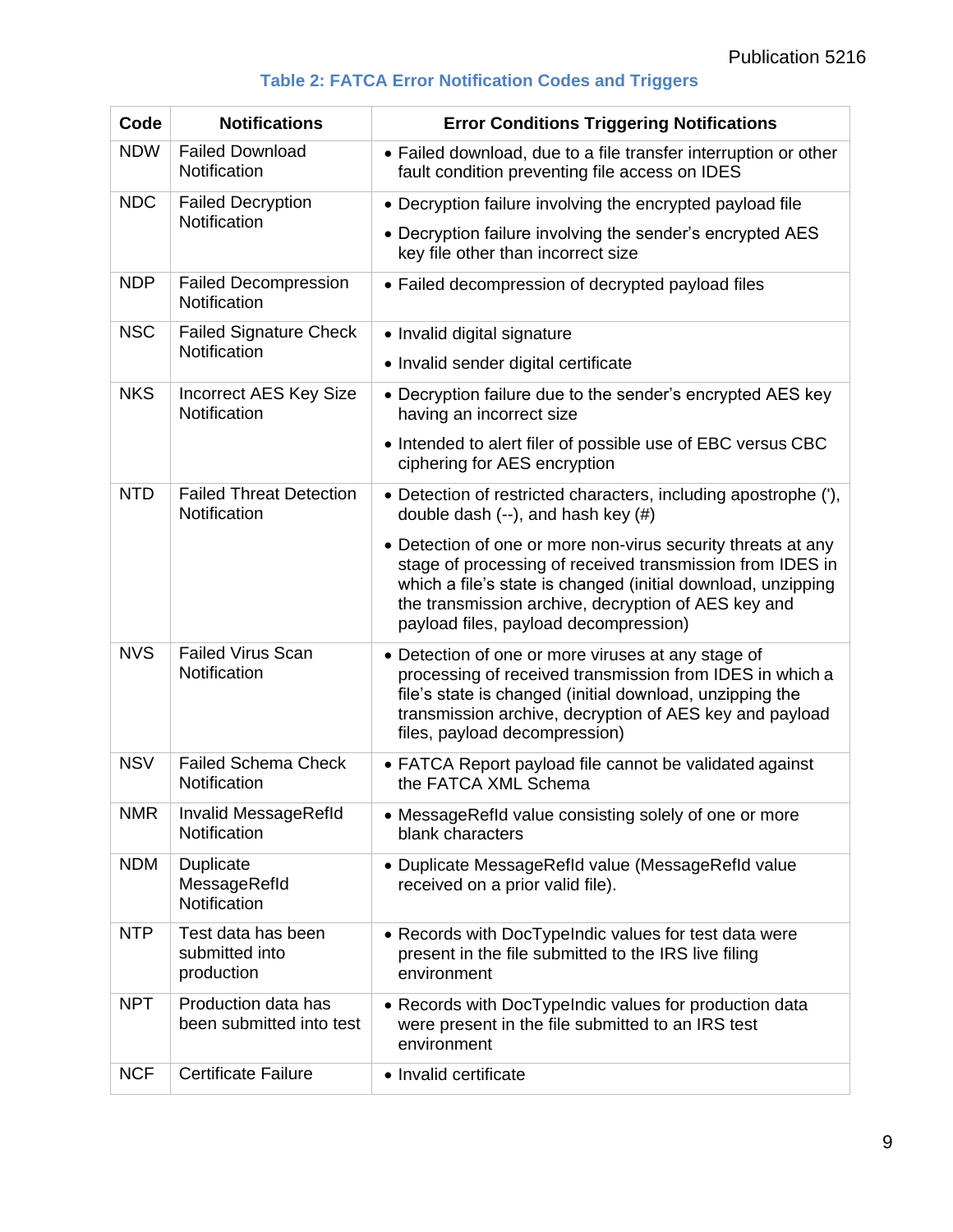| <b>NDF</b> | <b>Failed Decoding</b> | • File could not be decoded because file type and decoding<br>type were inconsistent |
|------------|------------------------|--------------------------------------------------------------------------------------|
| <b>NIF</b> | Invalid File Format    | • File format type and actual file contents were inconsistent                        |

The aspects of the "FATCANotificationCd" sub-element are given below:

| Size/Pattern | 3 characters                                                                                      |
|--------------|---------------------------------------------------------------------------------------------------|
| Datatype     | FATCANotificationCdType                                                                           |
| Requirement  | Required                                                                                          |
| Description: | Three character code indicates the type of error encountered in file<br>processing (see Table 2). |

#### <span id="page-13-0"></span>**2.1.4. FATCAEntitySenderId**

The "FATCAEntitySenderId" sub-element identifies the IRS as the sender of the notification by providing the IRS HCTA GIIN, which will be 000000.00000.TA.840. FFIs, direct reporting NFFEs, and HCTAs should not be receiving notifications from any other sender (though HCTAs are free to use the notification schema to send notifications to the IRS for reciprocal reporting issues).

| Size/Pattern | String containing 19 characters in GIIN format                                                                        |
|--------------|-----------------------------------------------------------------------------------------------------------------------|
| Datatype     | FATCAEntityIdType                                                                                                     |
| Requirement  | Required                                                                                                              |
| Description: | Element contains the IRS HCTA Global Intermediary Identifying<br>Number (GIIN).<br>Value will be 000000.00000.TA.840. |

#### <span id="page-13-1"></span>**2.1.5. FATCAEntityReceiverId**

The "FATCAEntityReceiverId" is the GIIN of the HCTA, FFI, or direct reporting NFFE receiving the notification. If a non-GIIN filer is receiving the notification, the "FATCAEntityReceiverID" will be the FIN of the non-GIIN filer. This field will be in the FATCA GIIN or FIN format.

| Size/Pattern | String containing 19 characters in GIIN format                                                                                                                                                                                                                                                            |
|--------------|-----------------------------------------------------------------------------------------------------------------------------------------------------------------------------------------------------------------------------------------------------------------------------------------------------------|
| Datatype     | FATCAEntityIdType                                                                                                                                                                                                                                                                                         |
| Requirement  | Required                                                                                                                                                                                                                                                                                                  |
| Description: | Element contains the receiver FATCA entity identification in the GIIN-<br>$\bullet$<br>or FIN format with punctuation (period or decimal) and will match a<br>valid GIIN or FIN in the Registration database.<br>If the direct recipient is an HCTA, HCTA GIIN is used (example:<br>000000.00000.TA.101). |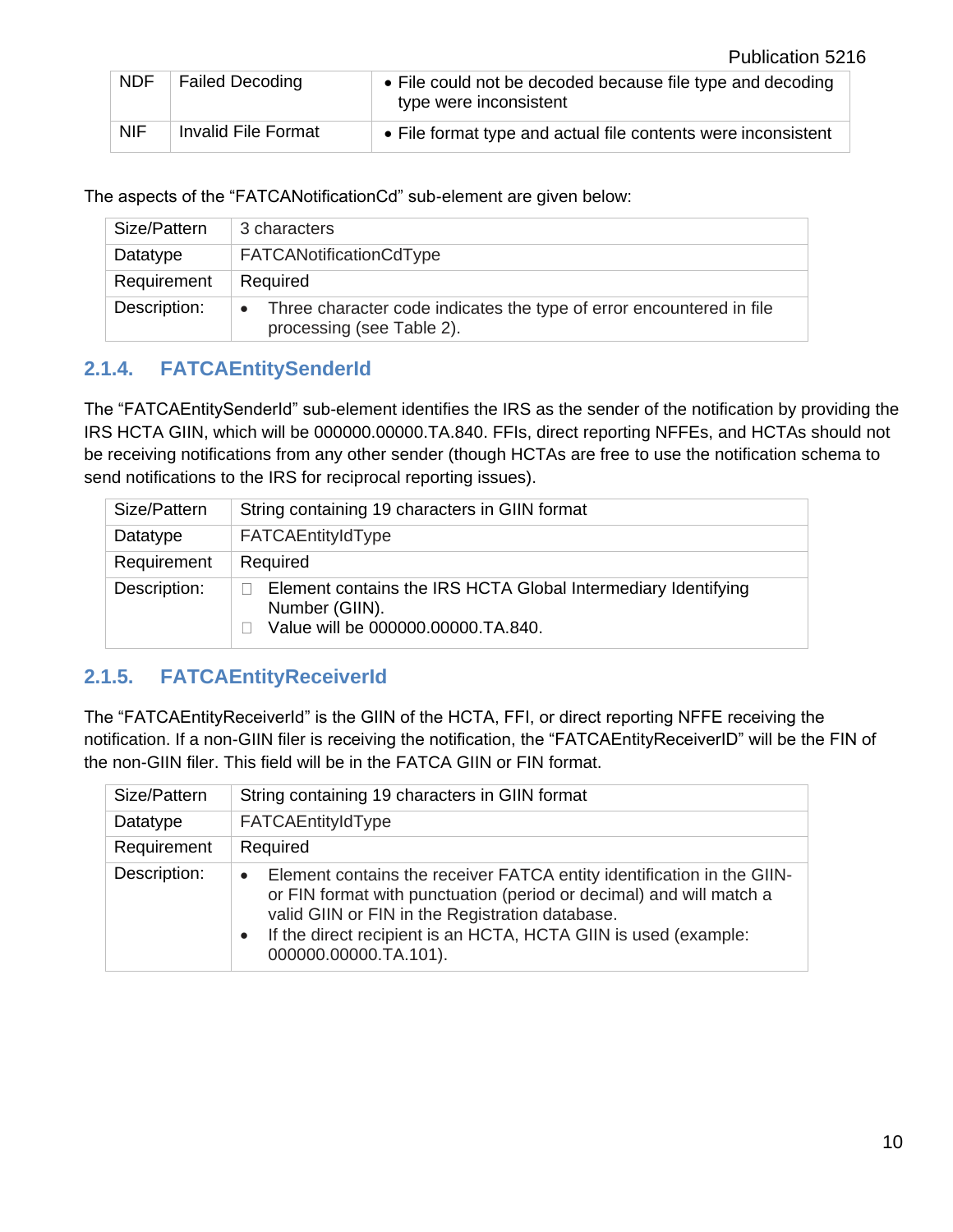# <span id="page-14-0"></span>**2.1.6. CopiedToFATCAEntityId**

The "CopiedToFATCAEntityId" contains the HCTA GIIN for an HCTA receiving a copy of a notification. In 2016 certain HCTAs may receive copies of notifications from the IRS to FFIs in their jurisdiction under terms of Competent Authority Agreements between the US and the jurisdiction country.

| Size/Pattern | String containing 19 characters in GIIN format                                                                                                                                                                                                                                                                                                                                                                                                                                      |
|--------------|-------------------------------------------------------------------------------------------------------------------------------------------------------------------------------------------------------------------------------------------------------------------------------------------------------------------------------------------------------------------------------------------------------------------------------------------------------------------------------------|
| Datatype     | FATCAEntityIdType                                                                                                                                                                                                                                                                                                                                                                                                                                                                   |
| Requirement  | Optional                                                                                                                                                                                                                                                                                                                                                                                                                                                                            |
| Description: | Element contains the unique entity identifier for the HCTA or FFI that<br>receives a copy of the notification. The identifier is in the GIIN-format<br>with punctuation (period or decimal) and must match a valid GIIN in<br>the Registration database.<br>If the direct recipient is the HCTA, use the IRS issued HCTA GIIN.<br>Example: 000000.00000.TA.101.<br>If the direct recipient is a FFI, use the IRS issued FFI GIIN<br>$\blacksquare$<br>Example: 12A34B.00000.LE.102. |

## <span id="page-14-1"></span>**2.1.7. ContactInformationTxt**

The "ContactInformationTxt" sub-element provides the contact information for the recipient to use in reaching to the IRS about a received error notification.

| Size/Pattern | Maximum length of 200 characters                                                                                                                                                               |
|--------------|------------------------------------------------------------------------------------------------------------------------------------------------------------------------------------------------|
| Datatype     | StringMax200Type                                                                                                                                                                               |
| Requirement  | Optional                                                                                                                                                                                       |
| Description: | Contains a URL to an irs.gov site with additional resources to assist in<br>$\bullet$<br>resolving errors creating notifications<br>Always included in FATCA error notifications from the IRS. |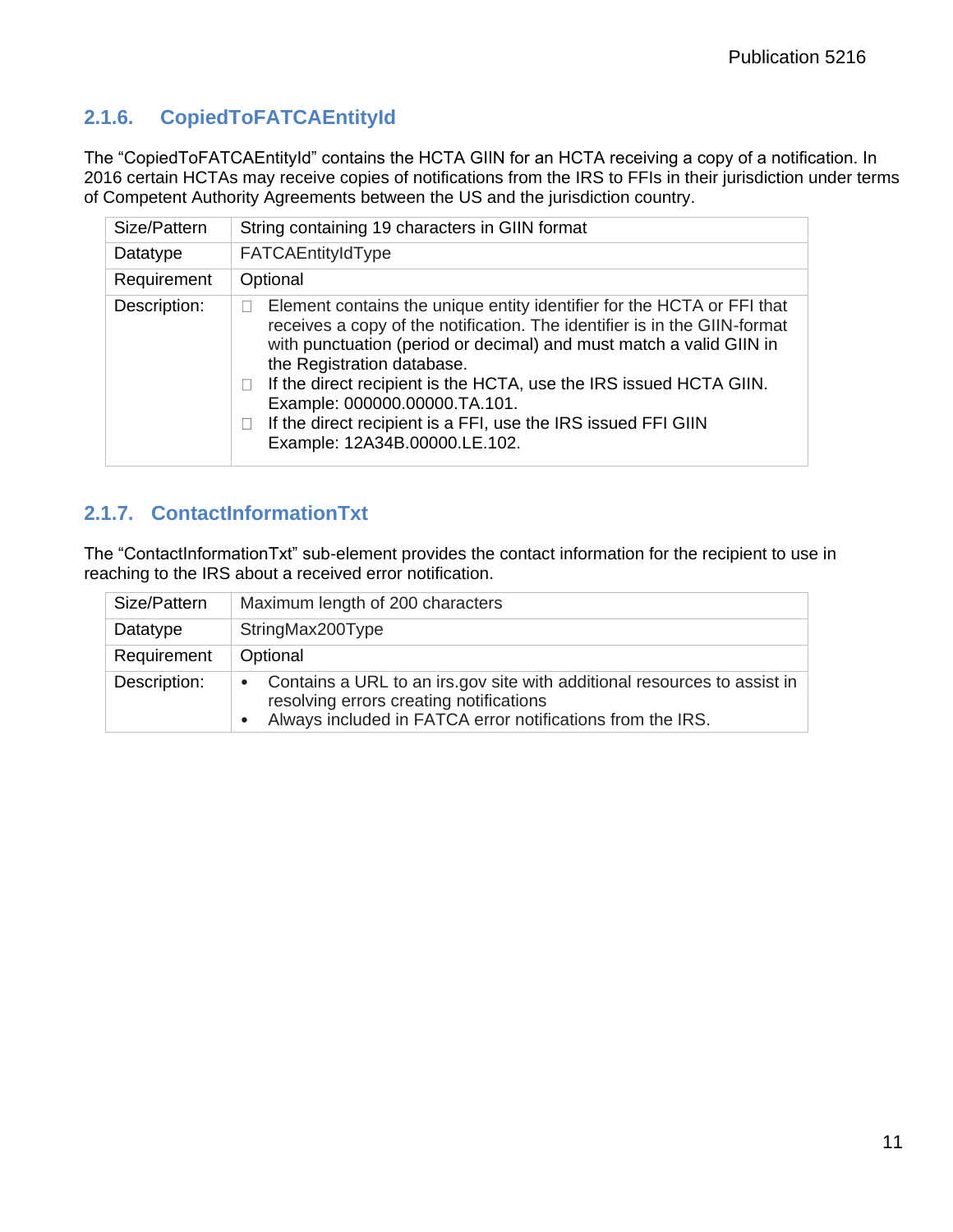#### <span id="page-15-0"></span>**2.2. OriginalFileMetadataGrp**

The OriginalFileMetadataGrp is a required complex data element which contains information about the original transmission from IDES that contained the FATCA Report file. This data includes the IDES ID for the original transmission as sent by the FFI, direct reporting NFFE, or HCTA and as received by the IRS, the date and time the transmission was sent to the IRS, the sender of the original transmission, and the size of the decrypted, uncompressed FATCA Report payload file. The OriginalFileMetadataGrp type and subelements are depicted in Figure 4 below.



#### **Figure 4: OriginalFileMetadatGrp Type Layout**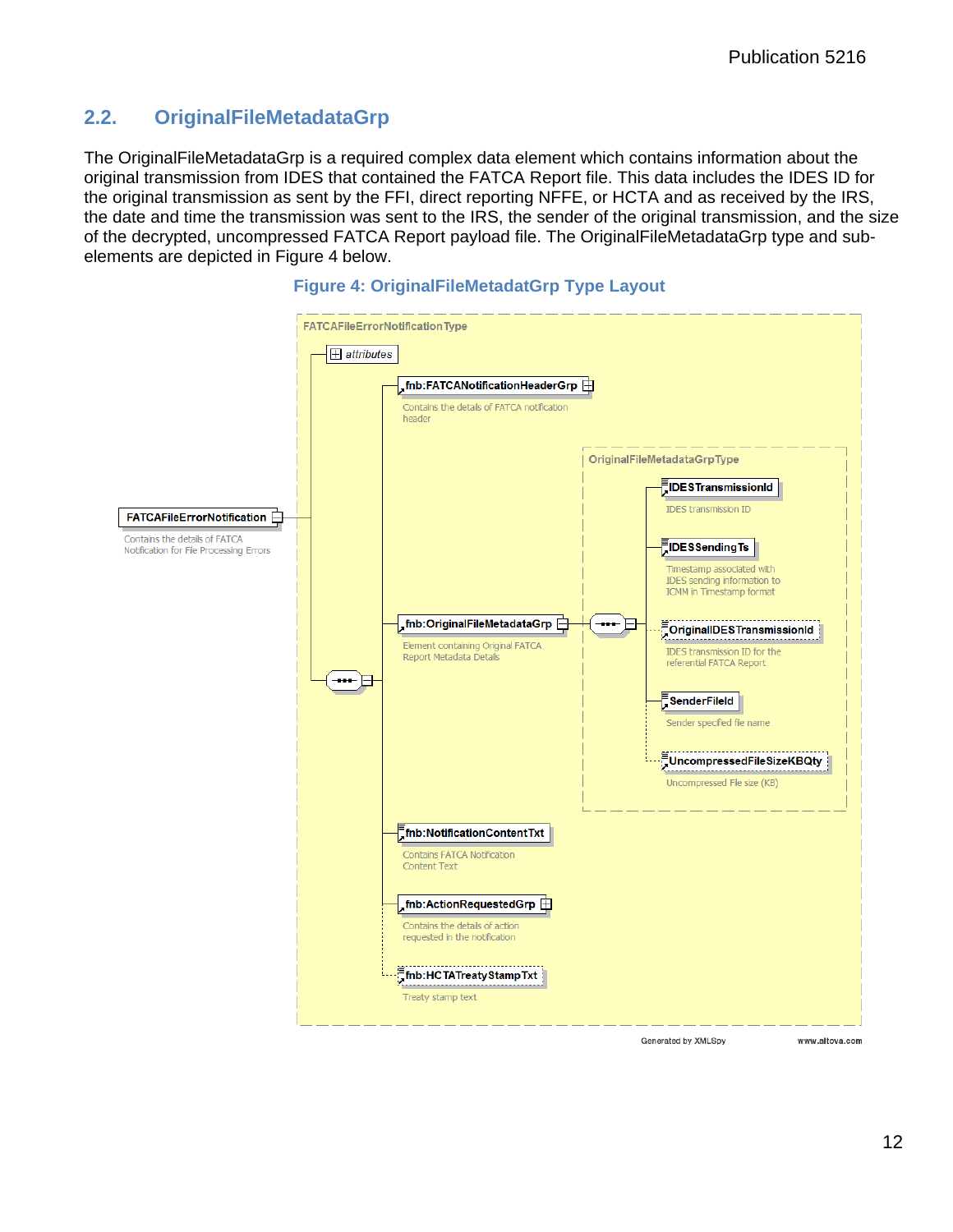The sub-elements of OriginalFileMetadataGrp are described in the subsections below.

# <span id="page-16-0"></span>**2.2.1. IDESTransmissionId**

The "IDESTransmissionId" sub-element provides the IDES ID assigned to the original transmission by IDES when it was initially received from the sender FFI, direct reporting NFFE, or HCTA.

| Size/Pattern | 32 character-length string in IDES ID format                                                                                                                                                                                                                                                                        |
|--------------|---------------------------------------------------------------------------------------------------------------------------------------------------------------------------------------------------------------------------------------------------------------------------------------------------------------------|
| Datatype     | String32Type                                                                                                                                                                                                                                                                                                        |
| Requirement  | Required                                                                                                                                                                                                                                                                                                            |
| Description: | Free text field to reference the original FFI, direct reporting NFFE, or<br>HCTA sender unique transmission identification number automatically<br>generated by IDES.<br>Including this identifier will help the sender correlate the notification to<br>the original transmission and payload (FATCA Report file). |

# <span id="page-16-1"></span>**2.2.2. IDESSendingTs**

The "IDESSendingTs" sub-element provides the date and time the original transmission was initially delivered to the IRS by IDES.

| Size/Pattern | String type<br>$\bullet$<br>ISO-8601 format<br>Typically 22 characters (fractional seconds are not used)                                                                                                                                                                                                                                                                        |
|--------------|---------------------------------------------------------------------------------------------------------------------------------------------------------------------------------------------------------------------------------------------------------------------------------------------------------------------------------------------------------------------------------|
| Datatype     | TimestampWithMillisecondsType                                                                                                                                                                                                                                                                                                                                                   |
| Requirement  | Required                                                                                                                                                                                                                                                                                                                                                                        |
| Description: | <b>FATCA Notification Create Timestamp</b><br>Element identifies the timestamp for the notification payload that is created by the<br>IRS. The element will be automatically populated by the IRS.<br>The ISO-8601 compatible format is YYYY-MM-DD'T'hh:mm:ss, with time zone<br>$\bullet$<br>indicator. Fractions of seconds are not used.<br>Example: 2016-03-15T09:45:30Z+04 |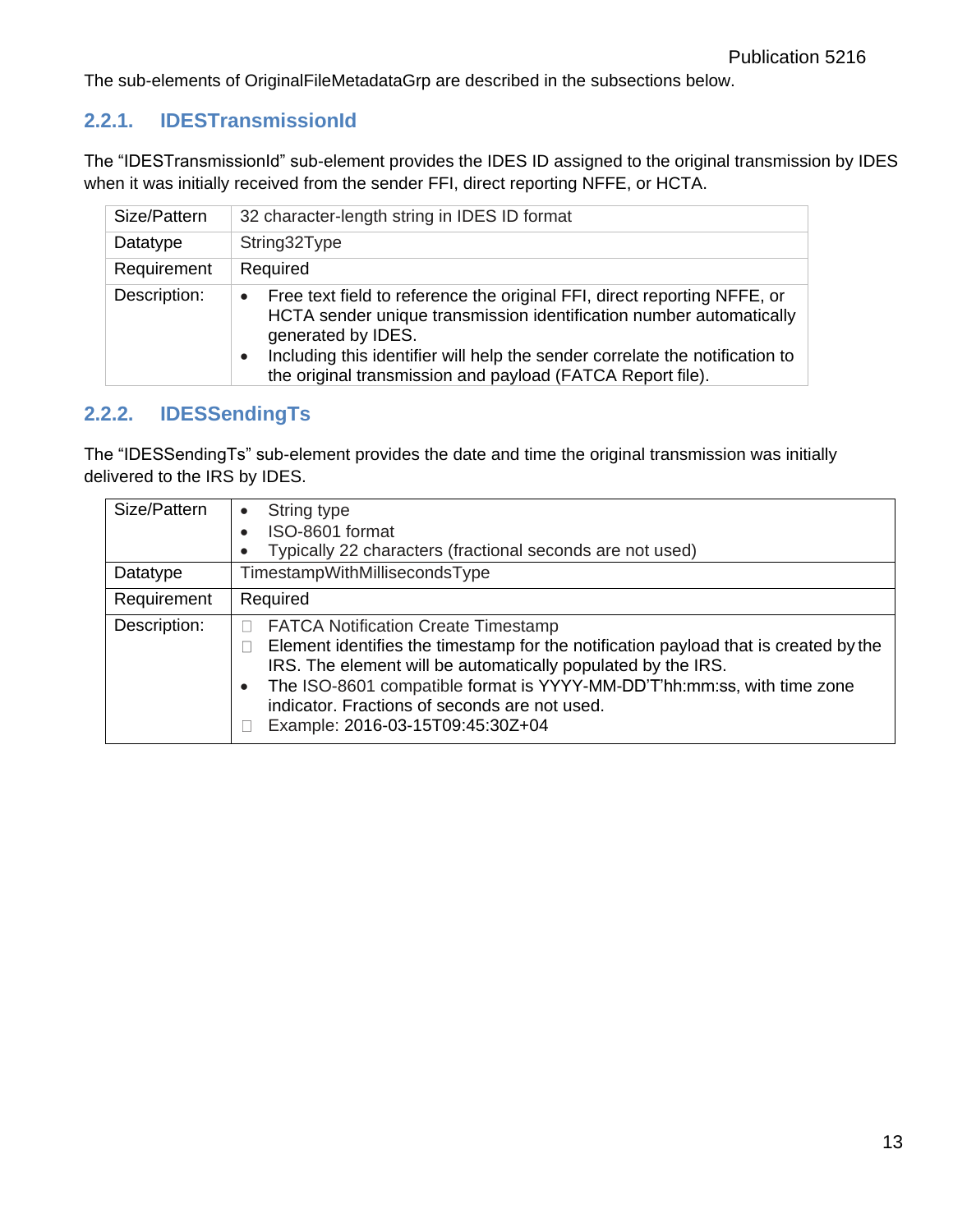### <span id="page-17-0"></span>**2.2.3. SenderFileId**

The "SenderFileId" sub-element provides the file identifier (MessageRefId) assigned to the notification transmission by the IRS. This data can be used by the notification recipient in communications with the IRS concerning the notification.

| Size/Pattern | Maximum length of 200 characters                                                                                                                                                                |
|--------------|-------------------------------------------------------------------------------------------------------------------------------------------------------------------------------------------------|
| Datatype     | StringMax200Type                                                                                                                                                                                |
| Requirement  | Required                                                                                                                                                                                        |
| Description: | Free text field containing the IRS-assigned unique file identifier<br>number or filename for the notification payload file.<br>The value can be a unique file name or an identification number. |

#### <span id="page-17-1"></span>**2.2.4. UncompressedFileSizeKBQty**

The "UncompressedFileSizeKBQty" provides the size of the payload file, after decryption and decompression, in which the IRS identified the error condition triggering the error notification. This data will be provided to the FFI, direct reporting NFFE, or HCTA, if available. Note that the IRS will not be able to provide this information for error conditions which prevent the IRS from decompressing the payload file (for example, decryption, digital signature, or file download failures).

| Size/Pattern       | N/A                                                                                                                                                                           |
|--------------------|-------------------------------------------------------------------------------------------------------------------------------------------------------------------------------|
| Datatype           | Integer                                                                                                                                                                       |
| Requirement        | Optional                                                                                                                                                                      |
| <b>Description</b> | Provides the uncompressed payload file size in kilobytes (KB).<br>$\bullet$<br>Not applicable if errors preventing the IRS from decompressing the<br>payload file take place. |

#### <span id="page-17-2"></span>**2.3. NotificationContentTxt**

The "NotificationContentTxt" is a required sub-element of the main FATCAFileErrorNotification element which provides information about the nature of the error encountered while the IRS was processing the FATCA Report file received from the FFI, direct reporting NFFE, or HCTA. The relationship between NotificationContextTxt and FATCAFileErrorNotification elements is depicted in Figure 2. This is a required sub element for this error notification schema, and there are no lower level sub-elements.

| Size/Pattern | Maximum length of 4000 characters                                                 |
|--------------|-----------------------------------------------------------------------------------|
| Datatype     | StringMax4000Type                                                                 |
| Requirement  | Required                                                                          |
| Description: | Element is a free text field to explain the file error notification.<br>$\bullet$ |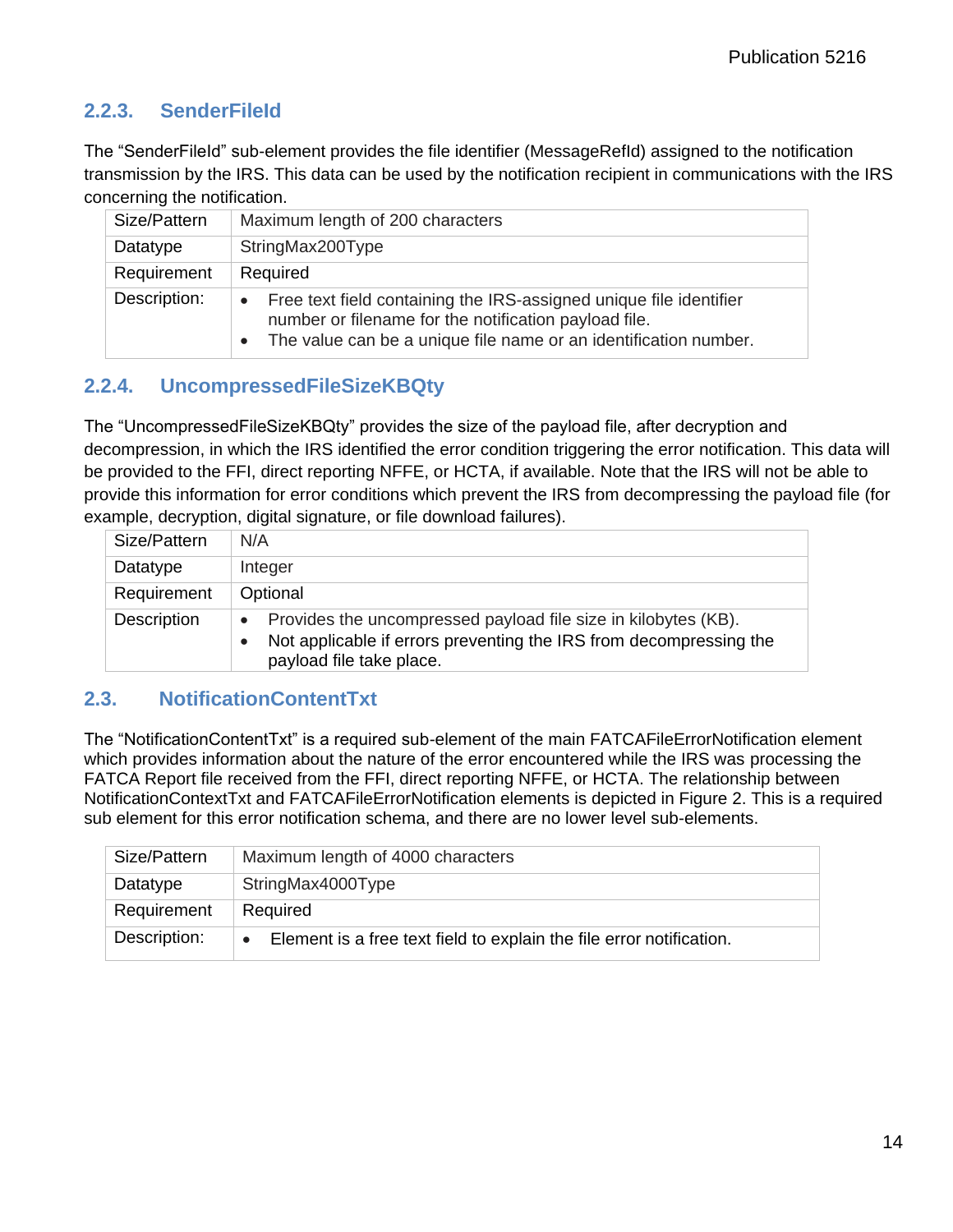#### <span id="page-18-0"></span>**2.4. ActionRequestedGrp**

The "ActionRequestedGrp" is a required sub-element of the main FATCAFileErrorNotification element which provides information about how the FFI, direct reporting NFFE, or HCTA should respond to the error notification, and when a response is expected. There are two required sub elements for this data element. The ActionRequestedGrp and its sub-elements are depicted in Figure 5.



#### **Figure 5: ActionRequestedGrp Type Layout**

Generated by XMLSpy

www.altova.com

<span id="page-18-1"></span>The sub-elements of ActionRequestedGrp are described below.

#### **2.4.1. ActionRequestedTxt**

The "ActionRequestedTxt" sub-element provides information to the FFI, direct reporting NFFE, and/or HCTA on how to resolve the error condition that was detected by the IRS on the transmission. This text message will be targeted to the specific error condition reflected in the error notification.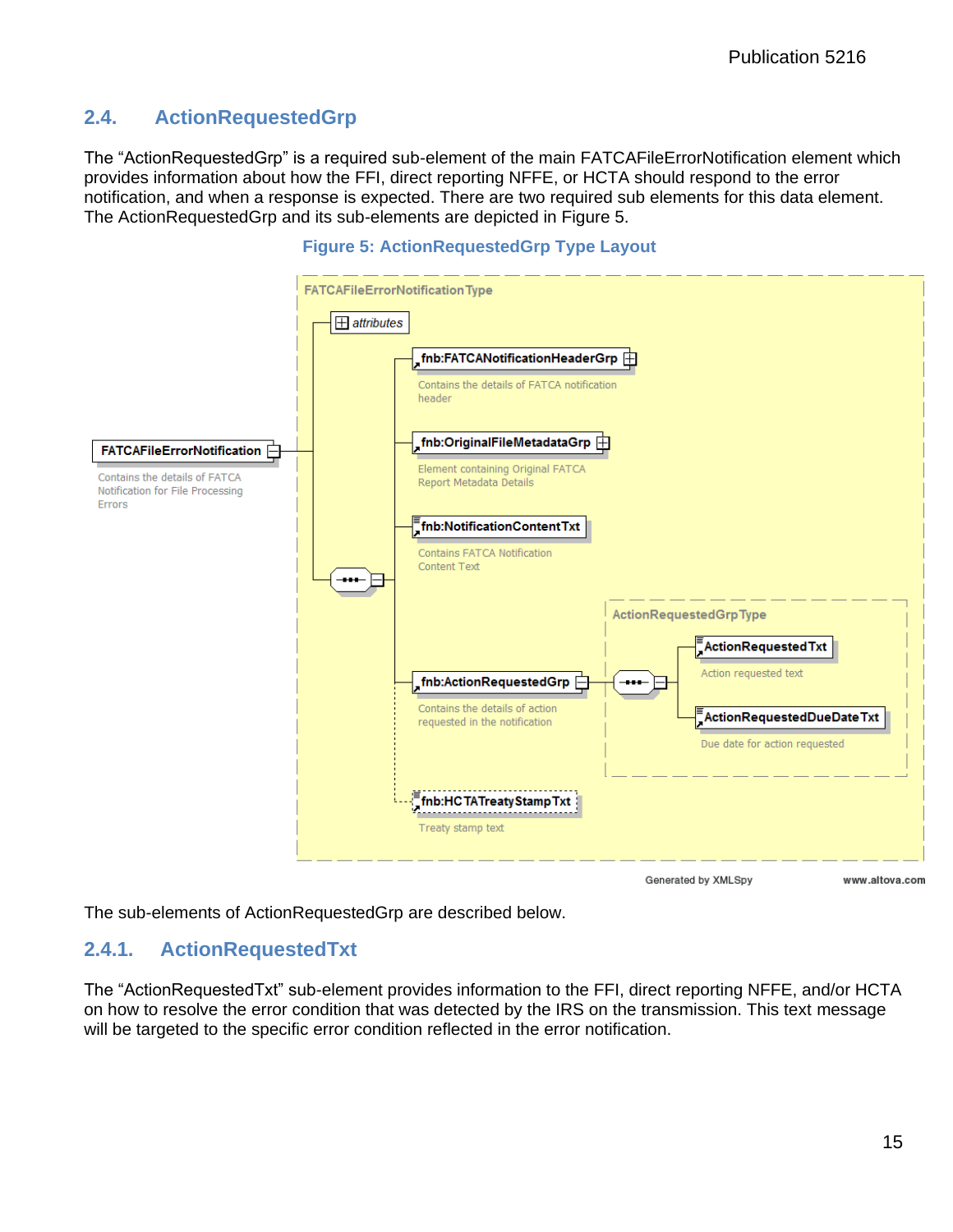| Size/Pattern | Maximum length of 4000 characters                                                                                                             |
|--------------|-----------------------------------------------------------------------------------------------------------------------------------------------|
| Datatype     | StringMax 4000Type                                                                                                                            |
| Requirement  | Required                                                                                                                                      |
| Description: | Text field to explain the process or actions required to clear the error<br>$\bullet$<br>notification.                                        |
|              | Specific details will depend on the type of error notification.<br>$\bullet$                                                                  |
|              | The text message will also reiterate the contact information in the<br>$\bullet$<br>"ContactInformationTxt" data element (see Section 2.1.7). |

#### <span id="page-19-0"></span>**2.4.2. ActionRequestedDueDateTxt**

The "ActionRequestedDueDateTxt" sub-element provides the due date for the FFI, direct reporting NFFE, and/or HCTA to resolve the error condition that was detected by the IRS on the transmission.

| Size/Pattern | Maximum length of 200 characters                                                                                                                                                                                                                                                                                                                                                           |
|--------------|--------------------------------------------------------------------------------------------------------------------------------------------------------------------------------------------------------------------------------------------------------------------------------------------------------------------------------------------------------------------------------------------|
| Datatype     | StringMax200Type                                                                                                                                                                                                                                                                                                                                                                           |
| Requirement  | Required                                                                                                                                                                                                                                                                                                                                                                                   |
| Description: | Due date for the action requested to clear the error notification. Note<br>$\bullet$<br>that the due date may not be a specific date. Instead, it could have a<br>text value such as "Your organization's due date for filing Form 8966."<br>Typically the due date will be that relevant filing date for FATCA<br>$\bullet$<br>Reports (Forms 8966) per IRS regulations and instructions. |

# <span id="page-19-1"></span>**2.5. HCTATreatyStampTxT**

The "HCTATreatyStampTxT" sub-element is optional and will only be applied to notifications transmitted in response to FATCA Report files received from an HCTA under a tax treaty, tax information exchange agreement (TIEA) or other bilateral agreement for the exchange of information. The treaty stamp is clearly applicable and required for information received or sent from a HCTA. The treaty stamp is a required statement, and is necessary to ensure that the data exchanged with a foreign government, including data regarding an original FATCA Report file received from an HCTA, is properly protected and that the use or disclosure of such data is in accordance with the applicable tax treaty, TIEA, or other bilateral agreement relating to the exchange of tax information with the United States.

| Size/Pattern | Maximum length of 4000 characters                                                                                                                                                                                                                                                                                                                                                                                                                                                                                                                                                                                                                                                                                                                                                                |
|--------------|--------------------------------------------------------------------------------------------------------------------------------------------------------------------------------------------------------------------------------------------------------------------------------------------------------------------------------------------------------------------------------------------------------------------------------------------------------------------------------------------------------------------------------------------------------------------------------------------------------------------------------------------------------------------------------------------------------------------------------------------------------------------------------------------------|
| Datatype     | String                                                                                                                                                                                                                                                                                                                                                                                                                                                                                                                                                                                                                                                                                                                                                                                           |
| Requirement  | Optional                                                                                                                                                                                                                                                                                                                                                                                                                                                                                                                                                                                                                                                                                                                                                                                         |
| Description  | The "HCTATreatyStampTxT" element contains a required statement<br>necessary to ensure that data furnished to the IRS under the provisions<br>of an income tax treaty, TIEA, or other bilateral agreement relating to<br>the exchange of information (for example, IGA) with a foreign<br>government is kept confidential, and that the use and disclosure of<br>such data must be governed by the provisions of that treaty, TIEA, or<br>other agreement.<br>Example: "This information is furnished under the provisions of an<br>income tax treaty, tax information exchange agreement (TIEA), or other<br>agreement for the exchange of information with a foreign government,<br>and its use and disclosure must be governed by the provisions of that<br>treaty, TIEA, or other agreement." |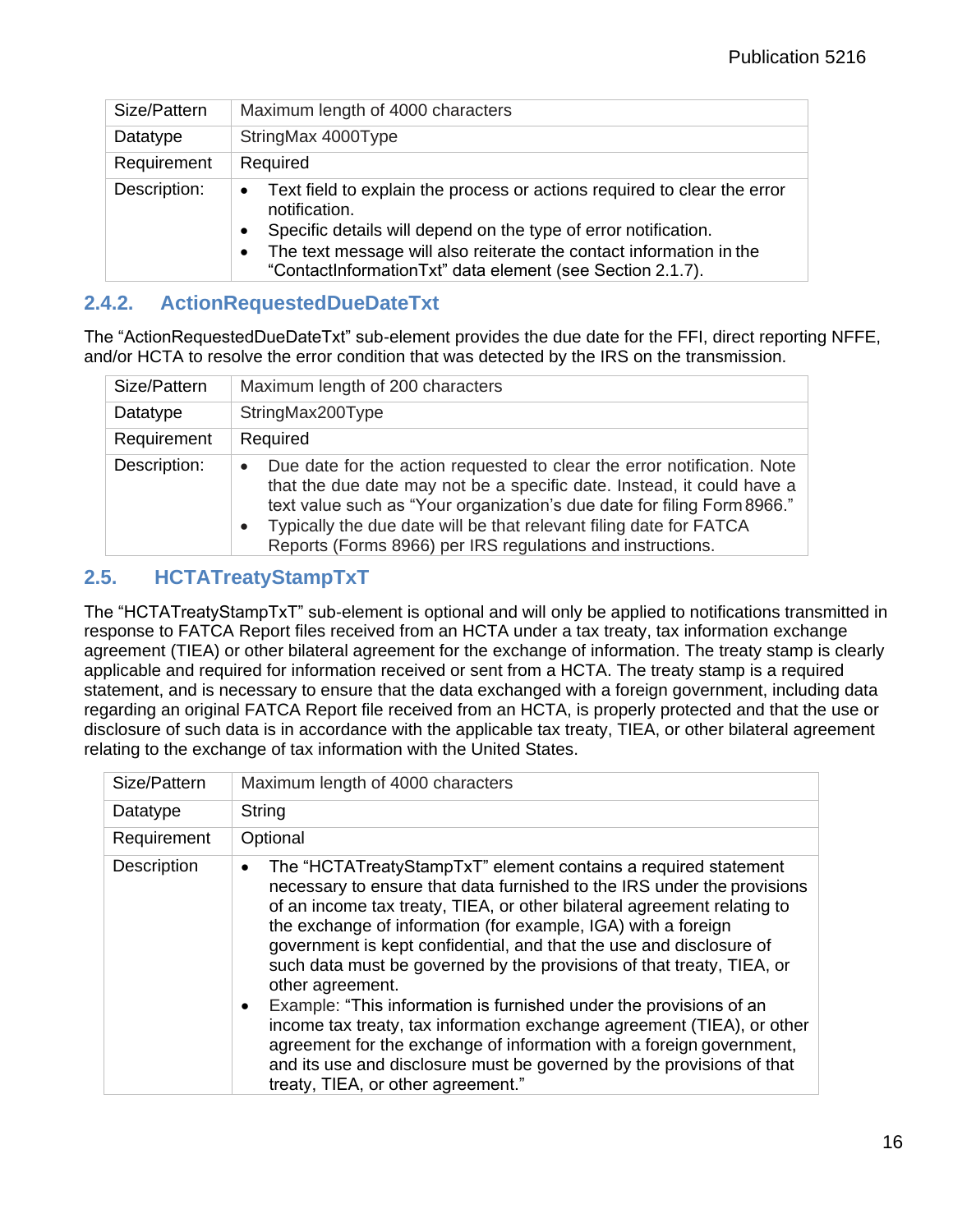# <span id="page-20-0"></span>**3. FATCAValidFileNotification**

This section discusses the data elements of FATCA-VALID-FILE-NOTIFICATION -2.5.xsd schema file, which will be used to transmit notifications when FATCA Report files received by the IRS have passed all file processing checks. The structure of a FATCA valid file notification is shown in Figure 6.



#### **Figure 6: FATCAValidFileNotification Type Layout**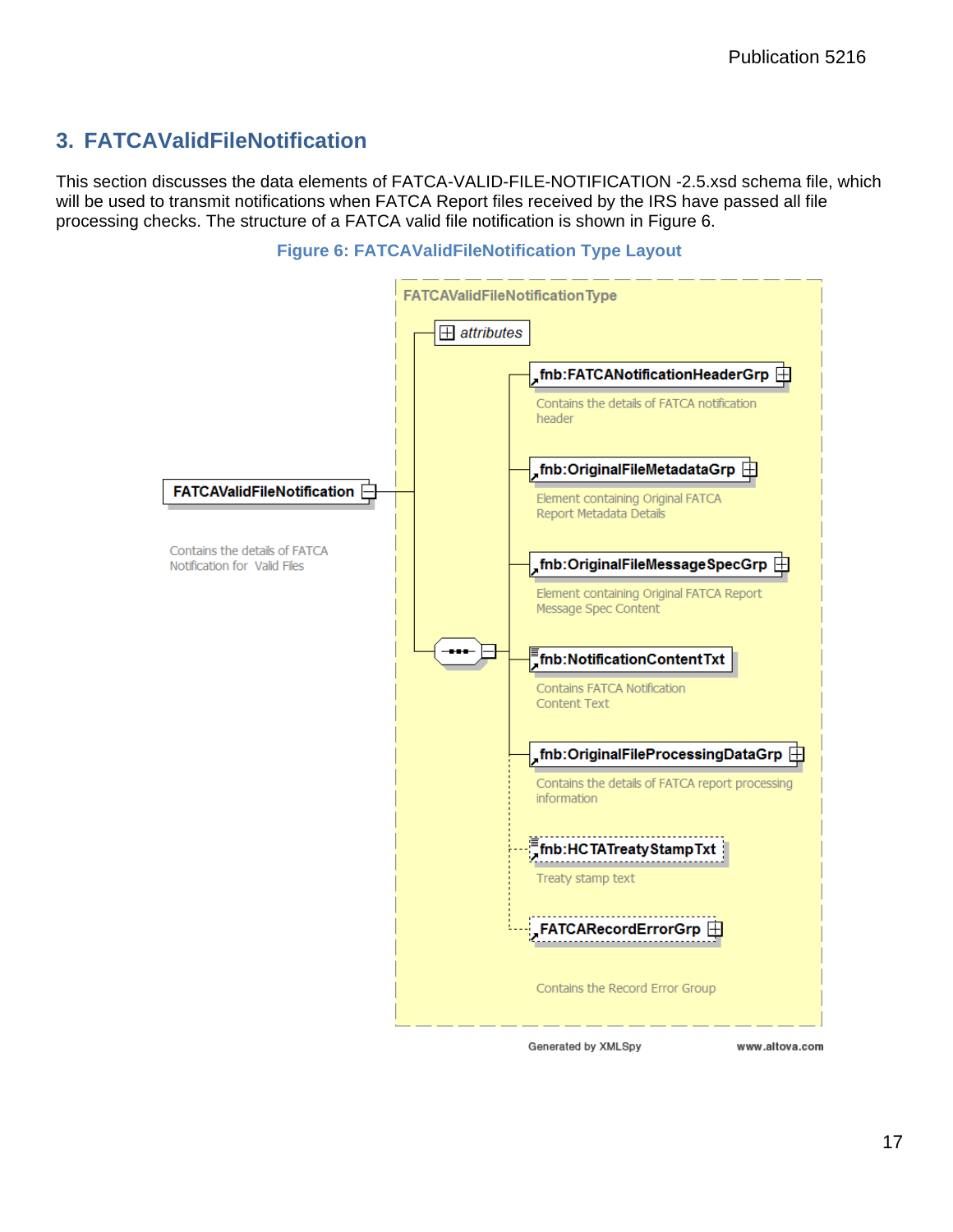**"FATCAValidFileNotification" Attribute:** The "FATCAValidFileNotification" element is currently the only element in the FATCA-VALID-FILE-NOTIFICATION-2.5.xsd schema with an attribute. The Attribute name is "version", the type is "string", and the value is fixed at "2.5".

Each of the sub-elements for the FATCAValidFileNotification data elements are discussed in more detail in the following sections, per the table below.

| <b>Ref</b> | <b>Element</b>                   | <b>Datatype</b>     | <b>Cardinality</b> | <b>Requirement</b> |
|------------|----------------------------------|---------------------|--------------------|--------------------|
| 3.1        | FATCANotificationHeaderGrp       | <b>Complex Type</b> |                    | Required           |
| 3.2        | OriginalFileMetadataGrp          | Complex Type        |                    | Required           |
| 3.3        | OriginalFileMessageSpecGrp       | Complex Type        | 0.1                | Optional           |
| 3.4        | ActionRequestedGrp               | <b>Complex Type</b> |                    | Required           |
| 3.5        | NotificationContentTxt           | String              |                    | Required           |
| 3.6        | OriginalFileProcessingData       | <b>Complex Type</b> | 0.1                | Optional           |
| 3.7        | <b>FATCARecordErrorDetailGrp</b> | Complex Type        | 0.1                | Optional           |
| 3.7        | <b>HCTATreatyStampTxt</b>        | String              | 0.1                | Optional           |

Many of the sub-elements of the FATCAValidFileNotification element have considerable overlap with their counterparts in the FATCAFileErrorNotification element documented in Section 2. The following FATCAValidFileNotification subsections will build out the differences with the FATCAFileErrorNotification and make reference to the corresponding subsections of Section 2 where needed.

An example Valid File Notification in XML format for the "NVF" case is shown in Appendix C.

## <span id="page-21-0"></span>**3.1. FATCANotificationHeaderGrp**

The valid file schema "FATCANotificationHeaderGrp" data element is similar in purpose and structure to its counterpart in the error notification schema. All seven sub-elements for the FATCANotificationHeaderGrp are documented in Sections 2.1.1 through 2.1.7. The only difference with the sub-elements here versus the discussion for the FATCAFileErrorNotification occurrences is that the "FATCANotificationCd" sub-element takes on only one value "NVF" for valid file notifications:

The FATCANotificationHeaderGrp is depicted in Figure 7.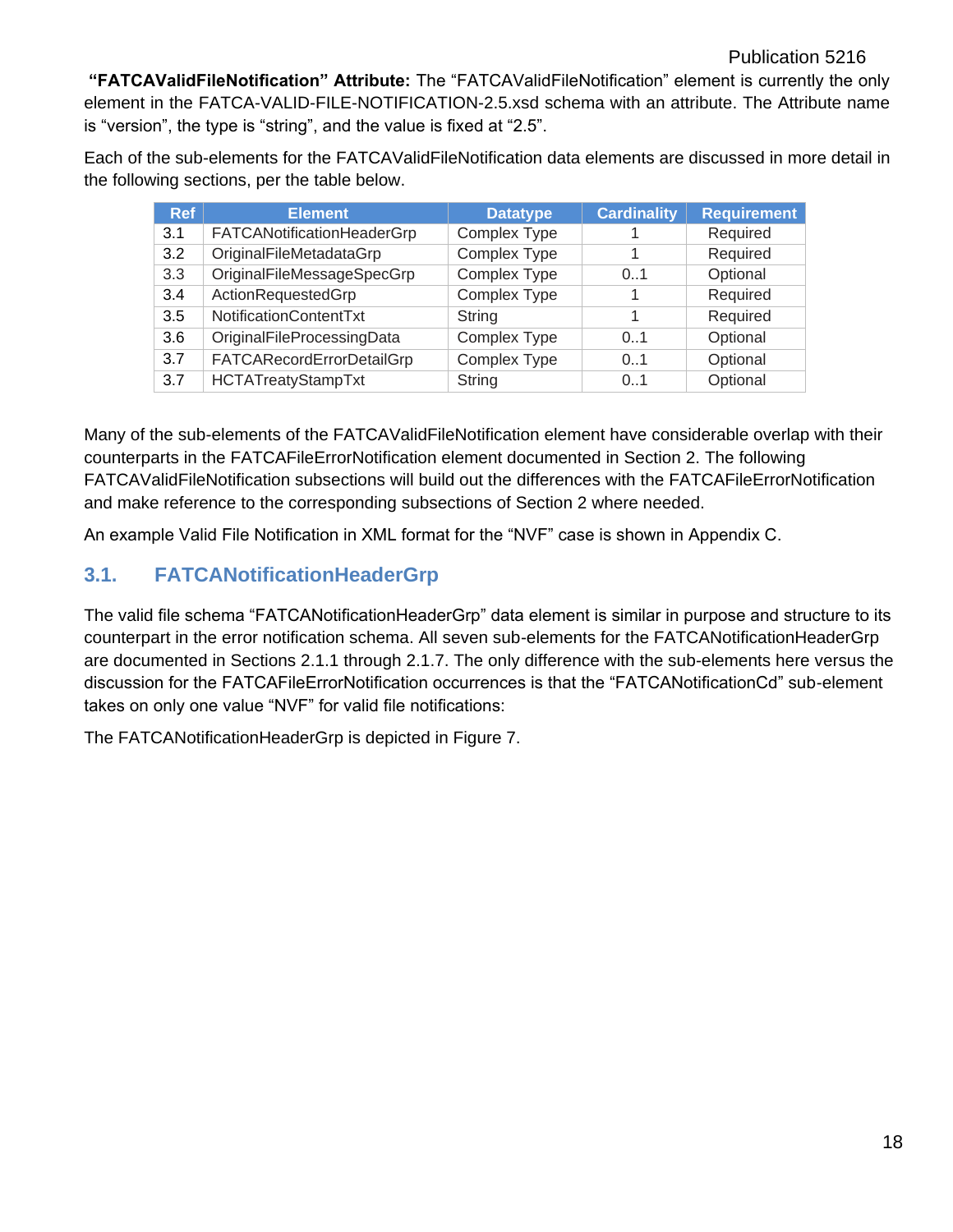#### **Figure 7: FATCANotificationHeaderGrp Type Layout**

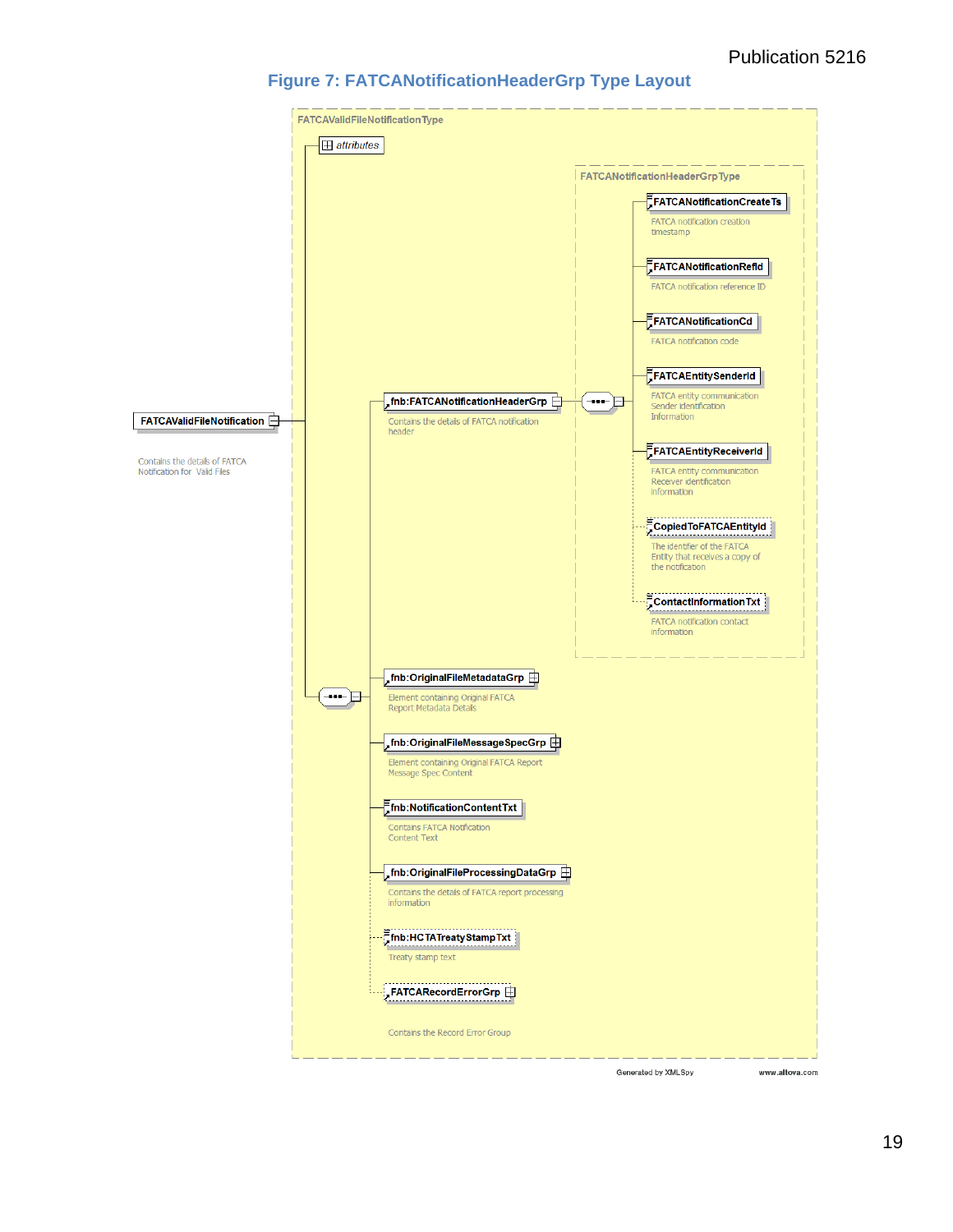#### <span id="page-23-0"></span>**3.2. OriginalFileMetadataGrp**

The valid file schema "OriginalFileMetadataGrp" data element is similar in purpose and structure to its counterpart in the error notification schema. All four sub-elements for the OriginalFileMetadataGrp are documented in Sections 2.2.1 through 2.2.4. The OriginalFileMetadataGrp is depicted in Figure 8.



#### **Figure 8: FATCANotificationHeaderGrp Type Layout**

Generated by XMLSpy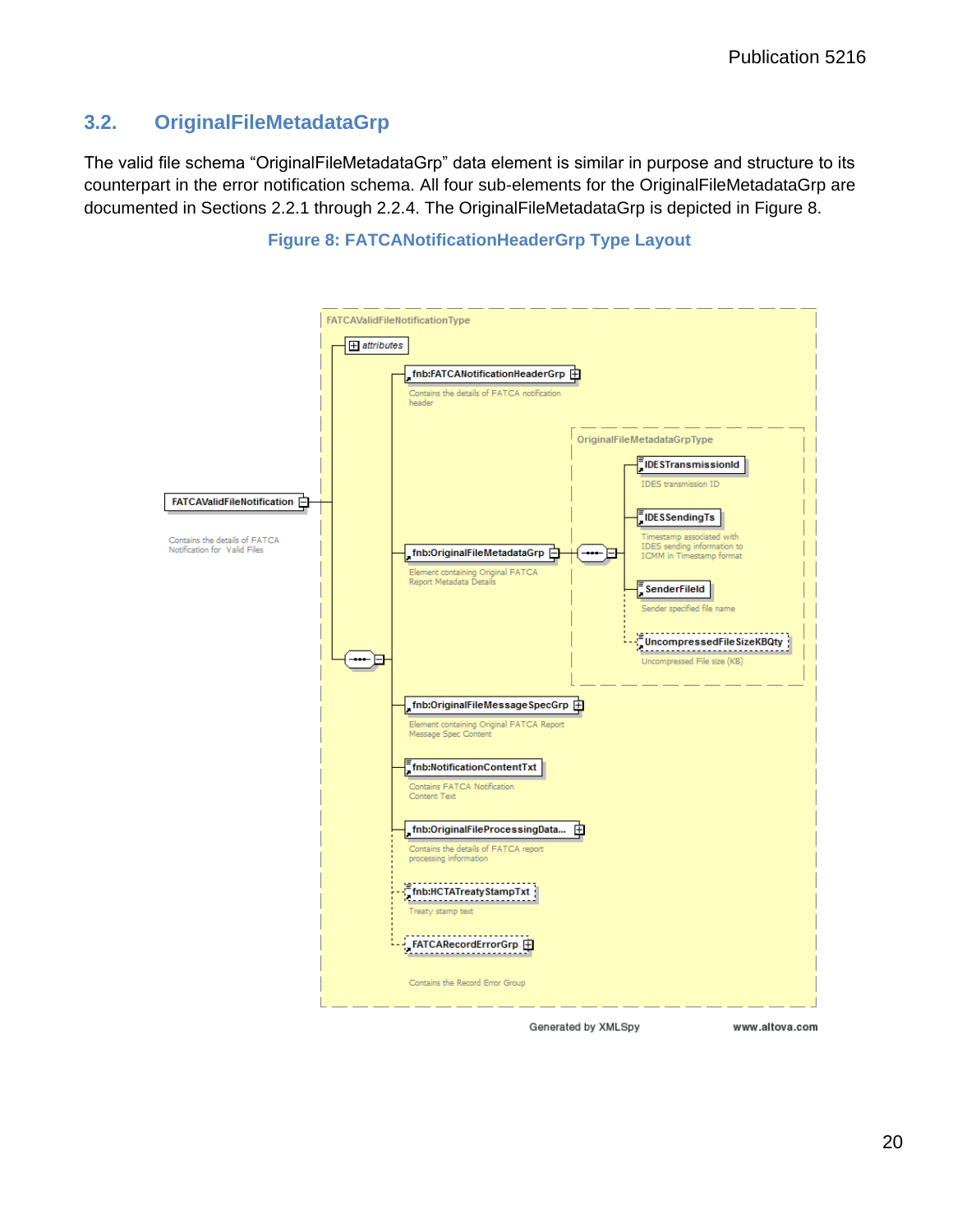### <span id="page-24-0"></span>**3.3. OriginalFileMessageSpecGrp**

The "OriginalFileMessageSpecGrp" sub-element provides the FFI, direct reporting NFFE, or HCTA sender of the original FATCA Report file with information from the message header data element ("MessageSpec", see IRS Publication 5124) from the FATCA Report file generating the valid notification. The OriginalFileMessageSpecGrp is depicted in Figure 9 below.



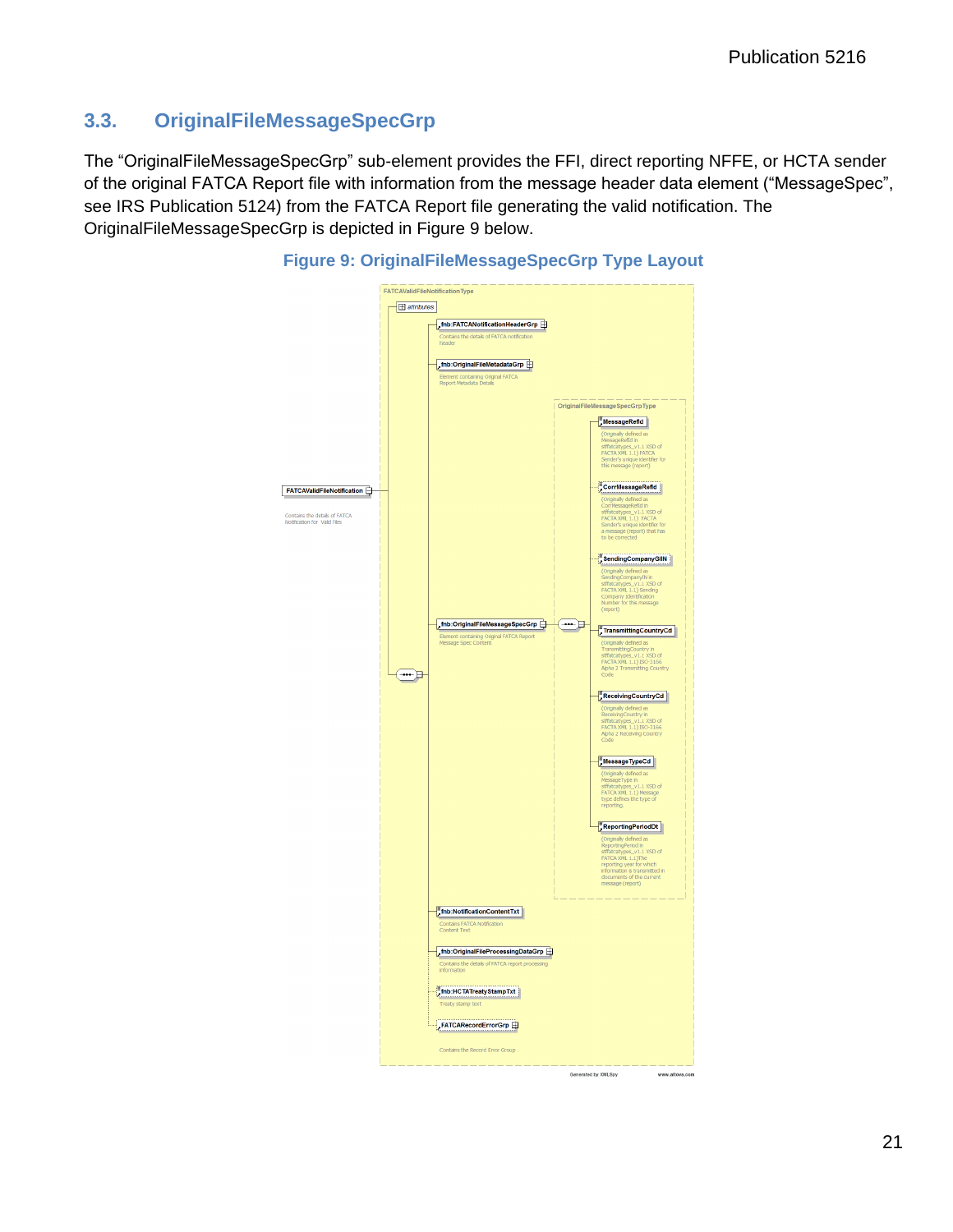The seven sub-elements in the OriginalFileMessageSpecGrp are described in the following subsections.

#### <span id="page-25-0"></span>**3.3.1. MessageRefId**

The "MessageRefId" sub-element provides the MessageRefId for the processed file that the FFI, direct reporting NFFE, or HCTA sender assigned to the original FATCA Report file. This will allow the recipient to correlate the valid file notification to the original FATCA Report file.

| Size/Pattern | Maximum length of 200 characters                                                                                                                                                                                                                                                                                                                                   |
|--------------|--------------------------------------------------------------------------------------------------------------------------------------------------------------------------------------------------------------------------------------------------------------------------------------------------------------------------------------------------------------------|
| Datatype     | String                                                                                                                                                                                                                                                                                                                                                             |
| Requirement  | Required                                                                                                                                                                                                                                                                                                                                                           |
| Description: | Free text field to capture the identifying number of the FATCA Report<br>$\bullet$<br>file created by the originating FFI/NFFE/HCTA to track a transmission<br>This identifier will help both the IRS and file originator to identify the<br>specific transmission.<br>Refer to the originally defined MessageRefld in stifatcatypes_v2.0<br>XSD of FACTA XML 2.0. |

#### <span id="page-25-1"></span>**3.3.2. CorrMessageRefId**

The "CorrMessageRefId" sub-element provides the CorrMessageRefId for the processed file that the FFI, direct reporting NFFE, or HCTA sender assigned to the original FATCA Report file, where applicable. This will allow the recipient to correlate the valid file notification to the original FATCA Report file.

| Size/Pattern | Maximum length of 200 characters                                                                                                                                                                                                                                                                                                                                                            |
|--------------|---------------------------------------------------------------------------------------------------------------------------------------------------------------------------------------------------------------------------------------------------------------------------------------------------------------------------------------------------------------------------------------------|
| Datatype     | String                                                                                                                                                                                                                                                                                                                                                                                      |
| Requirement  | Optional                                                                                                                                                                                                                                                                                                                                                                                    |
| Description: | Element contains the MessageRefld for a transmission (report) that is<br>$\bullet$<br>being corrected when the original file itself is a revised file.<br>This identifier will help both the IRS and file originator to identify the<br>$\bullet$<br>specific transmission.<br>Refer to the originally defined CorrMessageRefId in<br>$\bullet$<br>stffatcatypes_v2.0 XSD of FACTA XML 2.0. |

#### <span id="page-25-2"></span>**3.3.3. SendingCompanyGIIN**

The "SendingCompanyGIIN" sub-element provides the GIIN of the FFI or direct reporting NFFE, or FIN of the non-GIIN filer, submitting the reports in the processed FATCA Report file.

| Size/Pattern | 19-digit GIIN format                                                                                                                                                                            |
|--------------|-------------------------------------------------------------------------------------------------------------------------------------------------------------------------------------------------|
| Datatype     | <b>String</b>                                                                                                                                                                                   |
| Requirement  | Optional                                                                                                                                                                                        |
| Description: | Element contains the sender entity GIIN or FIN for the original<br>$\bullet$<br>transmission.<br>Refer to the originally defined SendingCompanyIN in<br>stffatcatypes_v2.0XSD of FACTA XML 2.0. |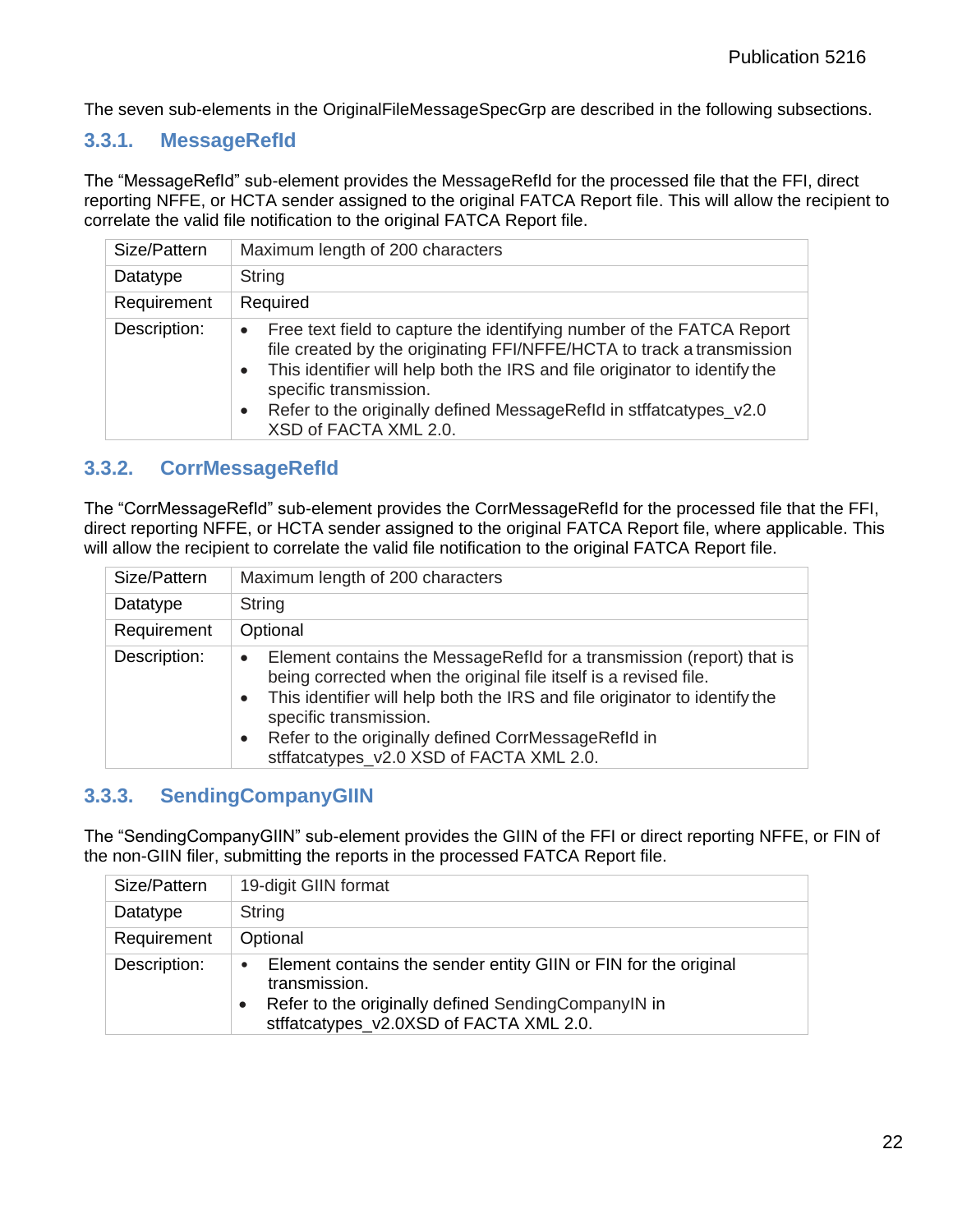# <span id="page-26-0"></span>**3.3.4. TransmittingCountryCd**

The "TransmittingCountryCd" sub-element provides the country code of the FFI or direct reporting NFFE submitting the reports in reports from the processed FATCA Report file.

| Size/Pattern | 2-digit alphabetic country code specified in the ISO 3166-1 Alpha 2<br>standard. Examples: GB (Great Britain) or DE (Germany)                                                                     |
|--------------|---------------------------------------------------------------------------------------------------------------------------------------------------------------------------------------------------|
| Datatype     | <b>String</b>                                                                                                                                                                                     |
| Requirement  | Required                                                                                                                                                                                          |
| Description: | Element contains the jurisdiction of the sender entity for the original<br>$\bullet$<br>transmission.<br>Originally defined as TransmittingCountry in stifatcatypes_v2.0 XSD<br>of FACTA XML 2.0. |

#### <span id="page-26-1"></span>**3.3.5. ReceivingCountryCd**

The "ReceivingCountryCd" sub-element provides the country code of the recipient of the processed FATCA Report file. This should be "US" in all valid file notifications from the IRS in 2016.

| Size/Pattern | 2-digit alphabetic country code specified in the ISO 3166-1 Alpha 2<br>standard.<br>Example: US (United States)                                                                              |
|--------------|----------------------------------------------------------------------------------------------------------------------------------------------------------------------------------------------|
| Datatype     | <b>String</b>                                                                                                                                                                                |
| Requirement  | Required                                                                                                                                                                                     |
| Description: | Element identifies the jurisdiction of the receiving entity ("US" for IRS<br>$\bullet$<br>in 2017).<br>Originally defined as Receiving Country in stifatcatypes_v2.0XSD of<br>FACTA XML 2.0. |

#### <span id="page-26-2"></span>**3.3.6. MessageTypeCd**

The "MessageTypeCd" sub-element provides contents of the "MessageType" field from the processed FATCA Report file. Its value will always be "FATCA" in 2016.

| Size/Pattern | 5 character (currently, the only allowable entry is "FATCA")                                                                                                                                                                                                                              |
|--------------|-------------------------------------------------------------------------------------------------------------------------------------------------------------------------------------------------------------------------------------------------------------------------------------------|
| Datatype     | String                                                                                                                                                                                                                                                                                    |
| Requirement  | Required                                                                                                                                                                                                                                                                                  |
| Description: | Element specifies the type of report transmitted from "MessageType"<br>$\bullet$<br>in the original FATCA Report file.<br>Will always be "FATCA" for 2017.<br>Originally defined as MessageType in stffatcatypes_v2.0 XSD of<br>FATCA XML 2.0 Message type defines the type of reporting. |

#### <span id="page-26-3"></span>**3.3.7. ReportingPeriodDt**

The "ReportingPeriodDt" sub-element provides period covered by the FATCA account, pooled, or nil reports enclosed in the processed FATCA Report file. This element is shown "date" format as "YYYY-MM-DD", and is taken from the "ReportingPeriod" data element in the processed FATCA Report file. This data element should read "2016-12-31" for 2017.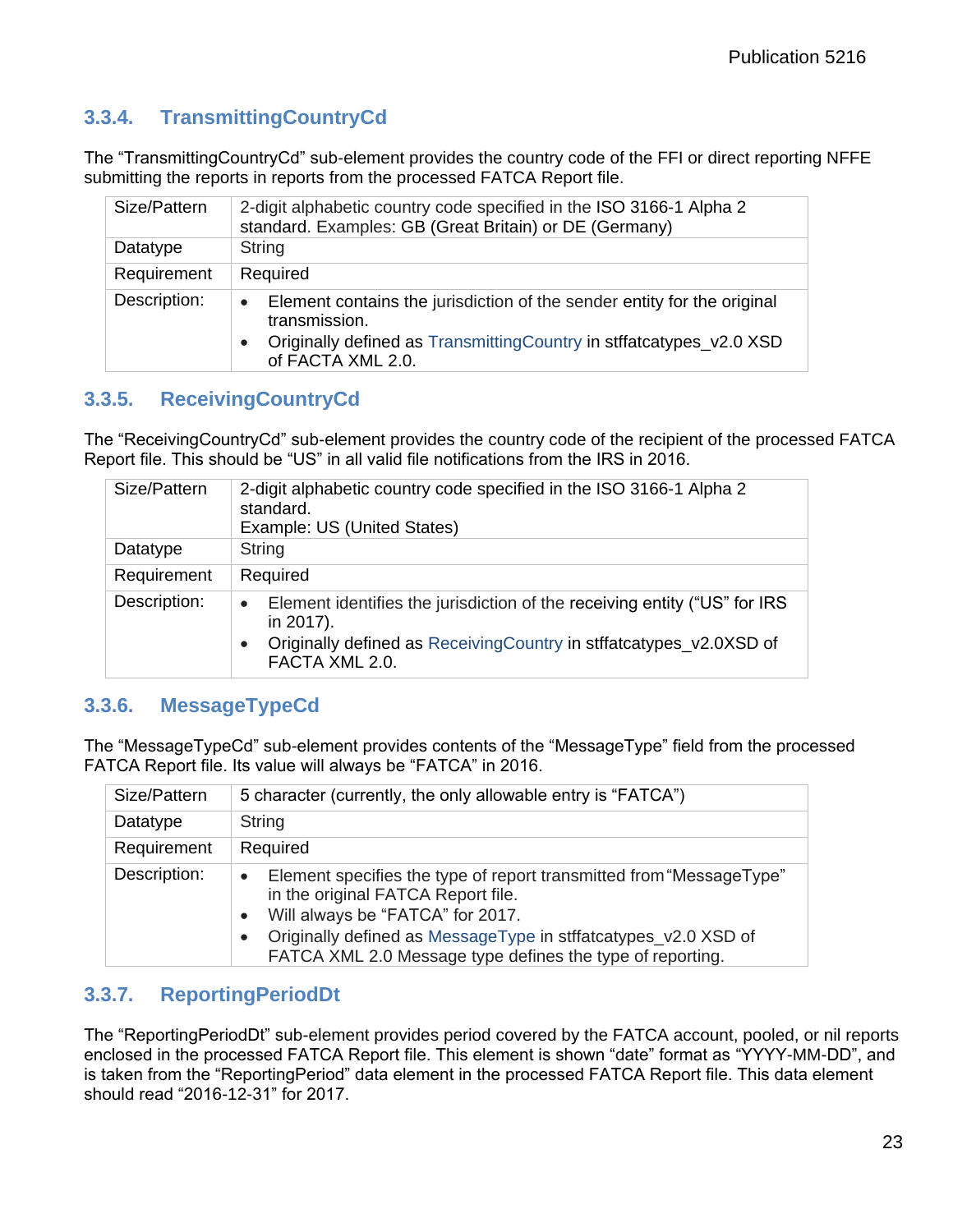| Size/Pattern | YYYY-MM-DD format                                                                                                                                                     |
|--------------|-----------------------------------------------------------------------------------------------------------------------------------------------------------------------|
| Datatype     | xsd:date                                                                                                                                                              |
| Requirement  | Required                                                                                                                                                              |
| Description: | Element identifies the reporting year of the transmitted message<br>$\bullet$<br>Originally defined as ReportingPeriod in stffatcatypes_v2.0 XSD of<br>FATCA XML 2.0. |

### <span id="page-27-0"></span>**3.4. NotificationContentTxt**

The "NotificationContentTxt" sub-element is documented in Section 2.3 above.

#### <span id="page-27-1"></span>**3.5. OriginalFileProcessingDataGrp**

The "OriginalFileProcessingDataGrp" sub-element provides the FATCA Filer with information derived by the IRS from data elements from the FATCA Report file generating the valid notification. The OriginalFileProcessingDataGrp is depicted in Figure 10. The six sub-elements in the OriginalFileProcessingDataGrp are described in the following subsections.

## <span id="page-27-2"></span>**3.5.1. FileTypeCd**

The "FileTypeCd" sub-element is generated by the IRS to indicate the type of file to the originator of the FATCA Report file. The type of files include: new file; a revision of a previous file (corrected or amended file); a duplicate of a previous file; or an unknown file type. This is an enumerated data element, with only four valid values shown in the table below.

| Size/Pattern | <b>Enumeration codes</b>                                                                                                                                                                                                                    |
|--------------|---------------------------------------------------------------------------------------------------------------------------------------------------------------------------------------------------------------------------------------------|
| Datatype     | <b>String</b>                                                                                                                                                                                                                               |
| Requirement  | Required                                                                                                                                                                                                                                    |
| Description: | Element identities the type of FATCA report filed.<br>$\bullet$<br>The valid type codes to be sent by the IRS are:<br>$\bullet$<br>NEW: New File<br><b>REV: Revised File</b><br><b>DUP: Duplicate File</b><br><b>UNK: Unknown File Type</b> |

#### <span id="page-27-3"></span>**3.5.2. FinancialInstitutionCnt**

The "FinancialInstitutionCnt" sub-element is generated by the IRS as the total number of FFIs reporting account or pooled reports in the FATCA Report file generating the valid file notification.

| Size/Pattern | N/A                                                                                                                                                                                                                |
|--------------|--------------------------------------------------------------------------------------------------------------------------------------------------------------------------------------------------------------------|
| Datatype     | Integer                                                                                                                                                                                                            |
| Requirement  | Optional                                                                                                                                                                                                           |
| Description: | Indicates the number of financial institutions reporting in the file, as<br>$\bullet$<br>calculated by the IRS.<br>May not always be provided (for example, will not be provided for<br>$\bullet$<br>"DUP" files). |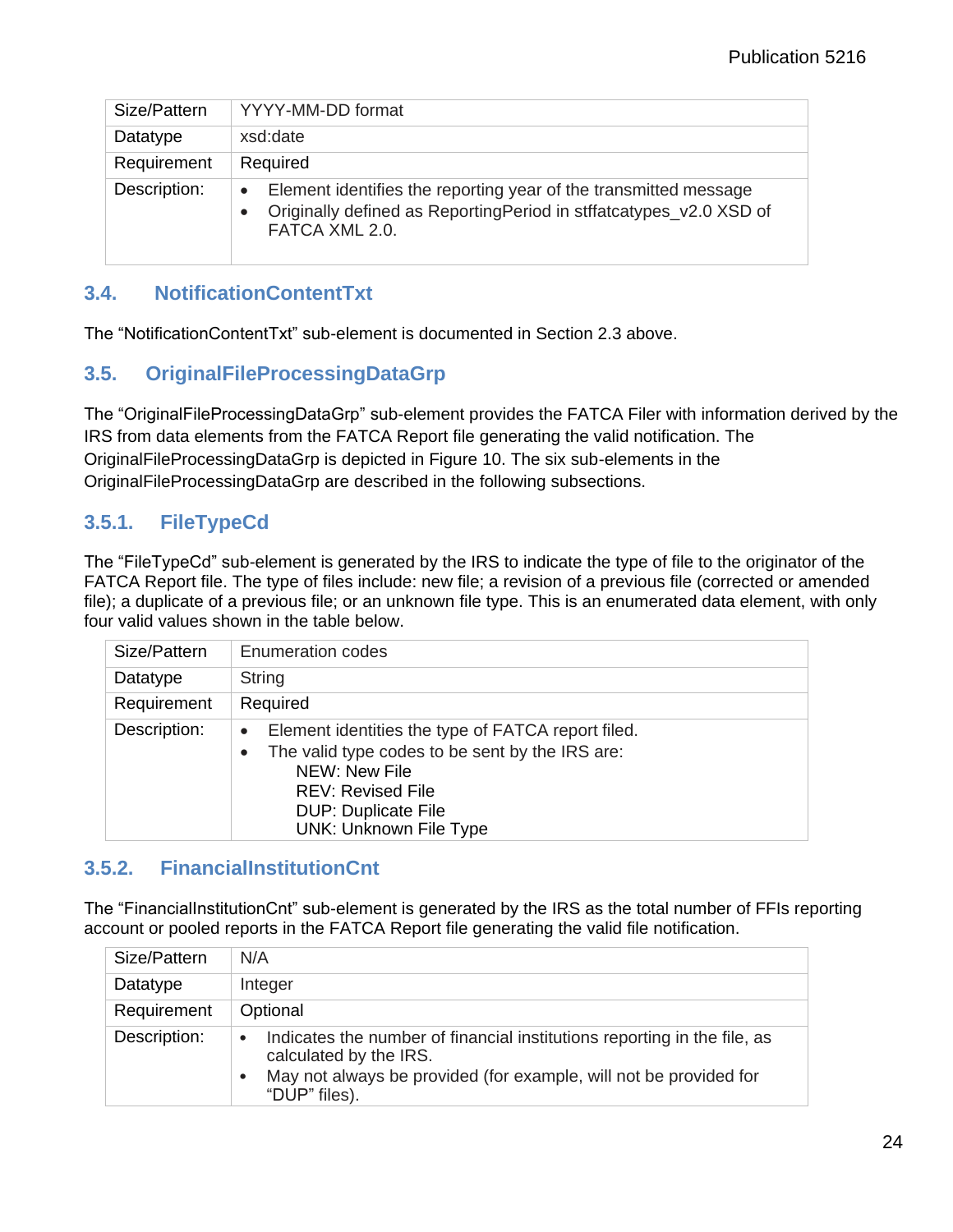

#### **Figure 10: OriginalFileProcessingDataGrp Type Layout**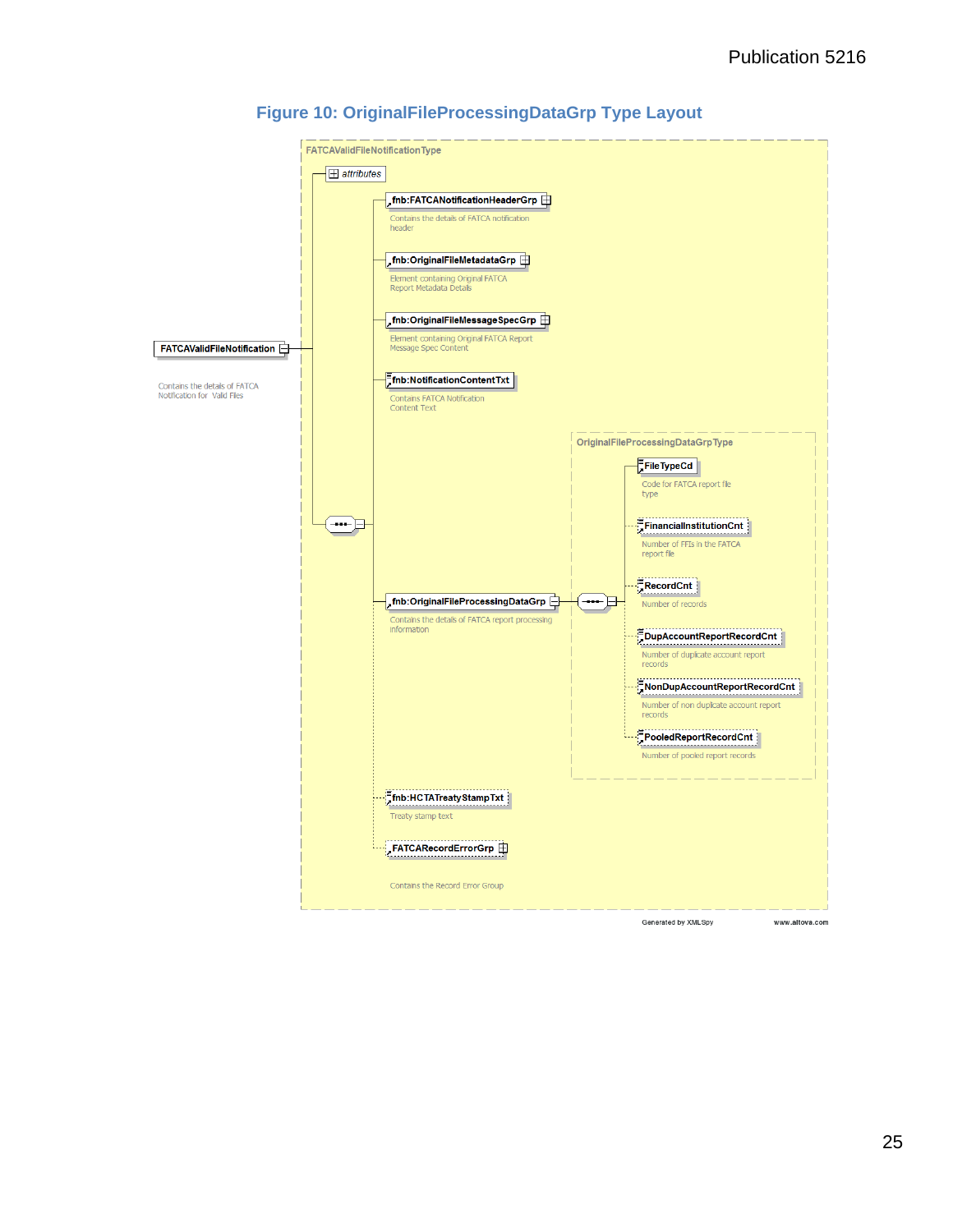#### <span id="page-29-0"></span>**3.5.3. RecordCnt**

The "RecordCnt" sub-element is generated by the IRS as the total number of account and pooled reports in the FATCA Report file generating the valid file notification.

| Size/Pattern | N/A                                                                                                                                                                                                                      |
|--------------|--------------------------------------------------------------------------------------------------------------------------------------------------------------------------------------------------------------------------|
| Datatype     | Integer                                                                                                                                                                                                                  |
| Requirement  | Optional                                                                                                                                                                                                                 |
| Description: | Indicates the total number of account and pooled report records in the<br>$\bullet$<br>file, as calculated by the IRS.<br>May not always be provided (for example for example, will not be<br>provided for "DUP" files). |

#### <span id="page-29-1"></span>**3.5.4. DupAccountReportRecordCnt and Non DupAccountReportRecordCnt**

The "DupAccountReportRecordCnt" and "NonDupAccountReportRecordCnt" sub-elements are generated by the IRS as the total number of duplicated and non-duplicated account report records, respectively, in the FATCA Report file generating the valid file notification.

| Size/Pattern | N/A                                                                                                                                                                                                              |
|--------------|------------------------------------------------------------------------------------------------------------------------------------------------------------------------------------------------------------------|
| Datatype     | Integer                                                                                                                                                                                                          |
| Requirement  | Optional                                                                                                                                                                                                         |
| Description: | Combined total indicates the total number of account report records in<br>$\bullet$<br>the file, as calculated by the IRS.<br>May not always be provided (for example, will not be provided for<br>"DUP" files). |

#### <span id="page-29-2"></span>**3.5.5. PooledReportRecordCnt**

The "PooledReportRecordCnt" sub-element is generated by the IRS as the total number of pooled reports in the FATCA Report file generating the valid file notification.

| Size/Pattern | N/A                                                                                                                                                                                                           |
|--------------|---------------------------------------------------------------------------------------------------------------------------------------------------------------------------------------------------------------|
| Datatype     | Integer                                                                                                                                                                                                       |
| Requirement  | Optional                                                                                                                                                                                                      |
| Description: |                                                                                                                                                                                                               |
|              | Indicates the total number of pooled report records in the file, as<br>$\bullet$<br>calculated by the IRS.<br>May not always be provided (for example, will not be provided for<br>$\bullet$<br>"DUP" files). |

#### <span id="page-29-3"></span>**3.6. HCTATreatyStampTxt**

The "HCTATreatyStampTxt" sub-element is documented in Section 2.5.

#### <span id="page-29-4"></span>**3.7. FATCARecordErrorGrp**

The "FATCARecordErrorGrp" data elements provide full information on any record-level errors present in the file. These are optional elements and only included if there are record errors to be reported to the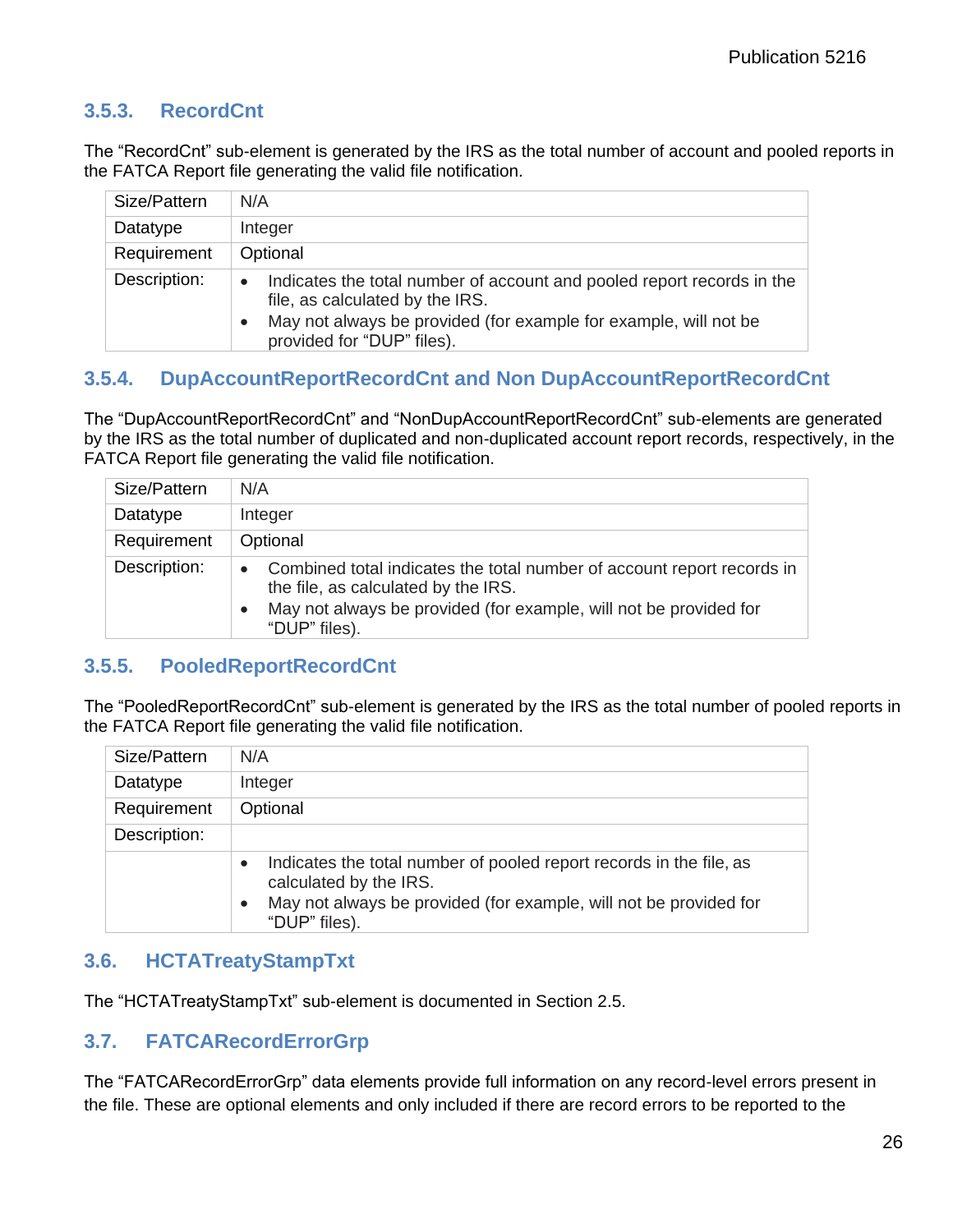FATCA Filer, with one FATCARecordErrorGrp provided per file, as needed. There are 3 sub-elements The FATCARecordErrorGrp is depicted in Figure 11.



**Figure 11: FATCARecordErrorGrp Type Layout**

Generated by XMLSpy

www.altova.com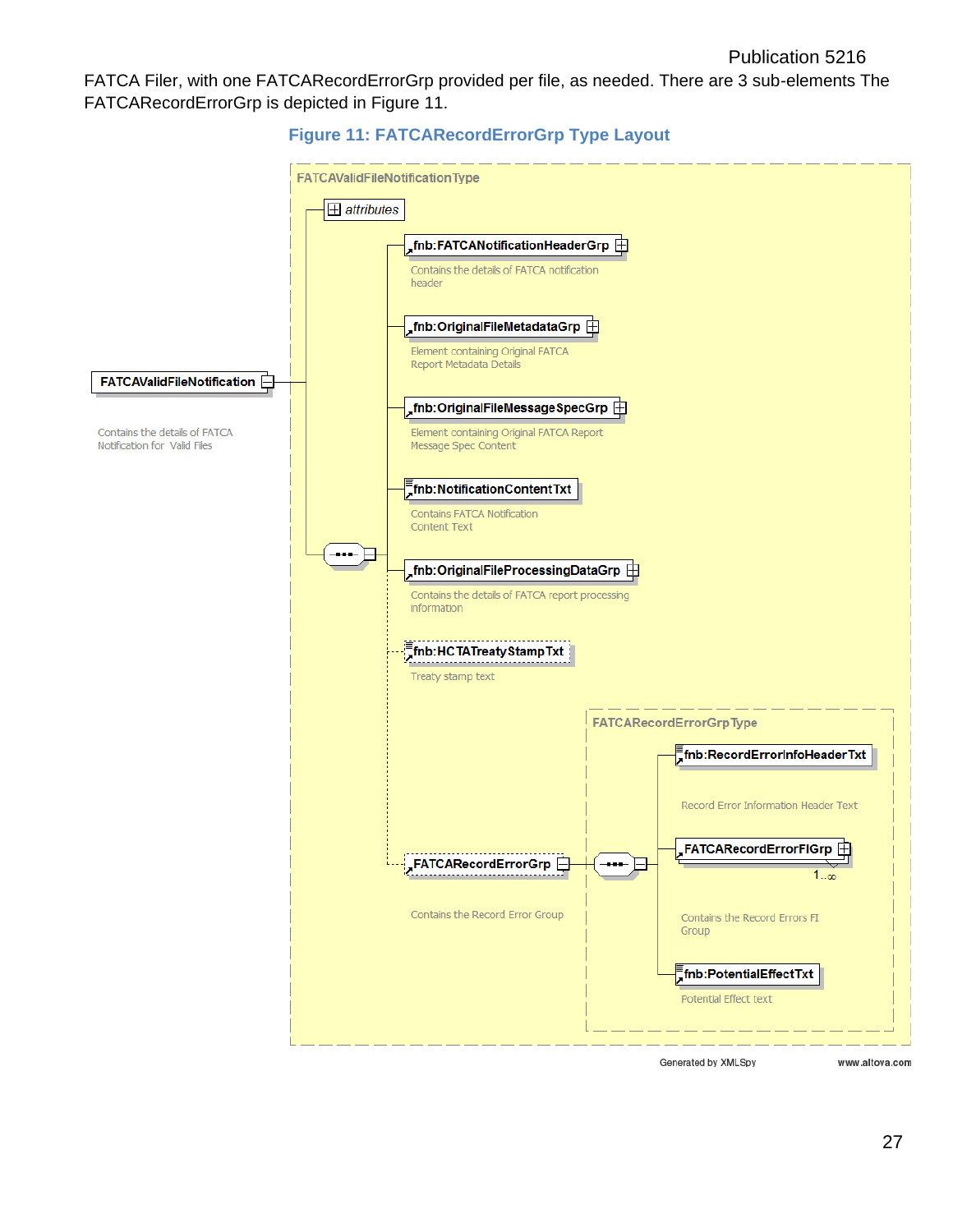### <span id="page-31-0"></span>**3.7.1. FATCARecordInfoHeaderTxt**

The "FATCARecordHeaderTxt" data element advises the filer that errors were detected and provides error details organized by FI.

| Size/Pattern | 4000 characters                                                                                                                                                                                                                                     |
|--------------|-----------------------------------------------------------------------------------------------------------------------------------------------------------------------------------------------------------------------------------------------------|
| Datatype     | StringMax4000Type                                                                                                                                                                                                                                   |
| Requirement  | Required                                                                                                                                                                                                                                            |
| Description: | Provides a message advising the filer of record errors, and that record<br>error descriptions will be organized by FI.<br>Example: "Record level error details from the file submitted are<br>provided and are organized by financial institution." |

## <span id="page-31-1"></span>**3.7.2. FATCARecordErrorFIGrp**

The "FATCARecordErrorFIGrp" data element, illustrated in Figure 12, provides a description of record errors and the names and GIINs of the Sponsor and Reporting FIs linked to the identified errors; these FIs are reporting the accounts and may be responsible for error resolution. There are five sub-elements described below.



**Figure 12: FATCARecordErrorFIGrp Type Layout**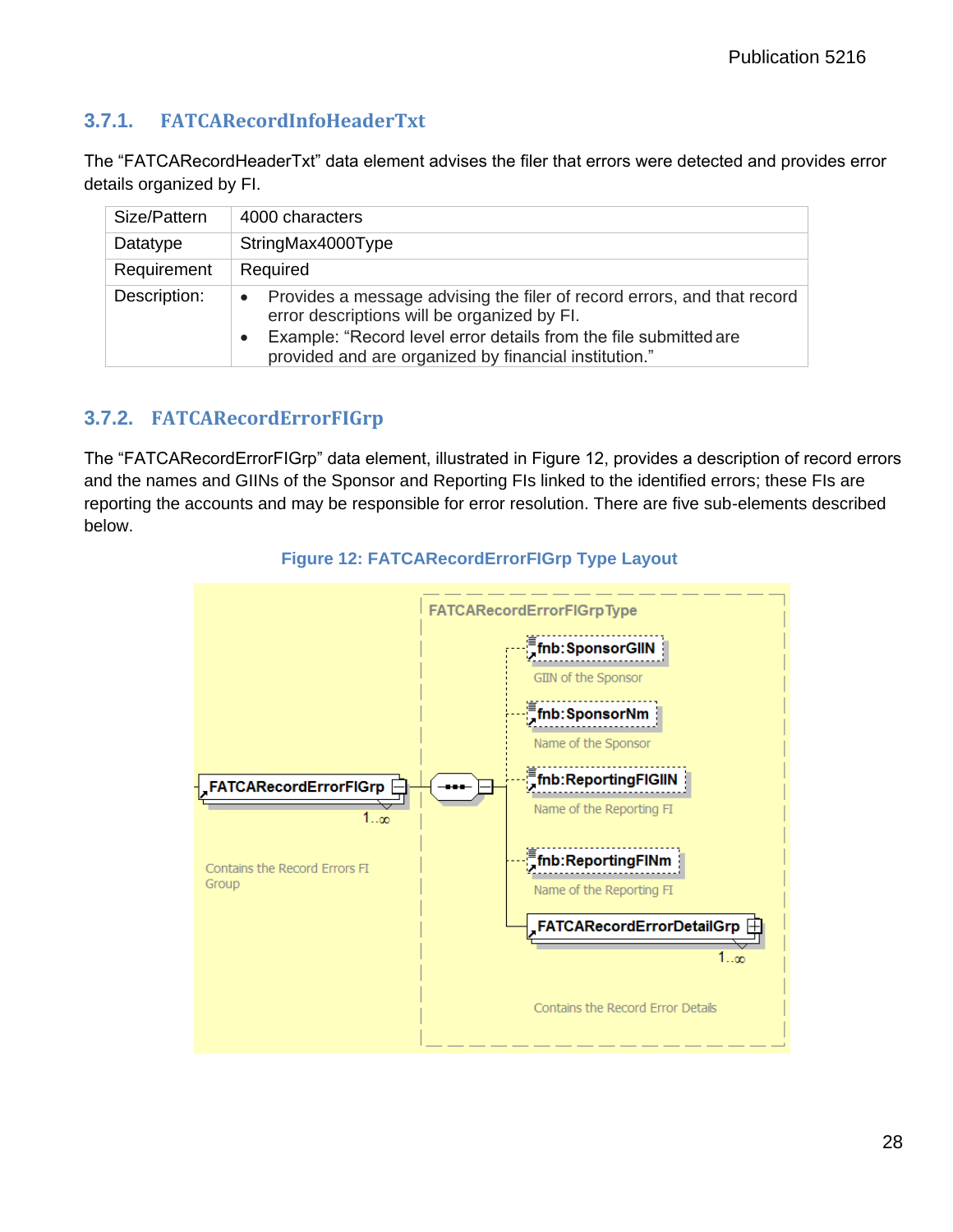#### **3.7.2.1. SponsorGIIN**

<span id="page-32-0"></span>The "SponsorGIIN" sub-element provides the Sponsor GIIN, if available, for the record in error. This is an optional data element, and will not be provided if there is a field-level error involving the Sponsor GIIN.

| Size/Pattern | 19 character GIIN format                                                                                                                                                                                                                                                |
|--------------|-------------------------------------------------------------------------------------------------------------------------------------------------------------------------------------------------------------------------------------------------------------------------|
| Datatype     | FATCAEntityIdType                                                                                                                                                                                                                                                       |
| Requirement  | Optional                                                                                                                                                                                                                                                                |
| Description: | Provides the Sponsor GIIN in valid GIIN format.<br>Will be taken from the FATCA/ReportingGroup/Sponsor/TIN data<br>element from the record in question.<br>Will not be provided if there is a field-level error involving the Sponsor<br>GIIN (such as invalid format). |

#### **3.7.2.2. SponsorNm**

<span id="page-32-1"></span>The "SponsorNm" sub-element provides the name of the Sponsor, if available, for the record in error. This is an optional data element, and will not be provided if there is a field-level error involving the Sponsor name.

| Size/Pattern | 200 characters                                                                                                                                                                                                                                                    |
|--------------|-------------------------------------------------------------------------------------------------------------------------------------------------------------------------------------------------------------------------------------------------------------------|
| Datatype     | StringMax200Type                                                                                                                                                                                                                                                  |
| Requirement  | Optional                                                                                                                                                                                                                                                          |
| Description: | Provides the Sponsor name.<br>$\bullet$<br>Will be taken from the FATCA/ReportingGroup/Sponsor/Name data<br>$\bullet$<br>element from the record in question.<br>Will not be provided if there is a field-level error involving the Sponsor<br>$\bullet$<br>name. |

#### **3.7.2.3. ReportingFIGIIN**

<span id="page-32-2"></span>The "ReportingFIGIIN" sub-element provides the Reporting FI GIIN or EIN for the record in error. This is an optional data element, and will not be provided if there is a field-level error involving the Reporting FI GIIN or EIN.

| Size/Pattern | 19 character GIIN format (for GIIN) or 9-numeric characters (for EIN)                                                                                                                                                                                                                            |
|--------------|--------------------------------------------------------------------------------------------------------------------------------------------------------------------------------------------------------------------------------------------------------------------------------------------------|
| Datatype     | FATCAEntityIdType                                                                                                                                                                                                                                                                                |
| Requirement  | Optional                                                                                                                                                                                                                                                                                         |
| Description: | Provides the Reporting FI GIIN or EIN in valid format<br>Will be taken from the FATCA/ReportingFI/TIN data element from the<br>record in question.<br>Will not be provided if there is a field-level error involving the<br>$\bullet$<br>Reporting FI GIIN or EIN (for example, invalid format). |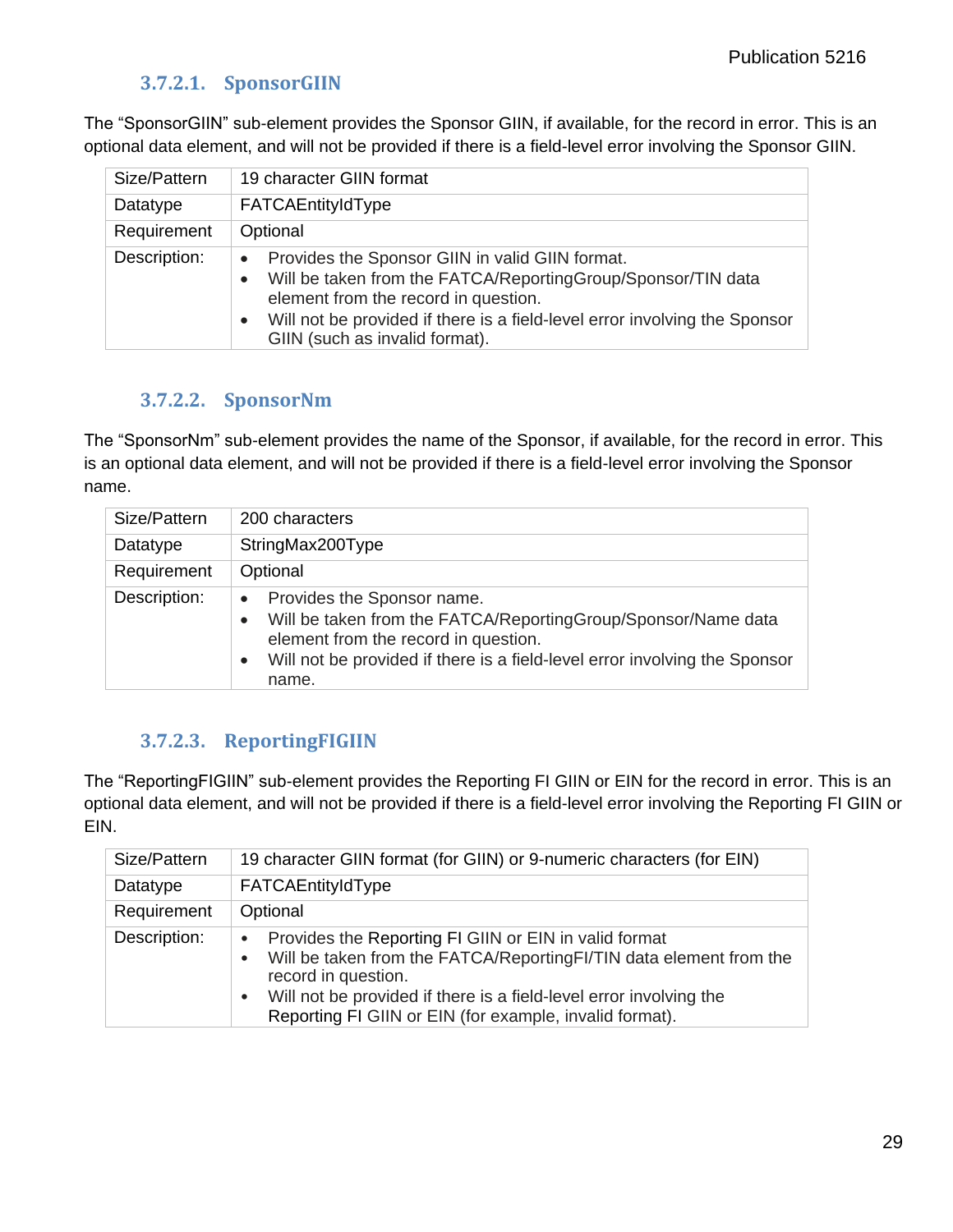#### **3.7.2.4. ReportingFINm**

<span id="page-33-0"></span>The "ReportingFINm" sub-element provides the name of the Reporting FI, if available, for the record in error. This is an optional data element, and will not be provided if there is a field-level error involving the Reporting FI name.

| Size/Pattern | 200 characters                                                                                                                                                                                                                         |
|--------------|----------------------------------------------------------------------------------------------------------------------------------------------------------------------------------------------------------------------------------------|
| Datatype     | StringMax200Type                                                                                                                                                                                                                       |
| Requirement  | Optional                                                                                                                                                                                                                               |
| Description: | Provides the Reporting FI name.<br>$\bullet$<br>Will be taken from the FATCA/ReportingFI/Name data element from<br>the record in question.<br>Will not be provided if there is a field-level error involving the<br>Reporting FI name. |

#### **3.7.2.5. FATCARecordErrorDetailGrp**

<span id="page-33-1"></span>The "FATCARecordErrorDetailGrp" sub-element provides basic descriptive and identifying information on the record in which errors were detected, the type of record level error detected, details on any field level errors within the record that require correction, and corrective action needed to address the errors identified. There are 8 sub-elements The FATCARecordErrorDetailGrp is depicted in Figure 13. The eight subelements in the FATCARecordErrorDetailGrp are described in the following subsections.

#### **3.7.2.5.1. FATCAReportTypeCd**

<span id="page-33-2"></span>The "FATCAReportTypeCode" sub-element is generated by the IRS to indicate the type of record, account report, pooled, or nil report, in the FATCA Report file in which the IRS has detected a record error. This is an enumerated data element, with only three valid values shown in the table.

| Size/Pattern | <b>Character Enumeration codes</b>                                                                                                                                                                                  |
|--------------|---------------------------------------------------------------------------------------------------------------------------------------------------------------------------------------------------------------------|
| Datatype     | String                                                                                                                                                                                                              |
| Requirement  | Required                                                                                                                                                                                                            |
| Description: | Element identities the type of FATCA report filed.<br>$\bullet$<br>The valid type codes to be sent by the IRS are:<br><b>ACCOUNT_REPORT: Account Report</b><br>POOL_REPORT: Pooled Report<br>NIL REPORT: Nil Report |

#### **3.7.2.5.2. DocTypeIndicCd**

<span id="page-33-3"></span>The "DocTypeIndicCd" sub-element is generated by the IRS to provide the DocTypeIndic value from the erroneous record (whether the record is NEW, CORRECTED, AMENDED, or VOID filing or test data). This data element has type "FatcaDocTypeIndicType" and is an enumerated data element with eight values.

| Size/Pattern | <b>Enumeration codes</b> |
|--------------|--------------------------|
| Datatype     | String                   |
| Requirement  | Required                 |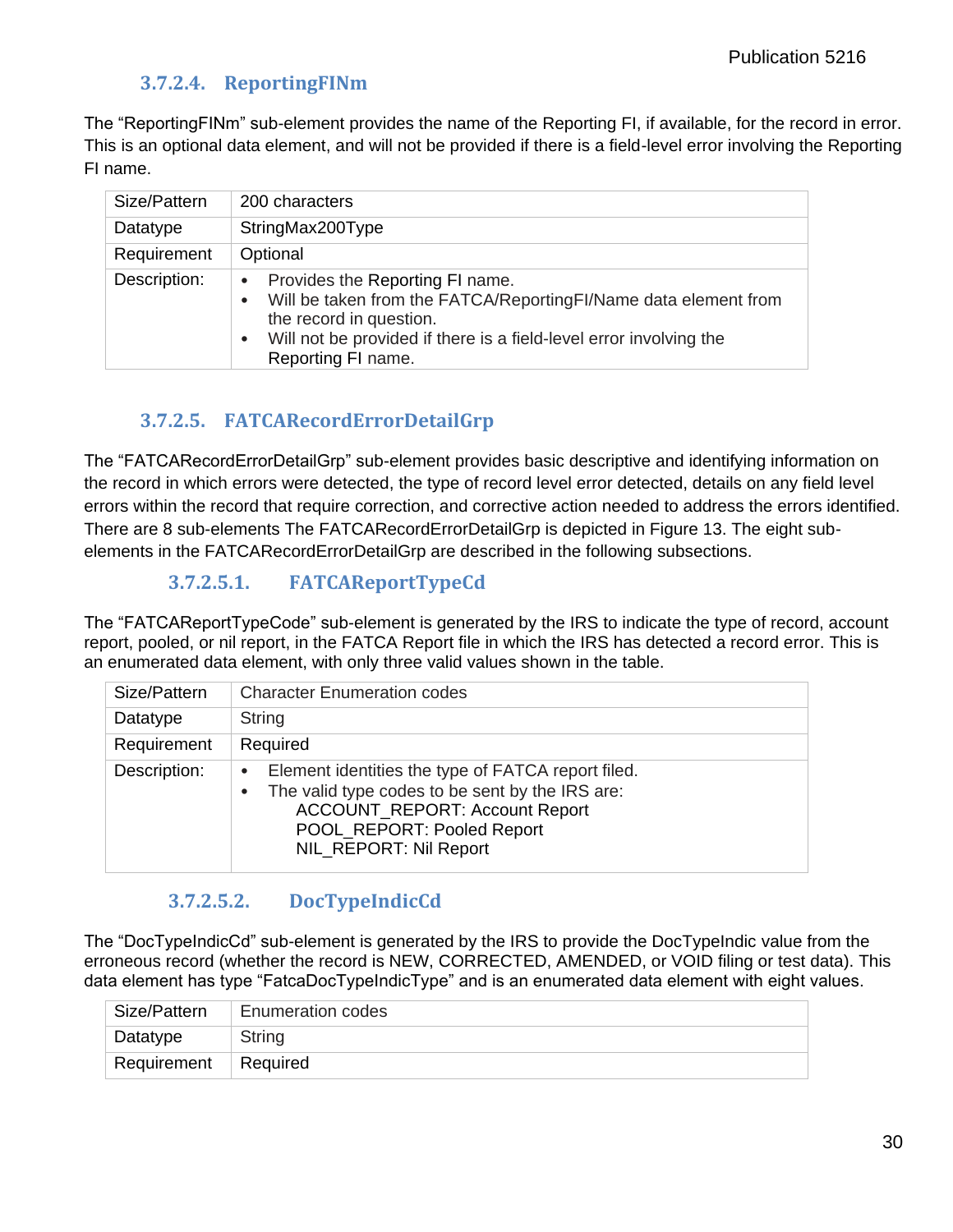| Description: | • Element identities the type of FATCA report filed.         |
|--------------|--------------------------------------------------------------|
|              | The valid type codes to be sent by the IRS are:<br>$\bullet$ |
|              | <b>FATCA1: New Record</b>                                    |
|              | <b>FATCA2: Corrected Record</b>                              |
|              | <b>FATCA3: Void Record</b>                                   |
|              | <b>FATCA4: Amended Record</b>                                |
|              | <b>FATCA11: New Test Record</b>                              |
|              | <b>FATCA12: Corrected Test Record</b>                        |
|              | <b>FATCA13: Void Test Record</b>                             |
|              | <b>FATCA14: Amended Test Record</b>                          |

#### **3.7.2.5.3. DocRefId**

<span id="page-34-0"></span>The "DocRefId" sub-element is generated by the IRS to provide the DocRefId value from the erroneous record being presorted on.

| Size/Pattern | 200 character string maximum                                                                                                         |
|--------------|--------------------------------------------------------------------------------------------------------------------------------------|
| Datatype     | StringMax200Type                                                                                                                     |
| Requirement  | Required                                                                                                                             |
| Description: | Element identities the erroneous FATCA record within a file.<br>$\bullet$<br>Naming conventions for DocRefld values are recommended. |

## **3.7.2.5.4. CorrMessageRefId**

<span id="page-34-1"></span>The "CorrMessageRefId" sub-element is an optional element containing the MessageRefId of the original, corrected, or amended file, in which the erroneous record was identified, that is being replaced. This is an optional element and will be included if and only if the record was submitted as part of a corrected or amended file.

| Size/Pattern | 200 character string maximum                                                                                                              |
|--------------|-------------------------------------------------------------------------------------------------------------------------------------------|
| Datatype     | StringMax200Type                                                                                                                          |
| Requirement  | Optional                                                                                                                                  |
| Description: | Element identities the original, corrected, or amended file containing<br>$\bullet$<br>the erroneous FATCA record that is being replaced. |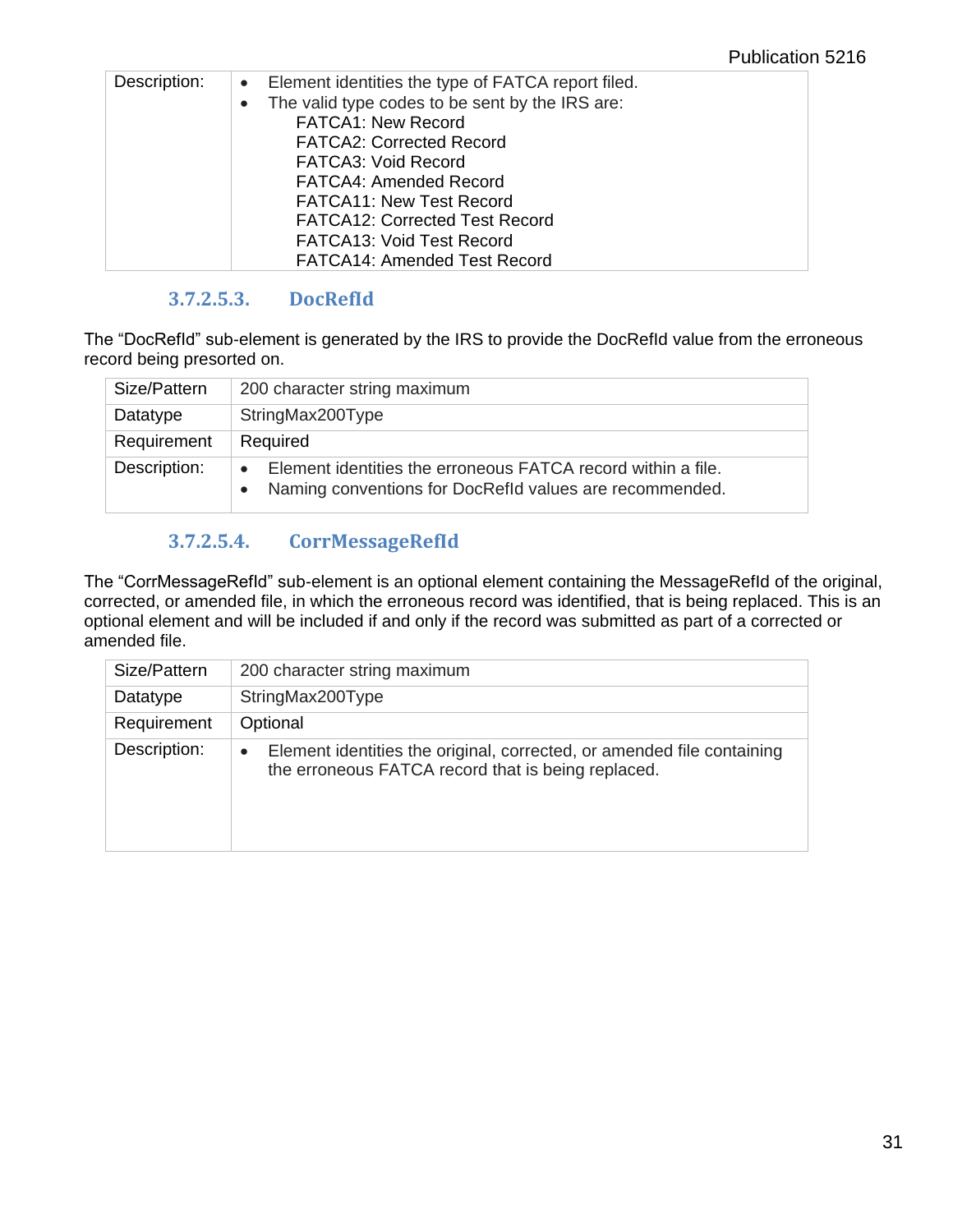#### **Figure 13: FATCARecordErrorDetailGrp Type Layout**

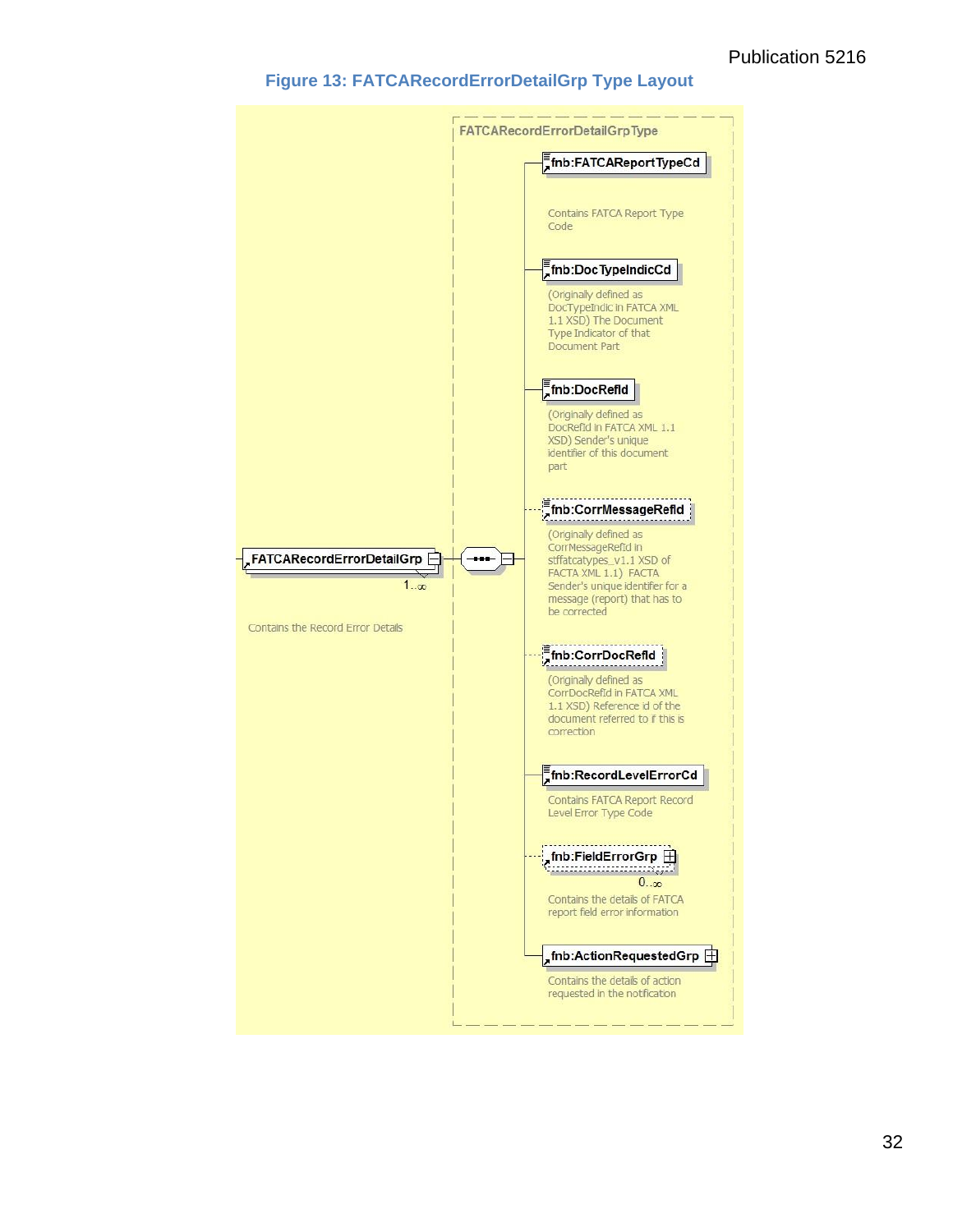#### **3.7.2.5.5. CorrDocRefId**

<span id="page-36-0"></span>The "CorrDocRefId" sub-element is an optional element identifying the DocRefId of the original record intended to be replaced by the erroneous record within the corrected or amended file. This is an optional element and will be included if and only if the record was submitted as part of a corrected or amended file.

| Size/Pattern | 200 character string maximum                                                                                                                                                          |
|--------------|---------------------------------------------------------------------------------------------------------------------------------------------------------------------------------------|
| Datatype     | StringMax200Type                                                                                                                                                                      |
| Requirement  | Optional                                                                                                                                                                              |
| Description: | Element identities the erroneous FATCA record within a file.<br>$\bullet$<br>Content must exactly match the character string of the DocRefld<br>$\bullet$<br>impacted by this record. |

#### **3.7.2.5.6. RecordLevelErrorCd**

<span id="page-36-1"></span>The "RecordLevelErrorCd" sub-element provides information on the type of record level error identified.

| Size/Pattern | 5 character string maximum                                                                                                                                                                                                         |
|--------------|------------------------------------------------------------------------------------------------------------------------------------------------------------------------------------------------------------------------------------|
| Datatype     | StringMax5Type                                                                                                                                                                                                                     |
| Requirement  | Required                                                                                                                                                                                                                           |
| Description: | Element provides the code for the record level error identified-<br>$\bullet$<br>The current Record Level Error Codes to be sent by the IRS are<br>$\bullet$<br>identified in IRS Publication 5189, ICMM Notifications User Guide. |

#### **3.7.2.5.7. FieldErrorGrp**

<span id="page-36-2"></span>The "FieldErrorGrp" sub-element is an optional complex element which provides specific information on the type and location of Field-Level Errors detected within a record. This data element is included only for record-level errors involving Field-Level Errors with data. The Record-Level Errors which will be triggered by Field-Level Errors are those for original account, pooled and nil reports with errors:

- 8001 Pooled Reporting Error
- 8007 Account Reporting Error
- 8013 Nil Reporting Error

FieldErrorGrp elements will only be included in the "FATCARecordErrorDetailGrp" element for these three record-level errors. The sub-elements within each FieldErrorGrp are listed in the table below and described in the following sections.

<span id="page-36-3"></span>

| <b>Ref</b>  | <b>Element</b> | <b>Datatype</b>   | <b>Cardinality</b> | <b>Requirement</b> |
|-------------|----------------|-------------------|--------------------|--------------------|
| 3.7.2.5.7.1 | FieldPartNum   | Integer           | 0.1                | Optional           |
| 3.7.2.5.7.2 | FieldLineNum   | Integer           | 0.1                | Optional           |
| 3.7.2.5.7.3 | FieldNm        | StringMax200Type  |                    | Required           |
| 3.7.2.5.7.4 | FieldErrorCd   | StringMax200Type  | 0.1                | Optional           |
| 3.7.2.5.7.5 | FieldErrorTxt  | StringMax4000Type |                    | Required           |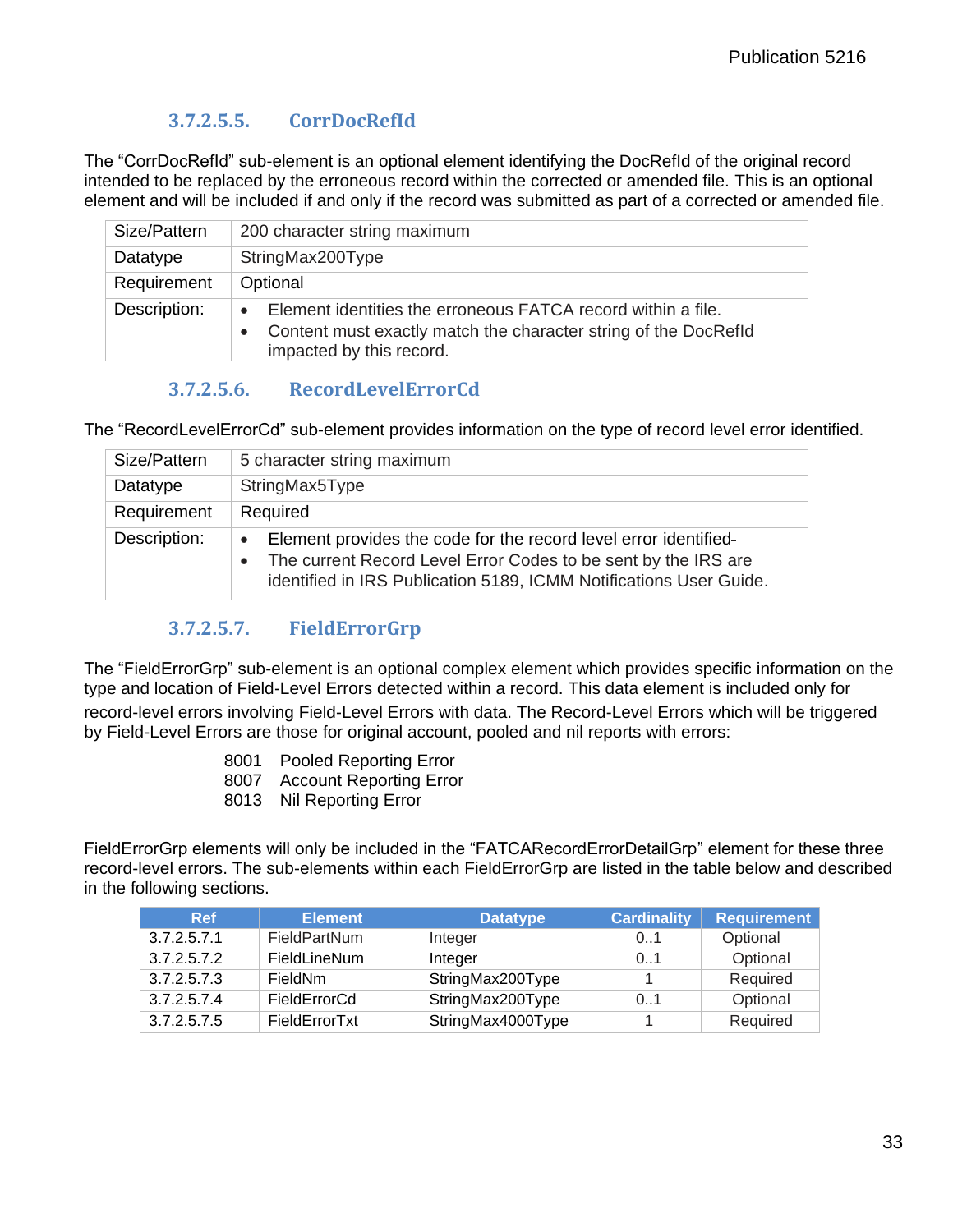#### **3.7.2.5.7.1. FieldPartNum**

The "FieldPartNum" sub-element is an optional element which provides the part number of the Form 8966 in which the Field-Level Error was detected. This element only has meaning in the context of Field-Level Errors identified on paper Forms 8966, and will not be included in any of the Valid File Notifications to be sent by ICMM during 2016 (which are in response to electronically filed FATCA Reports in XML form).

| Size/Pattern | N/A                                                                                                                                                                                                                                                                                    |  |
|--------------|----------------------------------------------------------------------------------------------------------------------------------------------------------------------------------------------------------------------------------------------------------------------------------------|--|
| Datatype     | Integer                                                                                                                                                                                                                                                                                |  |
| Requirement  | Optional                                                                                                                                                                                                                                                                               |  |
| Description: | Will provide the Form 8966 Part number (1 through 5)<br>$\bullet$<br>Intended for electronic error notifications in response to paper filings<br>(not provided in 2016).<br>Has no direct application to Field-Level Errors in the XML version of<br>Form 8966 (FATCA reports in XML). |  |

#### **3.7.2.5.7.2. FieldLineNum**

<span id="page-37-0"></span>The "FieldLineNum" sub-element is an optional element which provides the line number, within the part of the Form 8966 provided in "FieldPartNum", in which the Field-Level Error was detected. This element only has meaning in the context of Field-Level Errors identified on paper Forms 8966, and will not be included in any of the Valid File Notifications to be sent by ICMM during 2016 (which are in response to electronically filed FATCA Reports in XML form).

| Size/Pattern | N/A                                                                                                              |  |
|--------------|------------------------------------------------------------------------------------------------------------------|--|
| Datatype     | Integer                                                                                                          |  |
| Requirement  | Optional                                                                                                         |  |
| Description: | Will provide the Form 8966 line number (1 through 10 maximum for<br>$\bullet$<br>Part 1).                        |  |
|              | Intended for electronic error notifications in response to paper filings<br>$\bullet$<br>(not provided in 2016). |  |
|              | Has no direct application to Field-Level Errors in the XML version of<br>Form 8966 (FATCA reports in XML).       |  |

#### **3.7.2.5.7.3. FieldNm**

The "FieldNm" sub-element is a required element which provides the name of the FATCA XML data element or paper Form 8966 entry which is in error. For Field-Level Errors in records from FATCA XML files, the FieldNm value will be the complete path to the data element requiring correction, in the following form:

"/element1/sub-element1.1/ sub-element1.1.1/…/finalsubelement"

This element must be included for Field-Level Errors identified on XML FATCA Reports.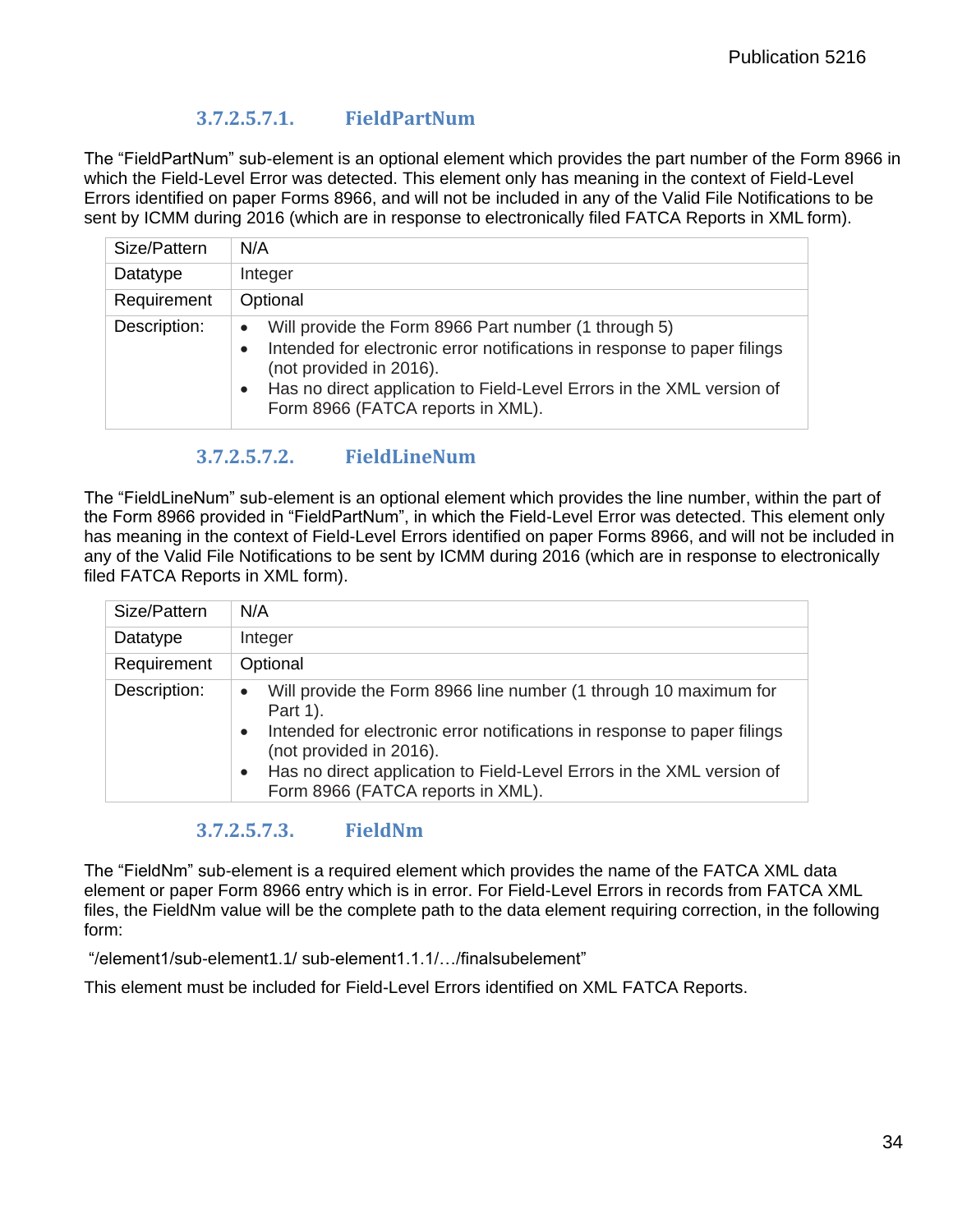| Size/Pattern | 200 characters maximum                                                                                                                                                                                                                                                           |  |
|--------------|----------------------------------------------------------------------------------------------------------------------------------------------------------------------------------------------------------------------------------------------------------------------------------|--|
| Datatype     | StringMax200Type                                                                                                                                                                                                                                                                 |  |
| Requirement  | Required                                                                                                                                                                                                                                                                         |  |
| Description: | Provides the name or label of the Form 8966 or FATCA XML file in<br>$\bullet$<br>which the error was detected.<br>For field-level errors found in electronic records the path for the data<br>$\bullet$<br>element will be provided (provided in 2016 Valid File Notifications). |  |

#### **3.7.2.5.7.4. FieldErrorCd**

<span id="page-38-0"></span>The "FieldErrorCd" subelement is an optional data element containing a four-digit code for the type of field error detected in the record. This code is currently not being included on Valid File Notifications.

| Size/Pattern | 4 numeric characters                                                                                                                                            |
|--------------|-----------------------------------------------------------------------------------------------------------------------------------------------------------------|
| Datatype     | StringMax200Type                                                                                                                                                |
| Requirement  | Optional (not used in Valid File Notifications for FATCA Report XML files)                                                                                      |
| Description: | Provides a 4-digit error code for the specific field-level error detected.<br>This will NOT be provided in XML valid file notifications transmitted in<br>2016. |

#### **3.7.2.5.7.5. FieldErrorTxt**

<span id="page-38-1"></span>The "FieldErrorTxt" subelement is a required data element containing a text description of the field error detected in the record. (Note: specific error messages included in the "FieldErrorTxt" sub-element are provided in [Publication 5189.](http://www.irs.gov/Businesses/Corporations/FATCA-XML-Schemas-and-Business-Rules-for-Form-8966))

| Size/Pattern | 4000 characters                                                                                                                                                                                                          |
|--------------|--------------------------------------------------------------------------------------------------------------------------------------------------------------------------------------------------------------------------|
| Datatype     | StringMax4000Type                                                                                                                                                                                                        |
| Requirement  | Required                                                                                                                                                                                                                 |
| Description: | Provides a descriptive message and possibly resolution actions<br>$\bullet$<br>concerning the Field-Level Error reported in this group.<br>This will be provided in XML Valid File Notifications transmitted in<br>2016. |

#### **3.7.2.5.8. ActionRequestedGrp**

<span id="page-38-2"></span>The "ActionRequestedGrp" sub-element is a required data element containing a high level text description of the resolution action requested from the filer. This data element is also provided in File Error Notification and is documented in Section 2.4.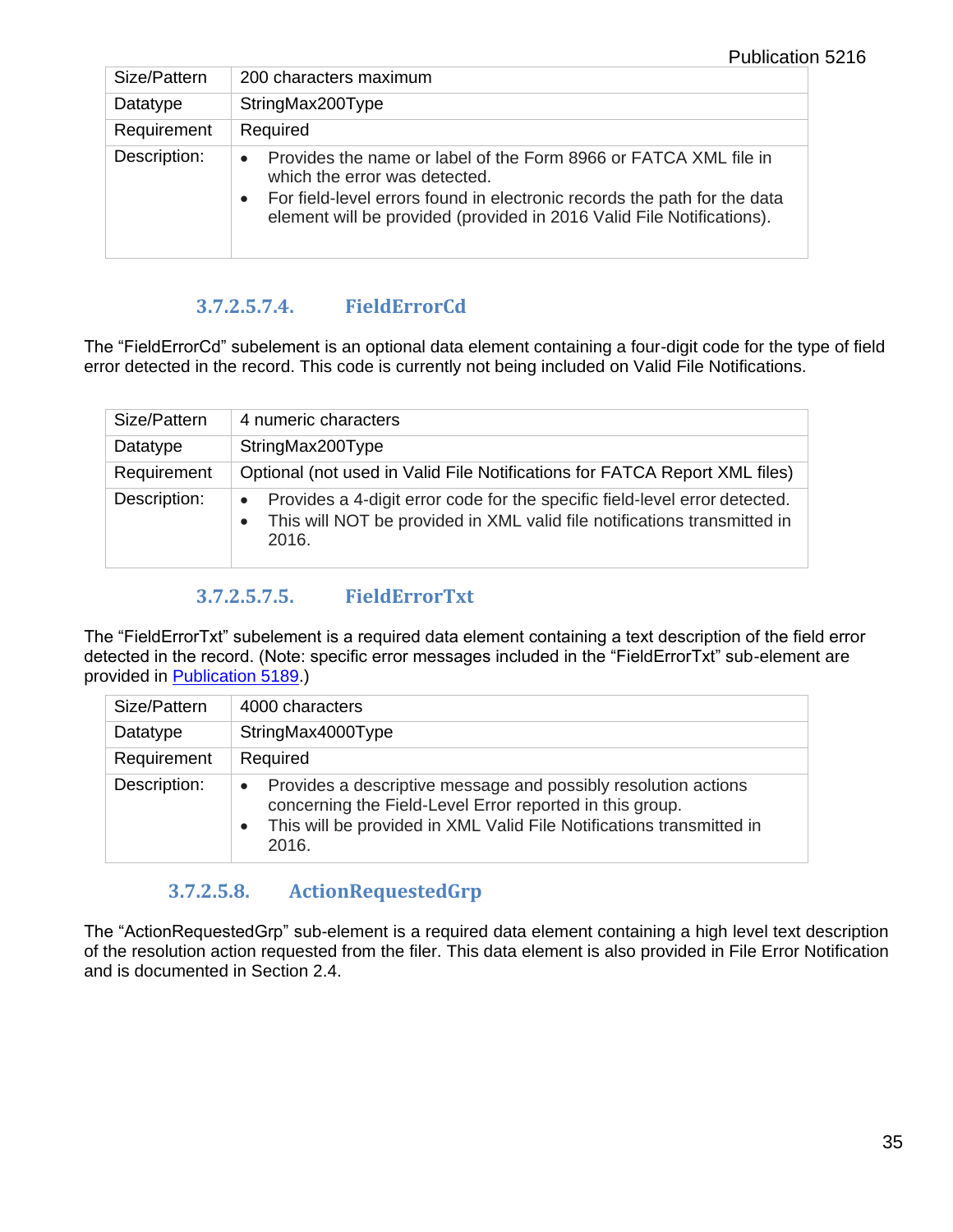## <span id="page-39-0"></span>**3.7.3. PotentialEffectTxt**

The "PotentialEffectTxt" data element informs the FATCA Filer of the potential implications of not correcting the errors documented in the notification.

| Size/Pattern | 4000 characters                                                                                                                                 |
|--------------|-------------------------------------------------------------------------------------------------------------------------------------------------|
| Datatype     | StringMax4000Type                                                                                                                               |
| Requirement  | Required                                                                                                                                        |
| Description: | Provides a message advising the filer of the potential consequences<br>$\bullet$<br>of not resolving the errors documented in the notification. |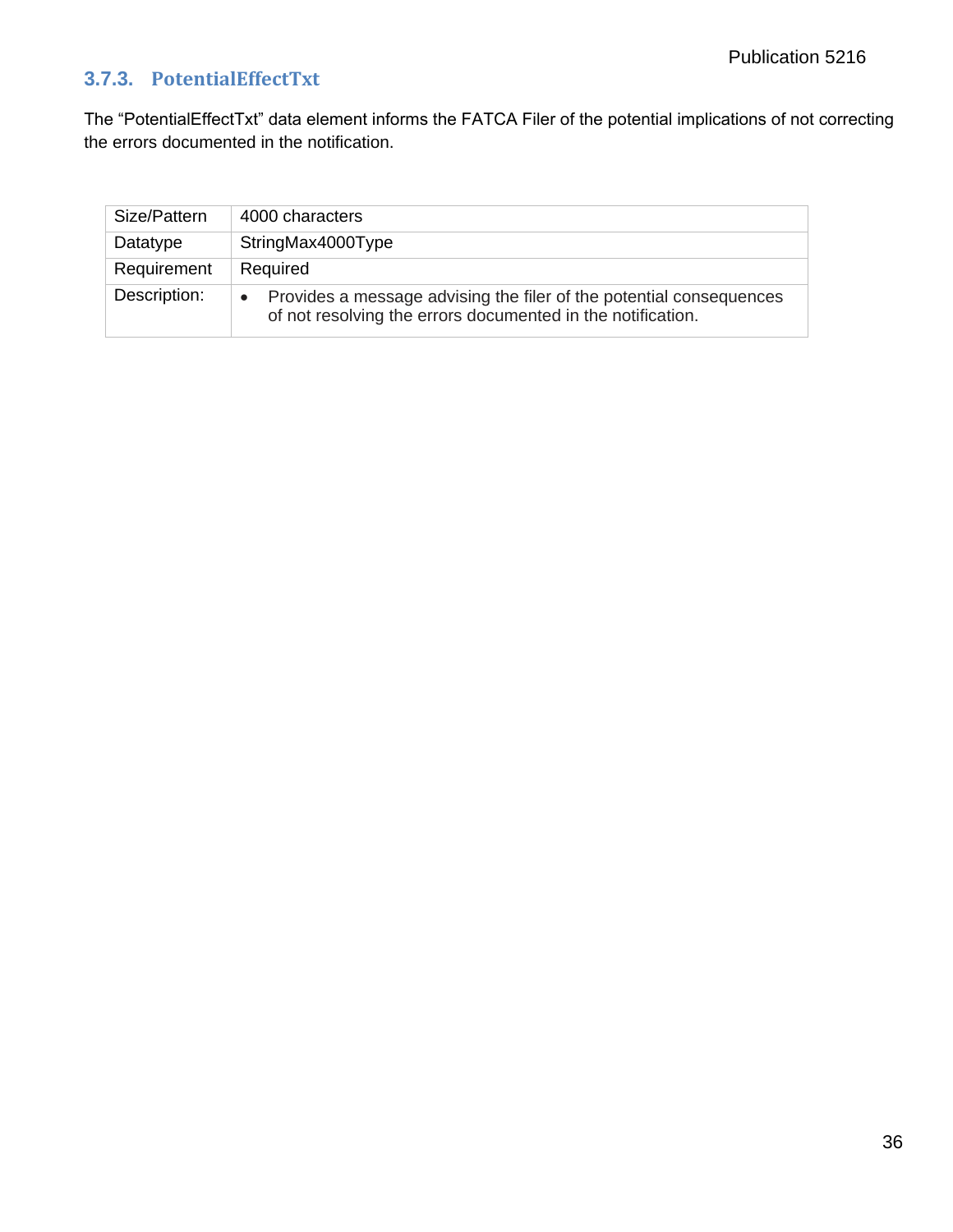# <span id="page-40-0"></span>**Appendix A: Glossary**

| <b>Terms</b>           | <b>Description</b>                                                                                                                                                                                                                                                                                                                                                                                                                                       |  |
|------------------------|----------------------------------------------------------------------------------------------------------------------------------------------------------------------------------------------------------------------------------------------------------------------------------------------------------------------------------------------------------------------------------------------------------------------------------------------------------|--|
| <b>Record</b>          | A record is a subset of a file that is specific to an account, pooled, or nil<br>report. A single account report or pool report is equivalent to one paper<br>Form 8966. A record may contain only one account report or pooled<br>report.                                                                                                                                                                                                               |  |
| <b>Report</b>          | A group of records assembled into a single XML instance. A FATCA<br>report may contain zero, one, or many records from one of more FATCA<br>Filers.                                                                                                                                                                                                                                                                                                      |  |
| <b>File</b>            | Records sent to the receiving tax jurisdiction. A file may contain one<br>FATCA report that may consist of zero, one, or many reports.                                                                                                                                                                                                                                                                                                                   |  |
| <b>Transmission</b>    | A set or group of files moved through IDES. All transmissions will share a<br>similar structure consisting of multiple files with specific purposes. These<br>files will be zipped into an uncompressed archive using common tools<br>available with common user operating systems (Windows, MacOS, and<br>Linux/Unix). The specific files within the transmission archive structure<br>and their filename conventions sent to IDES are described below: |  |
|                        | 1. Encrypted FATCA Report (from FFI/NFFE/HCTA) or Notification<br>(from IRS): filename has the form [SenderGIIN]_Payload, where<br>SenderGIIN is the IRS-issued GIIN of the sender in full GIIN<br>format.                                                                                                                                                                                                                                               |  |
|                        | 2. Encrypted AES Key: AES key used to encrypt payload in<br>[SenderGIIN]_Payload: filename has the form<br>[ReceiverGIIN]_Key, where ReceiverGIIN is the GIIN of the<br>recipient whose public key was used to encrypt the HCTA key.                                                                                                                                                                                                                     |  |
|                        | 3. Sender Metadata: contains the unencrypted metadata used by<br>IDES to identify the sender and route to the recipient; the filename<br>has the form [SenderGIIN]_Metadata.xml, where SenderGIIN is<br>the GIIN of the sender in full GIIN format.                                                                                                                                                                                                      |  |
| <b>Payload</b>         | The electronic files that are packaged / encrypted / compressed in the<br>format required by IDES and are transmitted to the receiving party by<br>IDES.                                                                                                                                                                                                                                                                                                 |  |
| <b>Sender Metadata</b> | Sender metadata is the information provided to identify the Sender and to<br>ensure that the recipient can correctly process FATCA Reports or<br>Notifications.                                                                                                                                                                                                                                                                                          |  |
| <b>Notification</b>    | A Notification is a message sent from the United States Internal Revenue<br>Service (IRS) to an FFI, direct reporting non-financial foreign entity<br>(NFFE), or Host Country Tax Authority (HCTA) in response to the<br>transmission of a FATCA Report from that partner.                                                                                                                                                                               |  |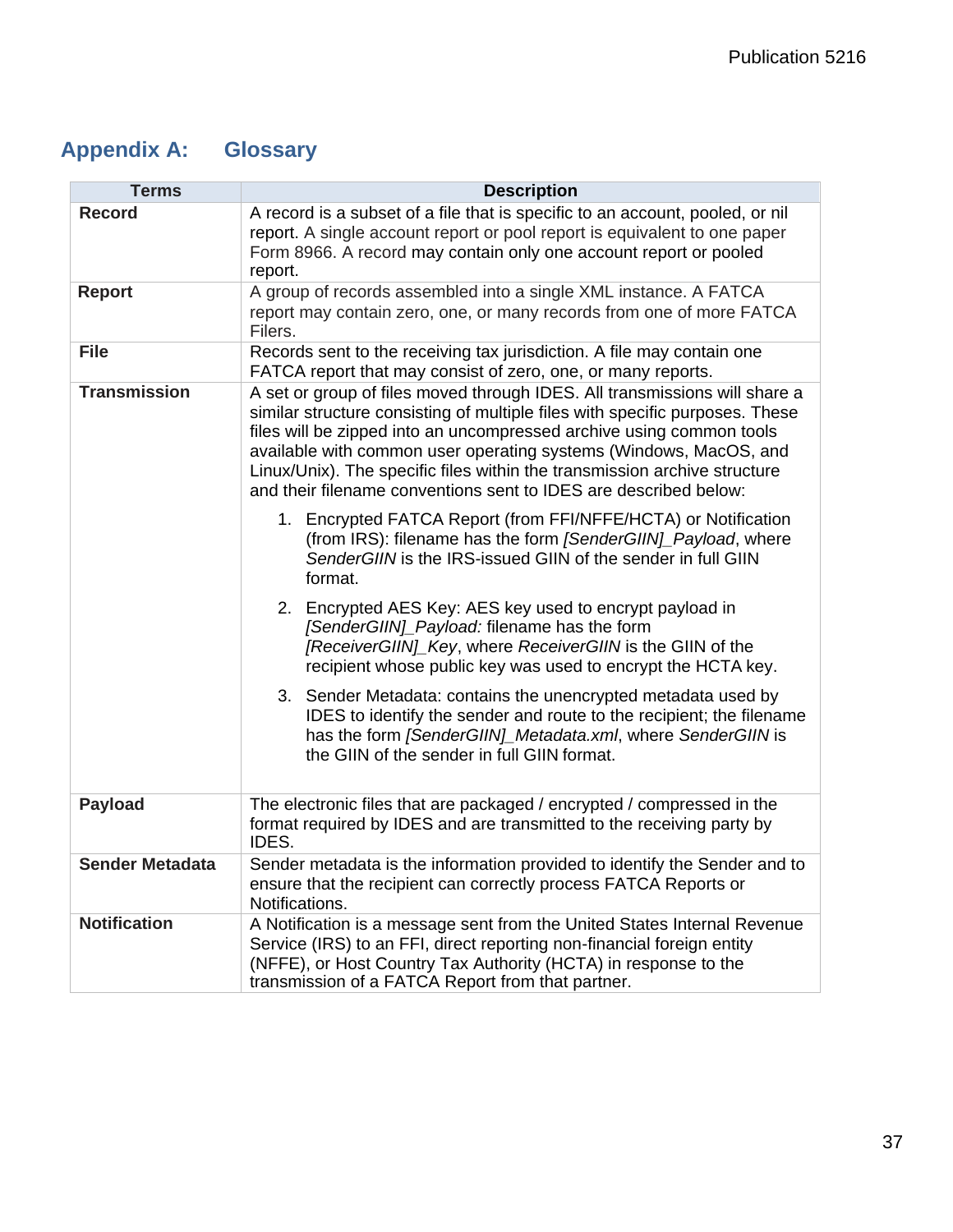## **Appendix B: Example: Incorrect AES Key Size Notification (NKS)**

<?xml version="1.0" encoding="UTF-8"?>

<n1:FATCAFileErrorNotification xmlns="urn:fatca:fatcanotificationbase" xmlns:n1="urn:fatca:fatcafileerrornotification" xmlns:xsi=["http://www.w3.org/2001/XMLSchema-instance"](http://www.w3.org/2001/XMLSchema-instance) version="2.5">

<FATCANotificationHeaderGrp>

<FATCANotificationCreateTs>2016-06-10T00:10:00Z</FATCANotificationCreateTs>

<FATCANotificationRefId>125</FATCANotificationRefId>

<FATCANotificationCd>NKS</FATCANotificationCd>

<FATCAEntitySenderId>000000.00000.TA.840</FATCAEntitySenderId>

<FATCAEntityReceiverId>000000.00000.TA.124</FATCAEntityReceiverId>

<ContactInformationTxt[>http://www.irs.gov/Businesses/Corporations/FATCA-Error-Notifications<](http://www.irs.gov/Businesses/Corporations/FATCA-Error-Notifications)/ContactInformationTxt>

</FATCANotificationHeaderGrp>

<OriginalFileMetadataGrp>

<IDESTransmissionId>a7c6363de36f4c2192856b4d3283747c</IDESTransmissionId> <IDESSendingTs>2016-06-10T00:00:00Z</IDESSendingTs> <SenderFileId>20160609T004725848Z\_000000.00000.TA.124.zip</SenderFileId> <UncompressedFileSizeKBQty>100000</UncompressedFileSizeKBQty>

</OriginalFileMetadataGrp>

<span id="page-41-0"></span><NotificationContentTxt>The IRS could not decrypt the referenced file following download from IDES because the AES-256 key file was either blank, missing or could not be decrypted, or because the decryption process failed to complete. Please do not submit a request to correct, amend or void any of the records in this file until you receive a notification that this file has been received as valid. For more information on this notification, including the classification of a failed file decryption under an intergovernmental agreement (IGA), please see:<http://www.irs.gov/Businesses/Corporations/FATCA-Error->Notifications</NotificationContentTxt>

<ActionRequestedGrp>

<ActionRequestedTxt>Please ensure the key/initialization vector file is encrypted using the valid IRS certificate on IDES, and the encrypted file is included in the IDES transmission packet. Please repost the file to IDES.</ActionRequestedTxt>

<ActionRequestedDueDateTxt>Your FATCA reporting due date for the prior tax year.</ActionRequestedDueDateTxt>

</ActionRequestedGrp>

<HCTATreatyStampTxt>This information is furnished under the provisions of an income tax treaty, tax information exchange agreement (TIEA), or other agreement for the exchange of information with a foreign government, and its use and disclosure must be governed by the provisions of that treaty, TIEA, or other agreement.</HCTATreatyStampTxt>

</n1:FATCAFileErrorNotification>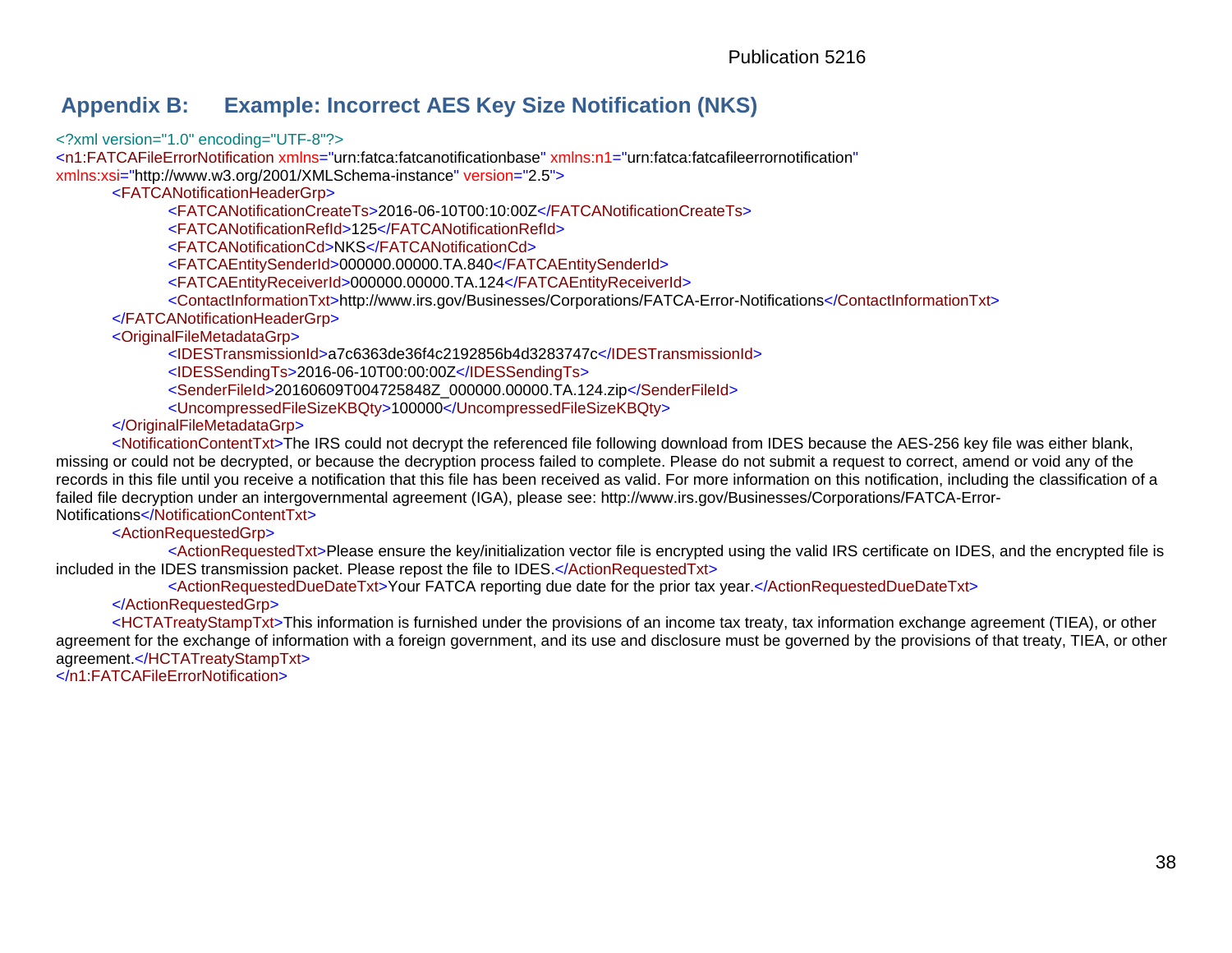# **Appendix C: Example – Valid File Notification (NVF) without Record Level Errors**

The following is an example of the xml text for a "Valid File" Notification with record-level errors. The "FATCARecordErrorGrp" data element and related sub-elements identifying record-level and field-level errors are indicated in the boxed area below. These elements will not be included in the valid file notification for a file that contains no record-level errors. That is, the "FATCARecordErrorGrp" data element is only included in a Valid File Notification if there are record-level errors present in the file.

<?xml version="1.0" encoding="UTF-8" standalone="true"?>

-<ns2:FATCAValidFileNotification version="2.5" xmlns:ns4=**"urn:fatca:fatcafileerrornotification"** xmlns:ns3=**"urn:fatca:fatcapaperrecorderrornotification"**  xmlns:ns2=**"urn:fatca:fatcavalidfilenotification" xmlns="urn:fatca:fatcanotificationbase"**>

- <FATCANotificationHeaderGrp>

<FATCANotificationCreateTs>**2016-01-31T11:28:21Z**</FATCANotificationCreateTs>

<FATCANotificationRefId>**372**</FATCANotificationRefId>

<FATCANotificationCd>**NVF**</FATCANotificationCd>

<FATCAEntitySenderId>**000000.00000.TA.840**</FATCAEntitySenderId>

<FATCAEntityReceiverId>**ABEBBA.99999.SL.756**</FATCAEntityReceiverId>

<span id="page-42-0"></span><ContactInformationTxt>**<http://www.irs.gov/Businesses/Corporations/FATCA-Error-Notifications>**</ContactInformationTxt>

</FATCANotificationHeaderGrp>

- < OriginalFileMetadataGrp>

<IDESTransmissionId>**7a627fec4aec4a2d8397ec836eea783c**</IDESTransmissionId>

<IDESSendingTs>**2017-01-31T11:21:17.017Z**</IDESSendingTs>

<SenderFileId>**20170131T004725848Z\_ABEBBA.99999.SL.756.zip**</SenderFileId>

</OriginalFileMetadataGrp>

- <OriginalFileMessageSpecGrp>

<MessageRefId>**5PLDCARJune10AP2DB**</MessageRefId>

<SendingCompanyGIIN>**ABEBBA.99999.SL.756**</SendingCompanyGIIN>

<TransmittingCountryCd>**CH**</TransmittingCountryCd>

<ReceivingCountryCd>**US**</ReceivingCountryCd>

<MessageTypeCd>**FATCA**</MessageTypeCd>

<ReportingPeriodDt>**2016-12-31Z**</ReportingPeriodDt>

</OriginalFileMessageSpecGrp>

<NotificationContentTxt>**The IRS has determined that the referenced file is in a valid format. Individual records submitted within the file have been processed and any errors detected during processing are provided in the Error Details included. For more information about record level errors, including their classification under an intergovernmental agreement (IGA), see:<http://www.irs.gov/Businesses/Corporations/FATCA-Error->Notifications**</NotificationContentTxt>

- <OriginalFileProcessingDataGrp>

<FileTypeCd>**NEW**</FileTypeCd>

<FinancialInstitutionCnt>**1**</FinancialInstitutionCnt>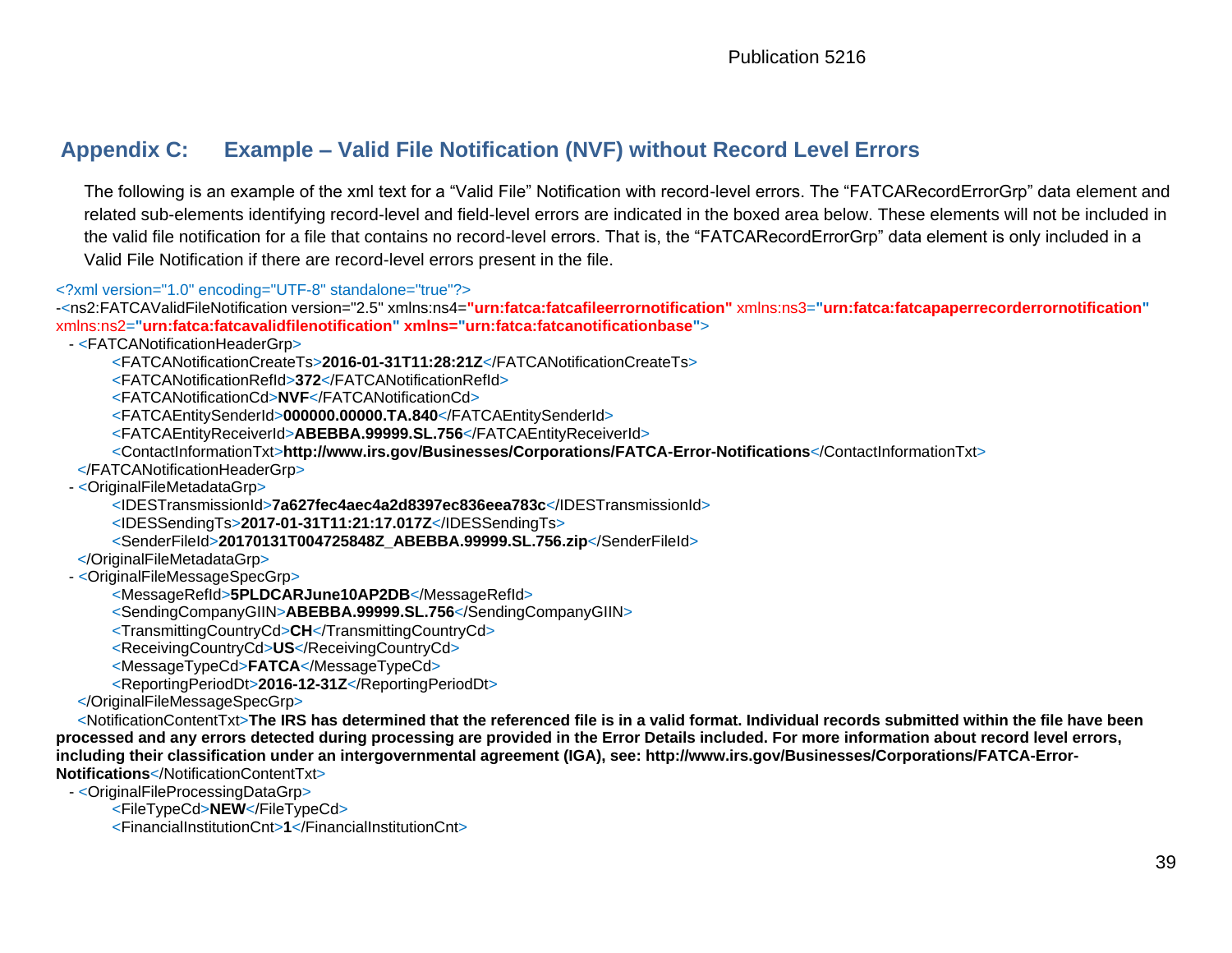Publication 5216

<RecordCnt>1</RecordCnt> <DupAccountReportRecordCnt>**0**</DupAccountReportRecordCnt> <NonDupAccountReportRecordCnt>**0**</NonDupAccountReportRecordCnt> <PooledReportRecordCnt>**1**</PooledReportRecordCnt> </OriginalFileProcessingDataGrp> <HCTATreatyStampTxt>**This information is furnished under the provisions of an income tax treaty, tax information exchange agreement (TIEA), or other agreement for the exchange of information with a foreign government, and its use and disclosure must be governed by the provisions of that treaty, TIEA, or other agreement.**</HCTATreatyStampTxt>

</ns2:FATCAValidFileNotification>

# **Appendix D: Example – Valid File Notification (NVF) with Record Level Error**

<?xml version="1.0" encoding="UTF-8"?>

-<ns2:FATCAValidFileNotification xmlns=**"urn:fatca:fatcanotificationbase"** xmlns:ns2=**"urn:fatca:fatcavalidfilenotification"**  xmlns:ns3=**"urn:fatca:fatcapaperrecorderrornotification"** xmlns:ns4=**"urn:fatca:fatcafileerrornotification"** version=**"2.5"**>

- <FATCANotificationHeaderGrp>

<FATCANotificationCreateTs>**2017-01-22T11:44:17Z**</FATCANotificationCreateTs>

<FATCANotificationRefId>**247**</FATCANotificationRefId>

<FATCANotificationCd>**NVF**</FATCANotificationCd>

<FATCAEntitySenderId>**000000.00000.TA.840**</FATCAEntitySenderId>

<FATCAEntityReceiverId>**ABEBBA.99999.SL.756**</FATCAEntityReceiverId>

<ContactInformationTxt>**<http://www.irs.gov/Businesses/Corporations/FATCA-> Error-Notifications**</ContactInformationTxt>

</FATCANotificationHeaderGrp>

<span id="page-43-0"></span>- < OriginalFileMetadataGrp>

<IDESTransmissionId>**060FZp24O6EdhuqtB1k66sCcx0kM56EX**</IDESTransmissionId>

<IDESSendingTs>**2017-01-22T11:38:18.018Z**</IDESSendingTs>

<SenderFileId> **20170122T004725848Z\_ABEBBA.99999.SL.756.zip** </SenderFileId>

</OriginalFileMetadataGrp>

- <OriginalFileMessageSpecGrp>

<MessageRefId>**1PLDzAM1zzWDRLJuly13**</MessageRefId>

<SendingCompanyGIIN>**ABEBBA.99999.SL.756**</SendingCompanyGIIN>

<TransmittingCountryCd>**CH**</TransmittingCountryCd>

<ReceivingCountryCd>**US**</ReceivingCountryCd>

<MessageTypeCd>**FATCA**</MessageTypeCd>

<ReportingPeriodDt>**2016-12-31Z**</ReportingPeriodDt>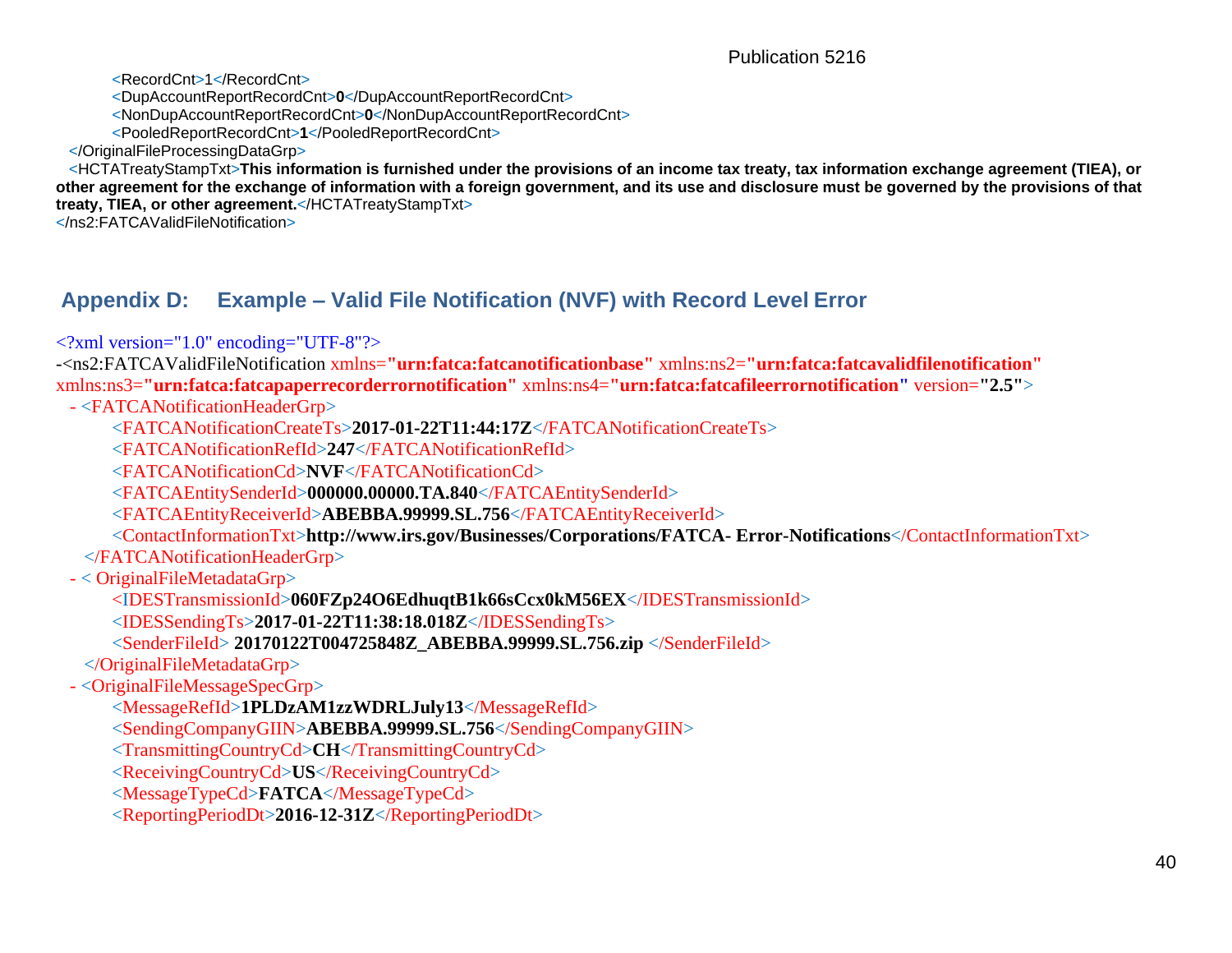#### Publication 5216

</OriginalFileMessageSpecGrp>

<NotificationContentTxt>**The IRS has determined that the referenced file is in a valid format. Individual records submitted within the file have been processed and any errors detected during processing are provided in the Error Details included. For more information about record level errors, including their classification under an intergovernmental agreement (IGA), see:** 

**<http://www.irs.gov/Businesses/Corporations/FATCA-Error-Notifications>**</NotificationContentTxt>

- <OriginalFileProcessingDataGrp>

<FileTypeCd>**NEW**</FileTypeCd>

<FinancialInstitutionCnt>**1**</FinancialInstitutionCnt>

<RecordCnt>**5**</RecordCnt>

<DupAccountReportRecordCnt>**0**</DupAccountReportRecordCnt>

<NonDupAccountReportRecordCnt>**0**</NonDupAccountReportRecordCnt>

<PooledReportRecordCnt>**5**</PooledReportRecordCnt>

</OriginalFileProcessingDataGrp>

<HCTATreatyStampTxt>**This information is furnished under the provisions of an income tax treaty, tax information exchange agreement (TIEA), or other agreement for the exchange of information with a foreign government, and its use and disclosure must be governed by the provisions of that treaty, TIEA, or other agreement**.</HCTATreatyStampTxt>

- <ns2:FATCARecordErrorGrp>

<RecordErrorInfoHeaderTxt>**Record level error details from the file submitted are provided and are organized by financial institution**.</RecordErrorInfoHeaderTxt>

- <ns2:FATCARecordErrorFIGrp>

<ReportingFIGIIN>**ABEBBA.99999.SL.756**</ReportingFIGIIN>

<ReportingFINm>**Union Asset Management Incorporated**</ReportingFINm>

- <ns2:FATCARecordErrorDetailGrp>

<FATCAReportTypeCd>**ACCOUNT\_REPORT**</FATCAReportTypeCd>

<DocTypeIndicCd>**FATCA1**</DocTypeIndicCd>

<DocRefId>**ABEBBA.99999.SL.756.1PLDAM3WsRDLDsocJuly1301**

</DocRefId>

<RecordLevelErrorCd>**8007**</RecordLevelErrorCd>

- <FieldErrorGrp>

<FieldNm>**ReportingGroup/AccountReport/AccountHolder/Organisation/Name;ReportingGroup/AccountReport/Acco untHolder/Individual/Name<**/FieldNm**>**

<FieldErrorTxt>**Name of Account Holder or Recipient Not Provided**</FieldErrorTxt>

</FieldErrorGrp>

- <ActionRequestedGrp>